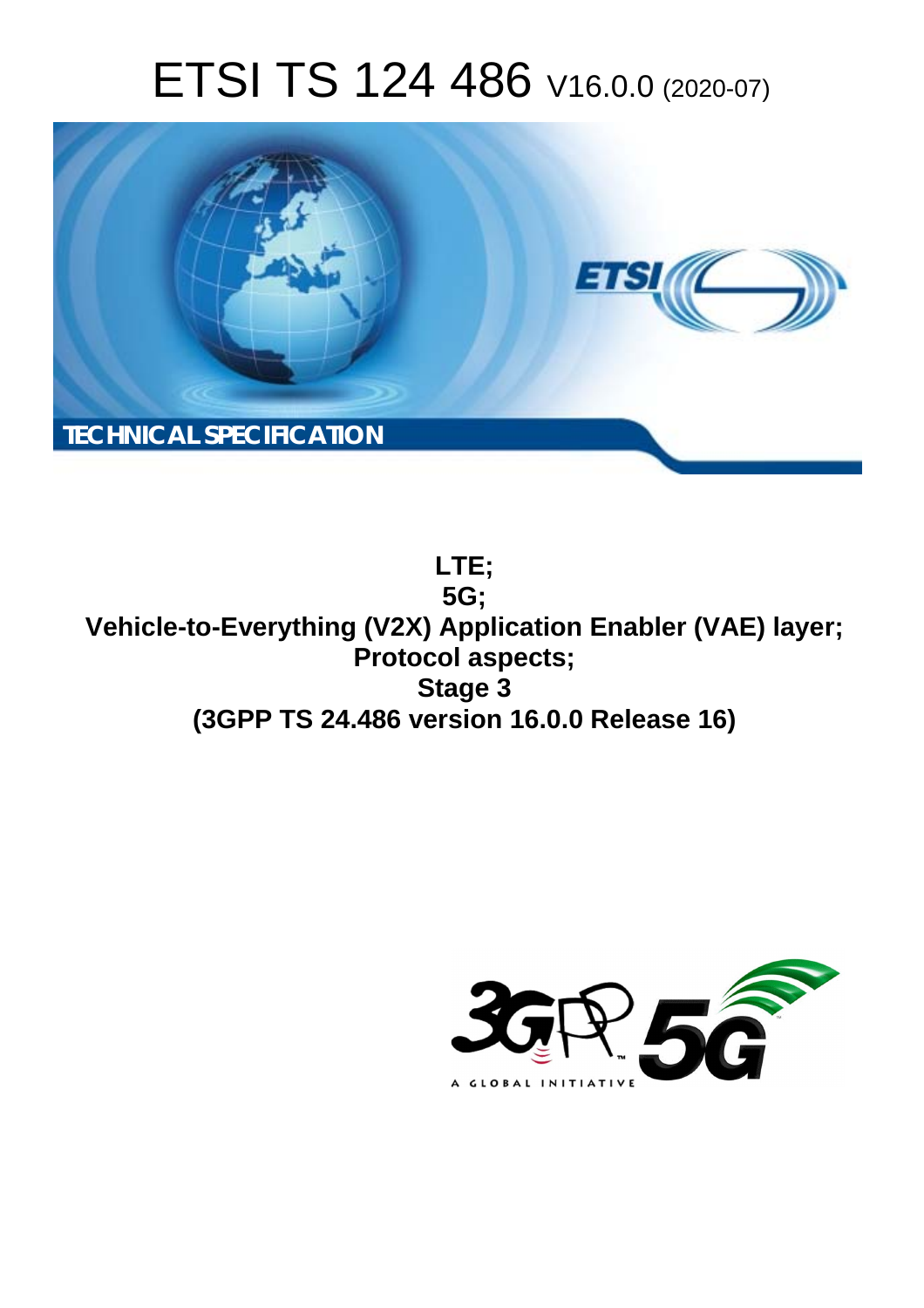Reference DTS/TSGC-0124486vg00

> Keywords 5G,LTE

#### *ETSI*

#### 650 Route des Lucioles F-06921 Sophia Antipolis Cedex - FRANCE

Tel.: +33 4 92 94 42 00 Fax: +33 4 93 65 47 16

Siret N° 348 623 562 00017 - NAF 742 C Association à but non lucratif enregistrée à la Sous-Préfecture de Grasse (06) N° 7803/88

#### *Important notice*

The present document can be downloaded from: <http://www.etsi.org/standards-search>

The present document may be made available in electronic versions and/or in print. The content of any electronic and/or print versions of the present document shall not be modified without the prior written authorization of ETSI. In case of any existing or perceived difference in contents between such versions and/or in print, the prevailing version of an ETSI deliverable is the one made publicly available in PDF format at [www.etsi.org/deliver](http://www.etsi.org/deliver).

Users of the present document should be aware that the document may be subject to revision or change of status. Information on the current status of this and other ETSI documents is available at <https://portal.etsi.org/TB/ETSIDeliverableStatus.aspx>

If you find errors in the present document, please send your comment to one of the following services: <https://portal.etsi.org/People/CommiteeSupportStaff.aspx>

#### *Copyright Notification*

No part may be reproduced or utilized in any form or by any means, electronic or mechanical, including photocopying and microfilm except as authorized by written permission of ETSI. The content of the PDF version shall not be modified without the written authorization of ETSI. The copyright and the foregoing restriction extend to reproduction in all media.

> © ETSI 2020. All rights reserved.

**DECT™**, **PLUGTESTS™**, **UMTS™** and the ETSI logo are trademarks of ETSI registered for the benefit of its Members. **3GPP™** and **LTE™** are trademarks of ETSI registered for the benefit of its Members and of the 3GPP Organizational Partners. **oneM2M™** logo is a trademark of ETSI registered for the benefit of its Members and of the oneM2M Partners. **GSM®** and the GSM logo are trademarks registered and owned by the GSM Association.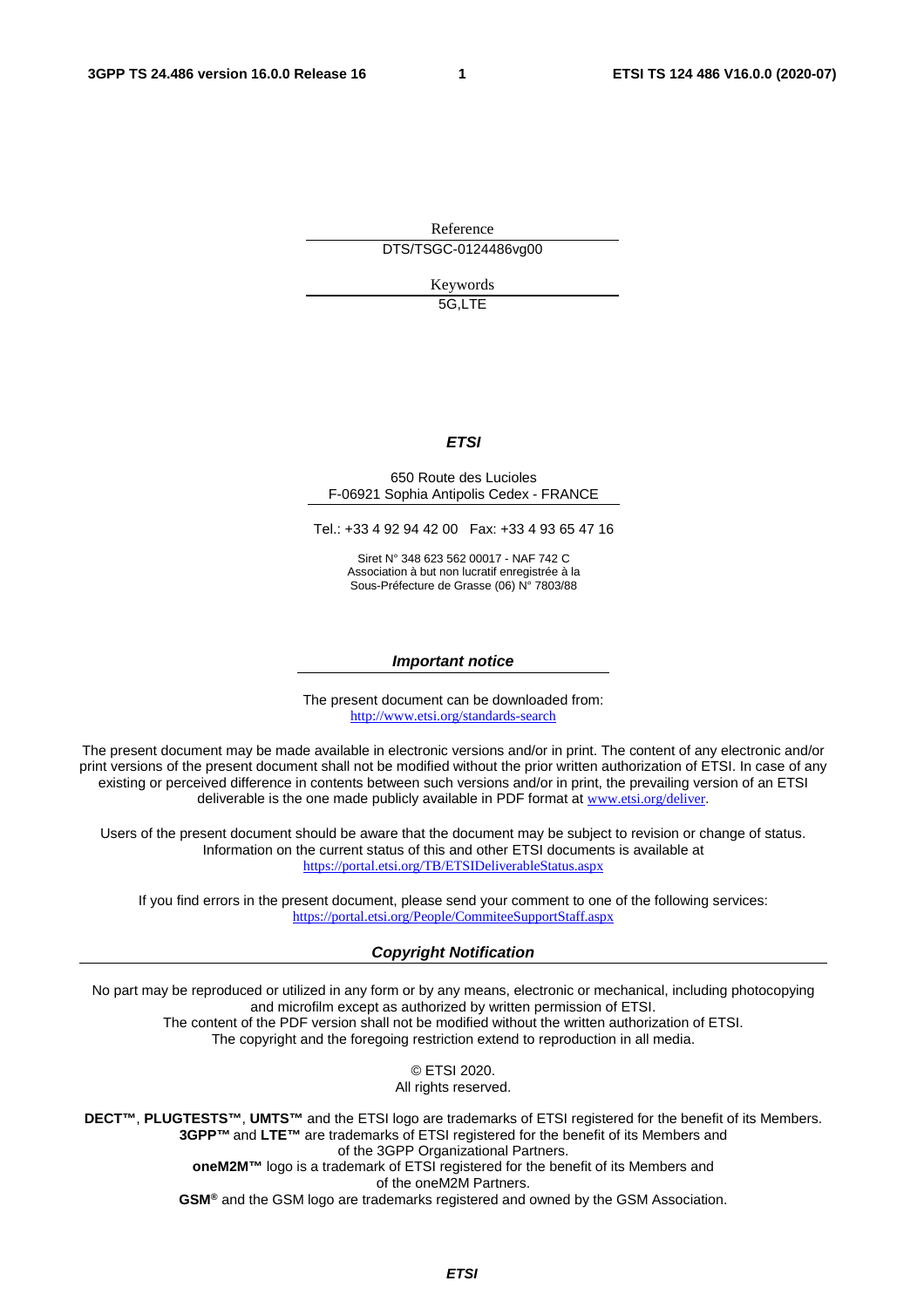# Intellectual Property Rights

#### Essential patents

IPRs essential or potentially essential to normative deliverables may have been declared to ETSI. The information pertaining to these essential IPRs, if any, is publicly available for **ETSI members and non-members**, and can be found in ETSI SR 000 314: *"Intellectual Property Rights (IPRs); Essential, or potentially Essential, IPRs notified to ETSI in respect of ETSI standards"*, which is available from the ETSI Secretariat. Latest updates are available on the ETSI Web server [\(https://ipr.etsi.org/](https://ipr.etsi.org/)).

Pursuant to the ETSI IPR Policy, no investigation, including IPR searches, has been carried out by ETSI. No guarantee can be given as to the existence of other IPRs not referenced in ETSI SR 000 314 (or the updates on the ETSI Web server) which are, or may be, or may become, essential to the present document.

#### **Trademarks**

The present document may include trademarks and/or tradenames which are asserted and/or registered by their owners. ETSI claims no ownership of these except for any which are indicated as being the property of ETSI, and conveys no right to use or reproduce any trademark and/or tradename. Mention of those trademarks in the present document does not constitute an endorsement by ETSI of products, services or organizations associated with those trademarks.

# Legal Notice

This Technical Specification (TS) has been produced by ETSI 3rd Generation Partnership Project (3GPP).

The present document may refer to technical specifications or reports using their 3GPP identities. These shall be interpreted as being references to the corresponding ETSI deliverables.

The cross reference between 3GPP and ETSI identities can be found under<http://webapp.etsi.org/key/queryform.asp>.

# Modal verbs terminology

In the present document "**shall**", "**shall not**", "**should**", "**should not**", "**may**", "**need not**", "**will**", "**will not**", "**can**" and "**cannot**" are to be interpreted as described in clause 3.2 of the [ETSI Drafting Rules](https://portal.etsi.org/Services/editHelp!/Howtostart/ETSIDraftingRules.aspx) (Verbal forms for the expression of provisions).

"**must**" and "**must not**" are **NOT** allowed in ETSI deliverables except when used in direct citation.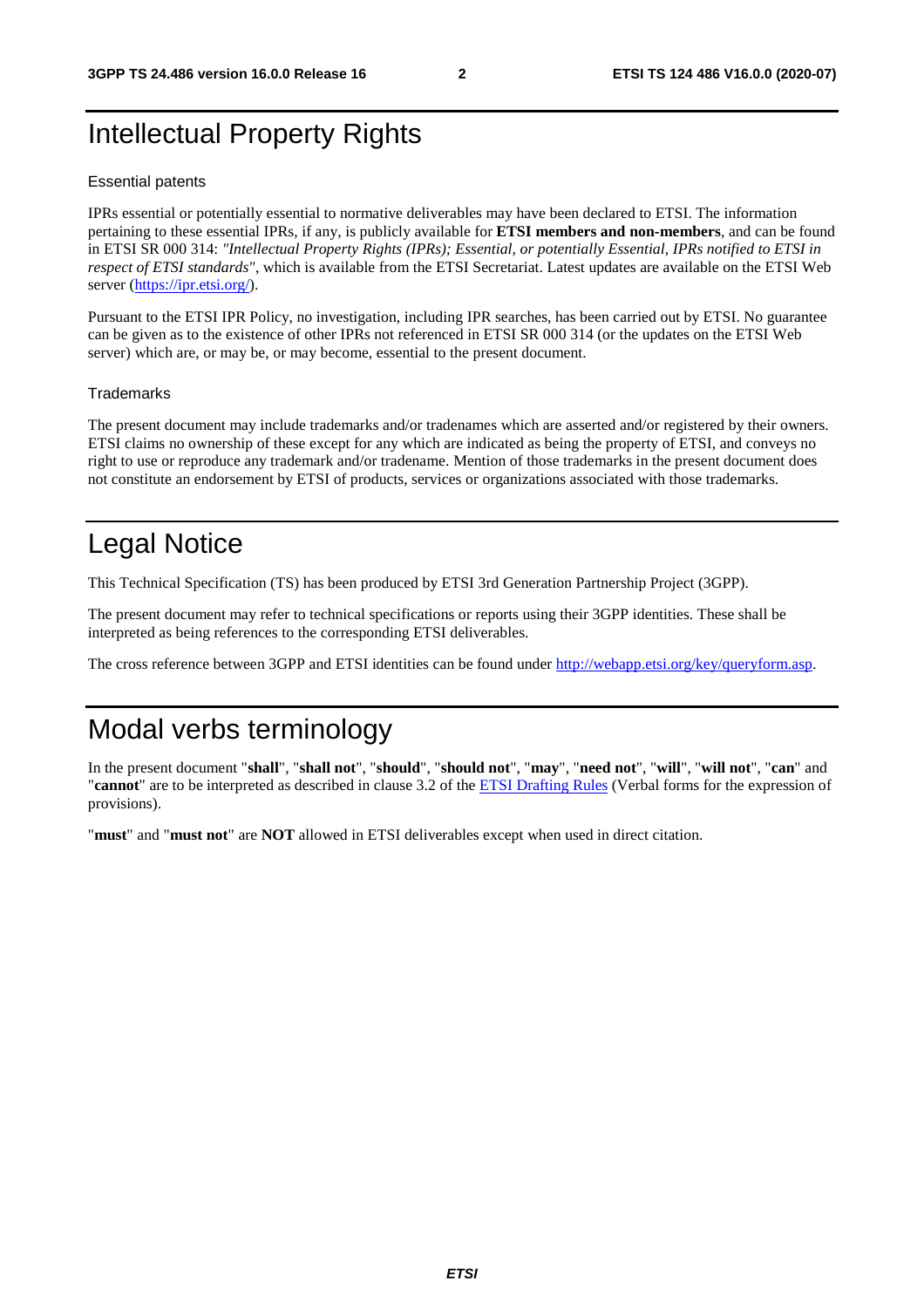$\mathbf{3}$ 

# Contents

| 1            |  |  |  |  |  |  |
|--------------|--|--|--|--|--|--|
| 2            |  |  |  |  |  |  |
| 3            |  |  |  |  |  |  |
| 3.1<br>3.2   |  |  |  |  |  |  |
|              |  |  |  |  |  |  |
| 4            |  |  |  |  |  |  |
| 5            |  |  |  |  |  |  |
| 6            |  |  |  |  |  |  |
| 6.1          |  |  |  |  |  |  |
| 6.2          |  |  |  |  |  |  |
| 6.2.1        |  |  |  |  |  |  |
| 6.2.2        |  |  |  |  |  |  |
| 6.3          |  |  |  |  |  |  |
| 6.3.1        |  |  |  |  |  |  |
| 6.3.2        |  |  |  |  |  |  |
| 6.4<br>6.4.1 |  |  |  |  |  |  |
| 6.4.2        |  |  |  |  |  |  |
| 6.5          |  |  |  |  |  |  |
| 6.5.1        |  |  |  |  |  |  |
| 6.5.1.1      |  |  |  |  |  |  |
| 6.5.1.2      |  |  |  |  |  |  |
| 6.5.1.3      |  |  |  |  |  |  |
| 6.5.1.4      |  |  |  |  |  |  |
| 6.5.2        |  |  |  |  |  |  |
| 6.5.2.1      |  |  |  |  |  |  |
| 6.5.2.2      |  |  |  |  |  |  |
| 6.5.2.3      |  |  |  |  |  |  |
| 6.5.2.4      |  |  |  |  |  |  |
| 6.5.2.4      |  |  |  |  |  |  |
| 6.6          |  |  |  |  |  |  |
| 6.6.1        |  |  |  |  |  |  |
| 6.6.2        |  |  |  |  |  |  |
| 6.7          |  |  |  |  |  |  |
| 6.7.1        |  |  |  |  |  |  |
| 6.7.2        |  |  |  |  |  |  |
| 6.8          |  |  |  |  |  |  |
| 6.8.1        |  |  |  |  |  |  |
| 6.8.2        |  |  |  |  |  |  |
| 6.9          |  |  |  |  |  |  |
| 6.9.1        |  |  |  |  |  |  |
| 6.10         |  |  |  |  |  |  |
| 6.10.1       |  |  |  |  |  |  |
| 6.10.1.1     |  |  |  |  |  |  |
| 6.10.1.2     |  |  |  |  |  |  |
| 6.10.1.3     |  |  |  |  |  |  |
| 6.10.2       |  |  |  |  |  |  |
| 6.10.2.1     |  |  |  |  |  |  |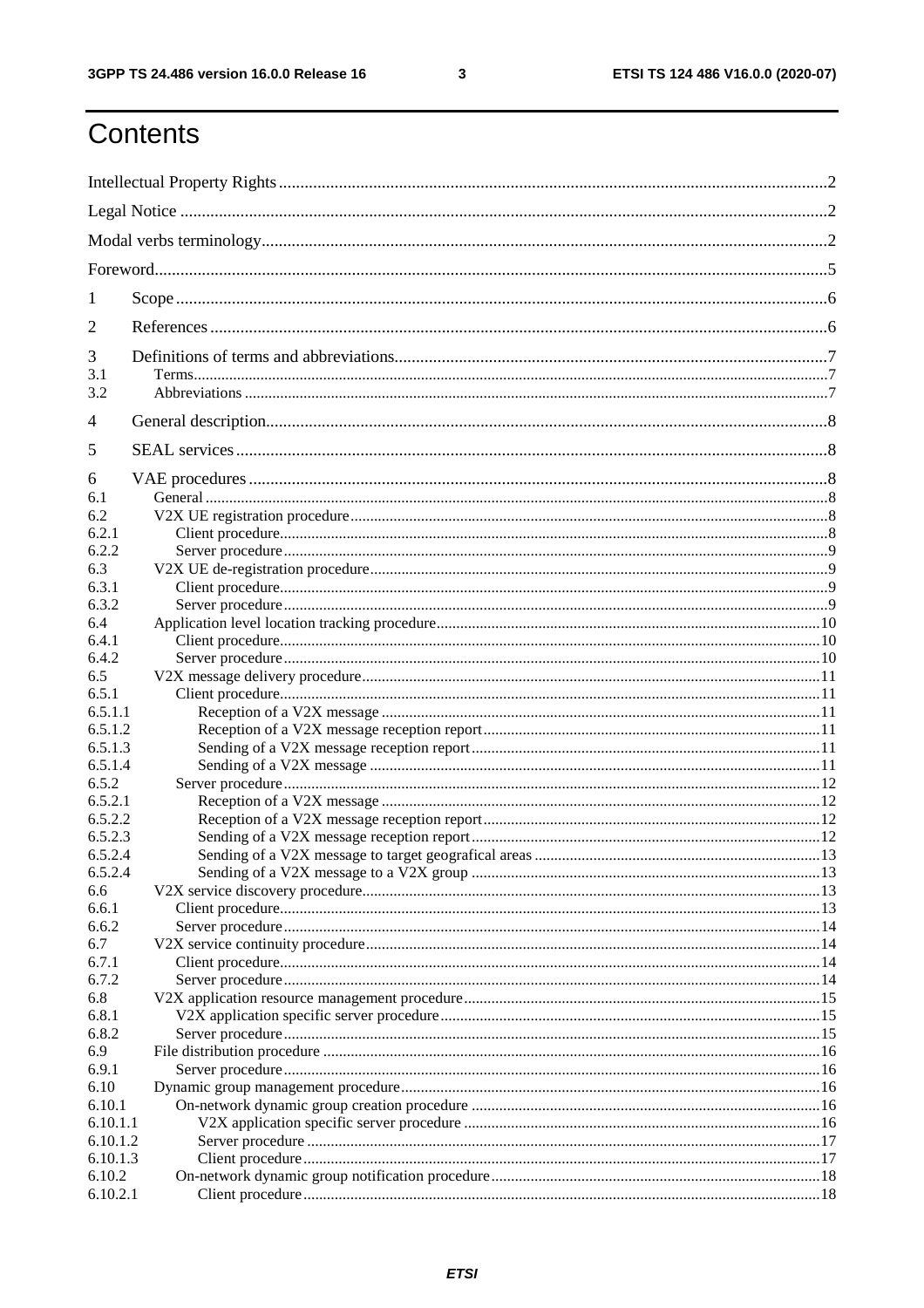$\overline{\mathbf{4}}$ 

| 6.10.2.2 |                               |  |
|----------|-------------------------------|--|
| 6.11     |                               |  |
| 6.11.1   |                               |  |
| 6.11.1.1 |                               |  |
| 6.11.1.2 |                               |  |
| 6.11.2   |                               |  |
| 6.11.2.1 |                               |  |
| 7        |                               |  |
| 7.1      |                               |  |
| 7.2      |                               |  |
| 7.2.1    |                               |  |
| 7.2.2    |                               |  |
| 7.2.3    |                               |  |
| 7.3      |                               |  |
| 7.3.1    |                               |  |
| 7.3.2    |                               |  |
| 7.3.3    |                               |  |
| 8        |                               |  |
| 8.1      |                               |  |
| 8.2      |                               |  |
| 8.3      |                               |  |
| 8.4      |                               |  |
| 8.4.1    |                               |  |
| 8.4.2    |                               |  |
| 8.5      |                               |  |
| 8.6      |                               |  |
| 8.7      |                               |  |
| 9        |                               |  |
| 9.1      |                               |  |
| 9.2      |                               |  |
| 9.2.1    |                               |  |
| 9.2.2    |                               |  |
| 9.2.3    |                               |  |
| 9.2.4    |                               |  |
| 9.2.4.1  |                               |  |
| 9.2.4.2  |                               |  |
| 9.2.5    |                               |  |
| 9.2.6    |                               |  |
|          | <b>Annex A (informative):</b> |  |
|          |                               |  |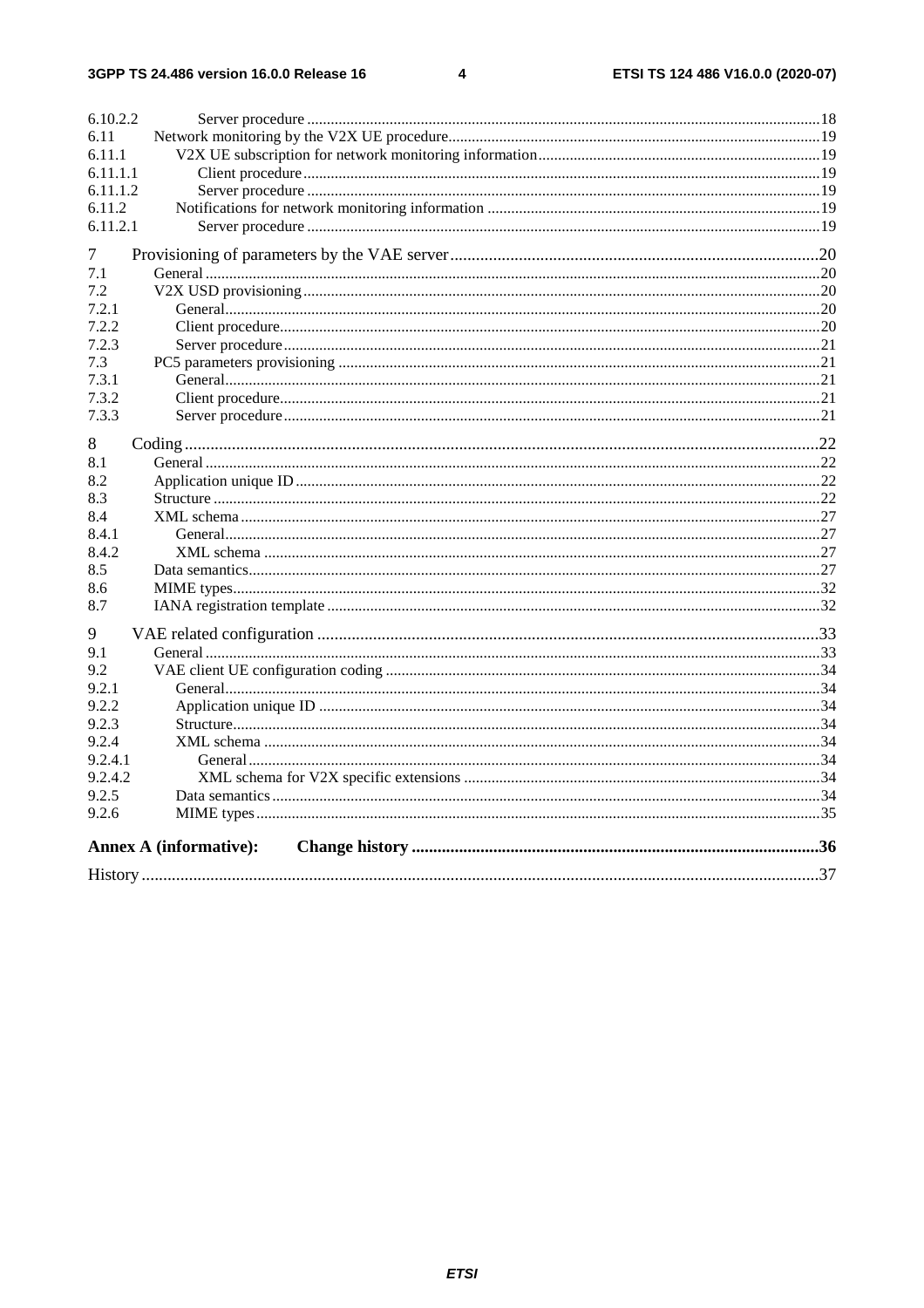# Foreword

This Technical Specification has been produced by the 3<sup>rd</sup> Generation Partnership Project (3GPP).

The contents of the present document are subject to continuing work within the TSG and may change following formal TSG approval. Should the TSG modify the contents of the present document, it will be re-released by the TSG with an identifying change of release date and an increase in version number as follows:

Version x.y.z

where:

- x the first digit:
	- 1 presented to TSG for information;
	- 2 presented to TSG for approval;
	- 3 or greater indicates TSG approved document under change control.
- y the second digit is incremented for all changes of substance, i.e. technical enhancements, corrections, updates, etc.
- z the third digit is incremented when editorial only changes have been incorporated in the document.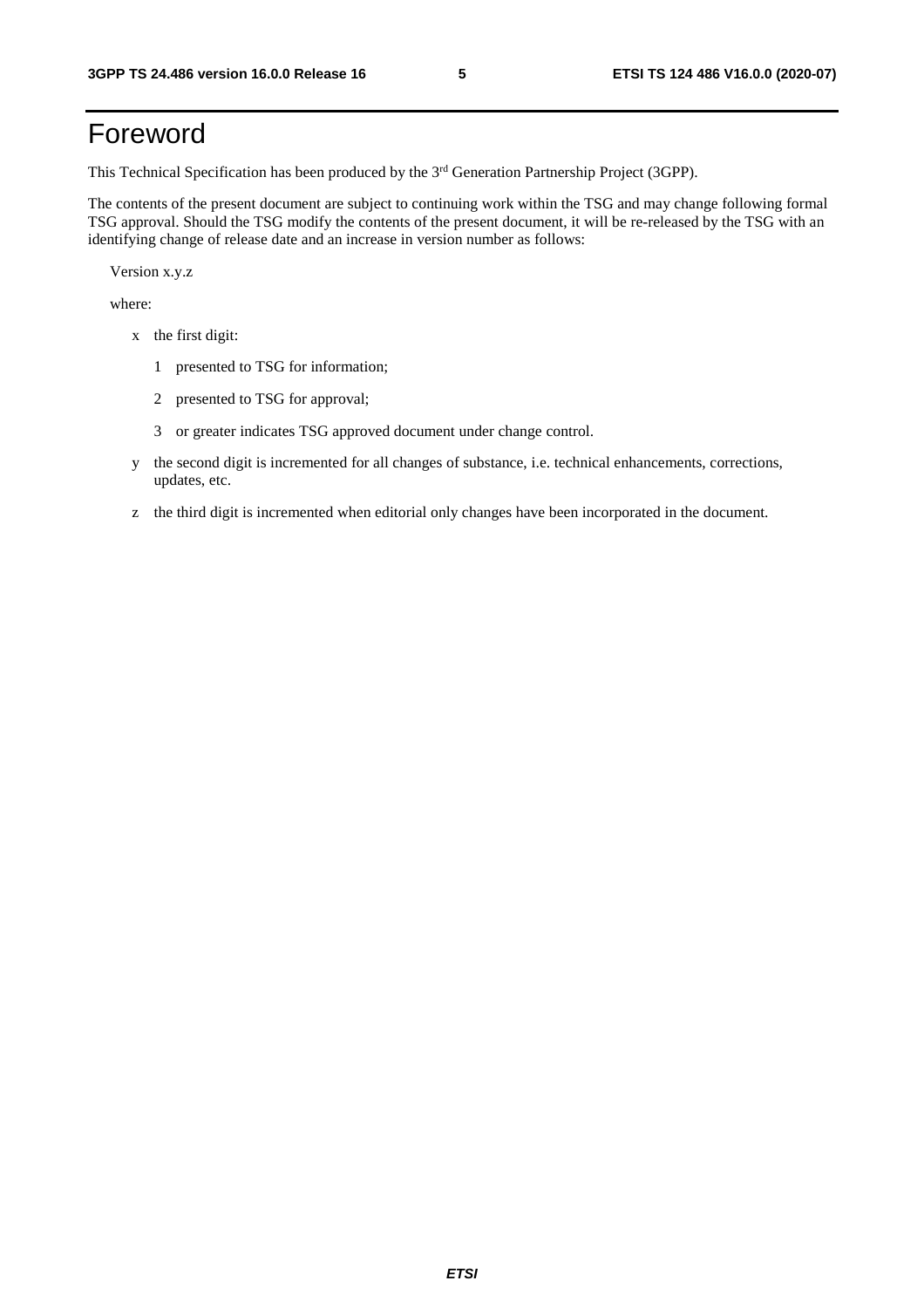### 1 Scope

The present document specifies the protocols for application layer support for V2X services as specified in 3GPP TS 23.286 [4] for:

- a) V2X application communication among UEs (over the V5-AE interface); and
- b) V2X application communication between the UE and the V2X application server (over the V1-AE interface).

The present specification defines the associated procedures for V2X application communication between the UE and the V2X application server and among UEs.

The present specification defines the usage and interactions of the VAE layer with SEAL services.

The present specification also defines the message format, message contents, error handling and system parameters applied by the protocols for the VAE layer.

### 2 References

The following documents contain provisions which, through reference in this text, constitute provisions of the present document.

- References are either specific (identified by date of publication, edition number, version number, etc.) or non-specific.
- For a specific reference, subsequent revisions do not apply.
- For a non-specific reference, the latest version applies. In the case of a reference to a 3GPP document (including a GSM document), a non-specific reference implicitly refers to the latest version of that document in the same Release as the present document.
- [1] 3GPP TR 21.905: "Vocabulary for 3GPP Specifications".
- [2] 3GPP TS 23.003: "Numbering, addressing and identification".
- [3] 3GPP TS 23.032: "Universal Geographical Area Description (GAD)".
- [4] 3GPP TS 23.286: "Application layer support for V2X services; Functional architecture and information flows".
- [5] 3GPP TS 23.434: "Service Enabler Architecture Layer for Verticals (SEAL); Functional architecture and information flows".
- [6] 3GPP TS 24.008: "Mobile Radio Interface Layer 3 specification; Core Network Protocols; Stage 3".
- [7] 3GPP TS 24.385: "V2X services Management Object (MO)".
- [8] 3GPP TS 24.386: "User Equipment (UE) to V2X control function; protocol aspects; Stage 3".
- [9] 3GPP TS 24.544: "Group Management Service Enabler Architecture Layer for Verticals (SEAL); Protocol specification".
- [10] 3GPP TS 24.545: "Location Management Service Enabler Architecture Layer for Verticals (SEAL); Protocol specification".
- [11] 3GPP TS 24.546: "Configuration Management Service Enabler Architecture Layer for Verticals (SEAL); Protocol specification".
- [12] 3GPP TS 24.547: "Identity Management Service Enabler Architecture Layer for Verticals (SEAL); Protocol specification".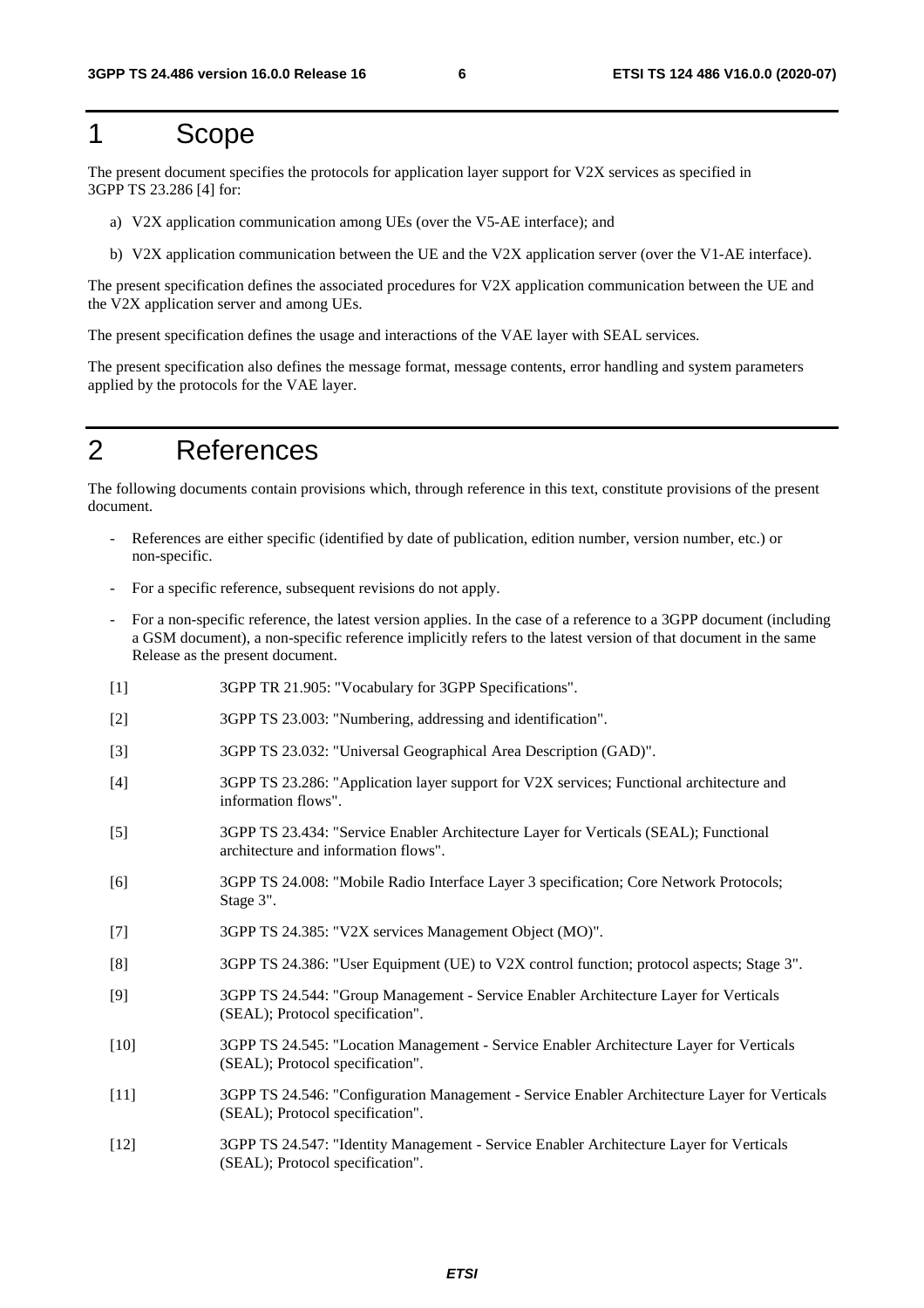- [13] 3GPP TS 24.548: "Network Resource Management Service Enabler Architecture Layer for Verticals (SEAL); Protocol specification".
- [14] 3GPP TS 26.348: "Northbound Application Programming Interface (API) for Multimedia Broadcast/Multicast Service (MBMS) at the xMB reference point".
- [15] 3GPP TS 29.468: "Group Communication System Enablers for LTE (GCSE\_LTE); MB2 Reference Point; Stage 3".
- [16] 3GPP TS 36.300: "Evolved Universal Terrestrial Radio Access (E-UTRA) and Evolved Universal Terrestrial Radio Access (E-UTRAN); Overall description; Stage 2".
- [17] 3GPP TS 36.331: "Evolved Universal Terrestrial Radio Access (E-UTRA); Radio Resource Control (RRC) protocol specification".
- [18] ETSI TS 102 965 (V1.4.1): "Intelligent Transport Systems (ITS); Application Object Identifier (ITS-AID); Registration".
- [19] IETF RFC 2616: "Hypertext Transfer Protocol -- HTTP/1.1".
- [20] ISO TS 17419: "Intelligent Transport Systems Cooperative systems Classification and management of ITS applications in a global context".

### 3 Definitions of terms and abbreviations

### 3.1 Terms

For the purposes of the present document, the terms given in 3GPP TR 21.905 [1] and the following apply. A term defined in the present document takes precedence over the definition of the same term, if any, in 3GPP TR 21.905 [1].

**V2X application enabler client**: An entity that provides the client side functionalities corresponding to the V2X application enabler layer.

**V2X application enabler server**: An entity that provides the server side functionalities corresponding to the V2X application enabler layer.

**V2X service identifier**: An identifier of a V2X service, e.g. PSID or ITS-AIDs of the V2X application.

For the purposes of the present document, the following terms and definitions given in 3GPP TS 23.286 [4] apply:

For the purposes of the present document, the following terms and definitions given in 3GPP TS 23.434 [5] apply:

**SEAL service** 

### 3.2 Abbreviations

For the purposes of the present document, the abbreviations given in 3GPP TR 21.905 [1] and the following apply. An abbreviation defined in the present document takes precedence over the definition of the same abbreviation, if any, in 3GPP TR 21.905 [1].

| SEAL       | Service Enabler Architecture Layer for Verticals |
|------------|--------------------------------------------------|
| USD        | User Service Description                         |
| <b>VAE</b> | V2X Application Enabler                          |
| VAE-C      | V2X Application Enabler Client                   |
| VAE-S      | V2X Application Enabler Server                   |

**V2X group V2X dynamic group V2X service**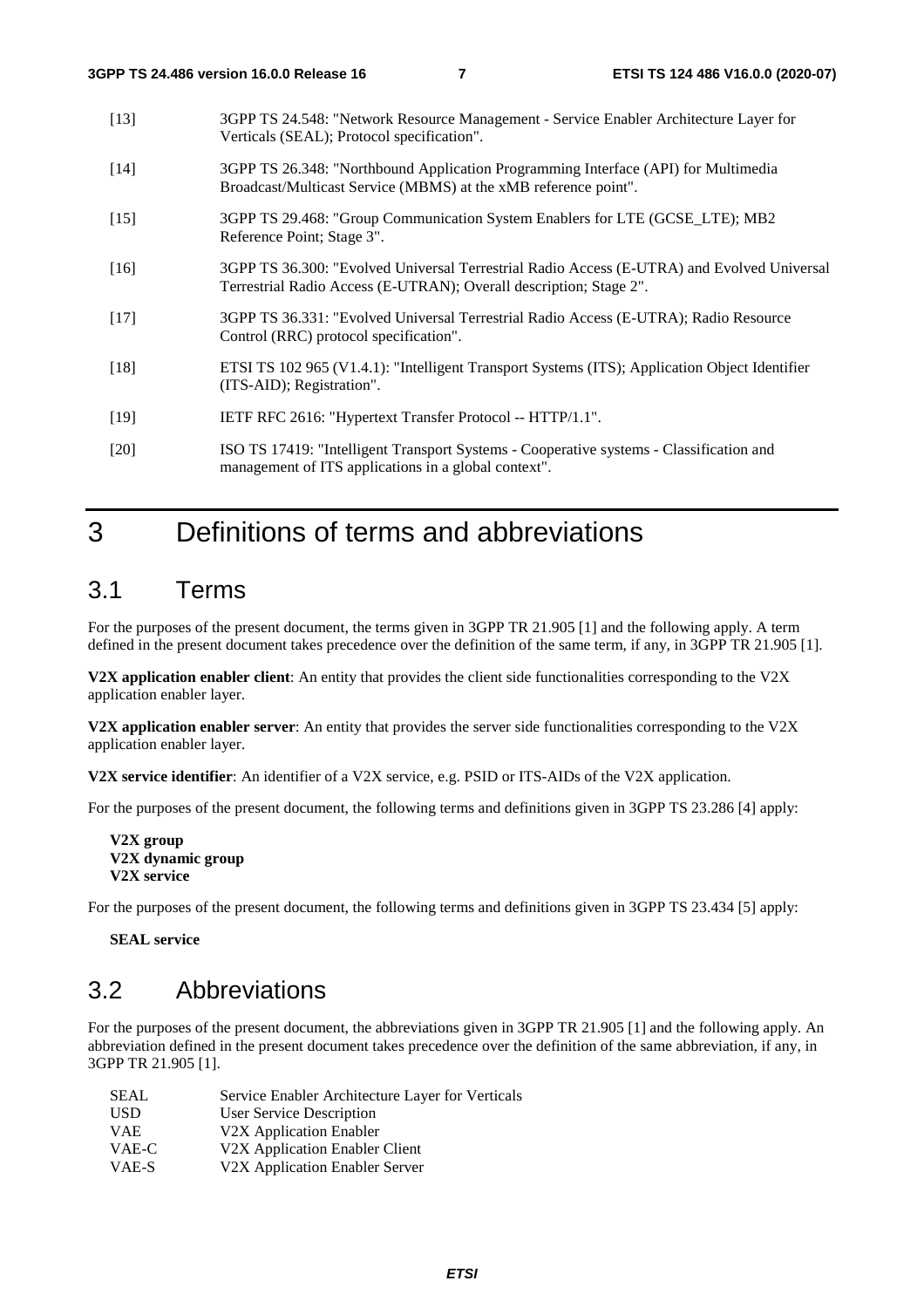# 4 General description

The UE can contain a VAE client (VAE-C). The VAE-C communicates with the VAE server (VAE-S) over the V1-AE interface (see 3GPP TS 23.286 [4]). Furthermore, the VAE-C of a UE can communicate with the VAE-C of another UE over the V5-AE interface (see 3GPP TS 23.286 [4]). Both the VAE-C and the VAE-S can act as an HTTP client or an HTTP server (see IETF RFC 2616 [19]). The HTTP protocol interactions are described in detail in clause 6 and 7.

The VAE layer supports UEs in the LTE-Uu communication range assigning a ProSe Layer-2 Group ID for application layer V2X dynamic group formation (on-network dynamic group creation procedure as defined in clause 6.10).

Additionally, the VAE layer supports UEs in assigning a ProSe Layer-2 Group ID for application layer V2X dynamic group formation (off-network dynamic group creation procedure as defined in clause 6.10).

By means of using the V1-AE interface:

- a) V2X UE registration and de-registration towards the VAE-S can be provided as defined by clause 6.2 and 6.3;
- b) application level location tracking can be provided as defined by clause 6.4;
- c) V2X message delivery can be provided as defined by clause 6.5;
- d) V2X service discovery information can be provided as defined by clause 6.6;
- e) V2X service continuity can be provided as defined by clause 6.7;
- f) V2X application resource management can be provided as defined by clause 6.8;
- g) file distribution can be provided as defined by clause 6.9;
- h) dynamic local service information for V2X service continuity can be obtained as defined by clause 6.10;
- i) network monitoring by the V2X UE can be provided as defined by clause 6.11;
- j) V2X USD provisioning can be provided as defined by clause 7.2; and
- k) PC5 parameters provisioning can be provided as defined by clause 7.3.

### 5 SEAL services

The VAE layer utilizes SEAL services to support V2X services. The SEAL services are specified in 3GPP TS 24.544 [9], 3GPP TS 24.545 [10], 3GPP TS 24.546 [11], 3GPP TS 24.547 [12] and 3GPP TS 24.548 [13]. Interactions between the VAE layer and the SEAL services are described in detail in clause 6.

### 6 VAE procedures

- 6.1 General
- 6.2 V2X UE registration procedure

#### 6.2.1 Client procedure

Upon receiving a request from a V2X application to register for receiving V2X messages from the V2X AS, the VAE-C shall send an HTTP POST request according to procedures specified in IETF RFC 2616 [19]. In the HTTP POST request, the VAE-C:

a) shall set the Request-URI to the URI included in the received HTTP response message for V2X service discovery procedure (see clause 6.6);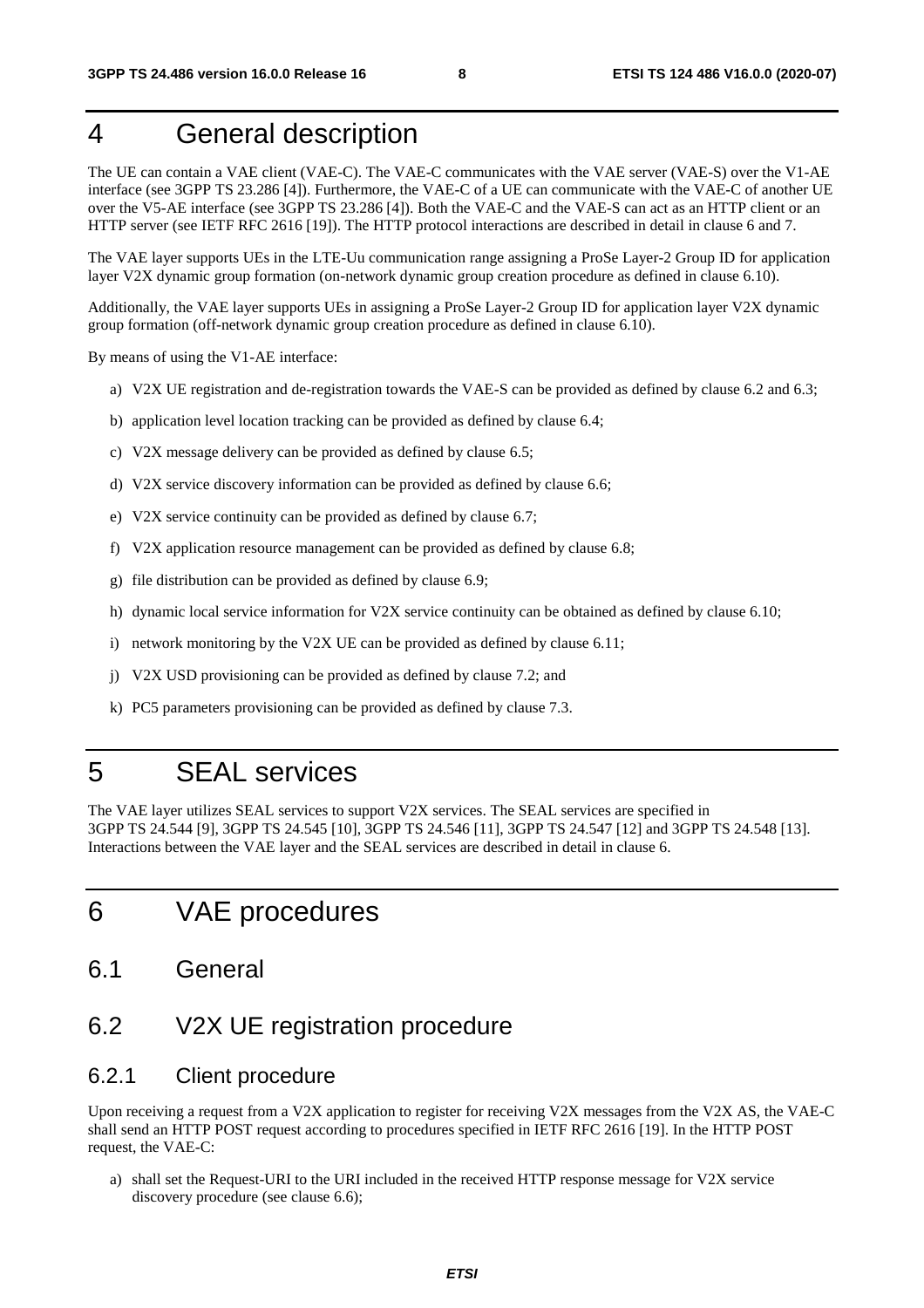- b) shall include a Content-Type header field set to "application/vnd.3gpp.vae-info+xml";
- c) shall include an application/vnd.3gpp.vae-info+xml MIME body with a <registration-info> element in the <VAE-info> root element:
	- 1) shall include a  $\le$ identity  $>$  element with a  $\le$ V2X-UE-id $>$  child element set to the identity of the UE which requests the registration; and
	- 2) shall include a <service> element with a <V2X-service-id> child element set to the identity of the V2X service which is interested in registering for receiving V2X messages.

### 6.2.2 Server procedure

Upon reception of an HTTP POST request message containing:

- a) a Content-Type header field set to "application/vnd.3gpp.vae-info+xml"; and
- b) an application/vnd.3gpp.vae-info+xml MIME body with a <registration-info> root element, the VAE-S:
	- 1) shall store the received registration information; and
	- 2) shall reply with a HTTP response with a <result> element of the <registration-info> element set to a value "success" or "fail".

### 6.3 V2X UE de-registration procedure

### 6.3.1 Client procedure

Upon receiving a request from a V2X application to de-register for receiving certain V2X message types from the V2X AS, the VAE-C shall send an HTTP POST request according to procedures specified in IETF RFC 2616 [19]. In the HTTP POST request, the VAE-C:

- a) shall set the Request-URI to the URI included in the received HTTP response message for registration request;
- b) shall include a Content-Type header field set to "application/vnd.3gpp.vae-info+xml";
- c) shall include an application/vnd.3gpp.vae-info+xml MIME body and in the <de-registration-info> root element:
	- 1) shall include a <identity> element with a <V2X-UE-id> child element set to the identity of a UE which requests the de-registration; and
	- 2) shall include a <service> element with a <V2X-MSG-type> child element set to the types of V2X messages that the UE is no longer interested in receiving.

### 6.3.2 Server procedure

Upon reception of an HTTP POST request message containing:

- a) a Content-Type header field set to "application/vnd.3gpp.vae-info+xml"; and
- b) an application/vnd.3gpp.vae-info+xml MIME body with a <de-registration-info> root element, the VAE-S:
	- 1) shall store the received registration information; and
	- 2) shall reply with a HTTP response.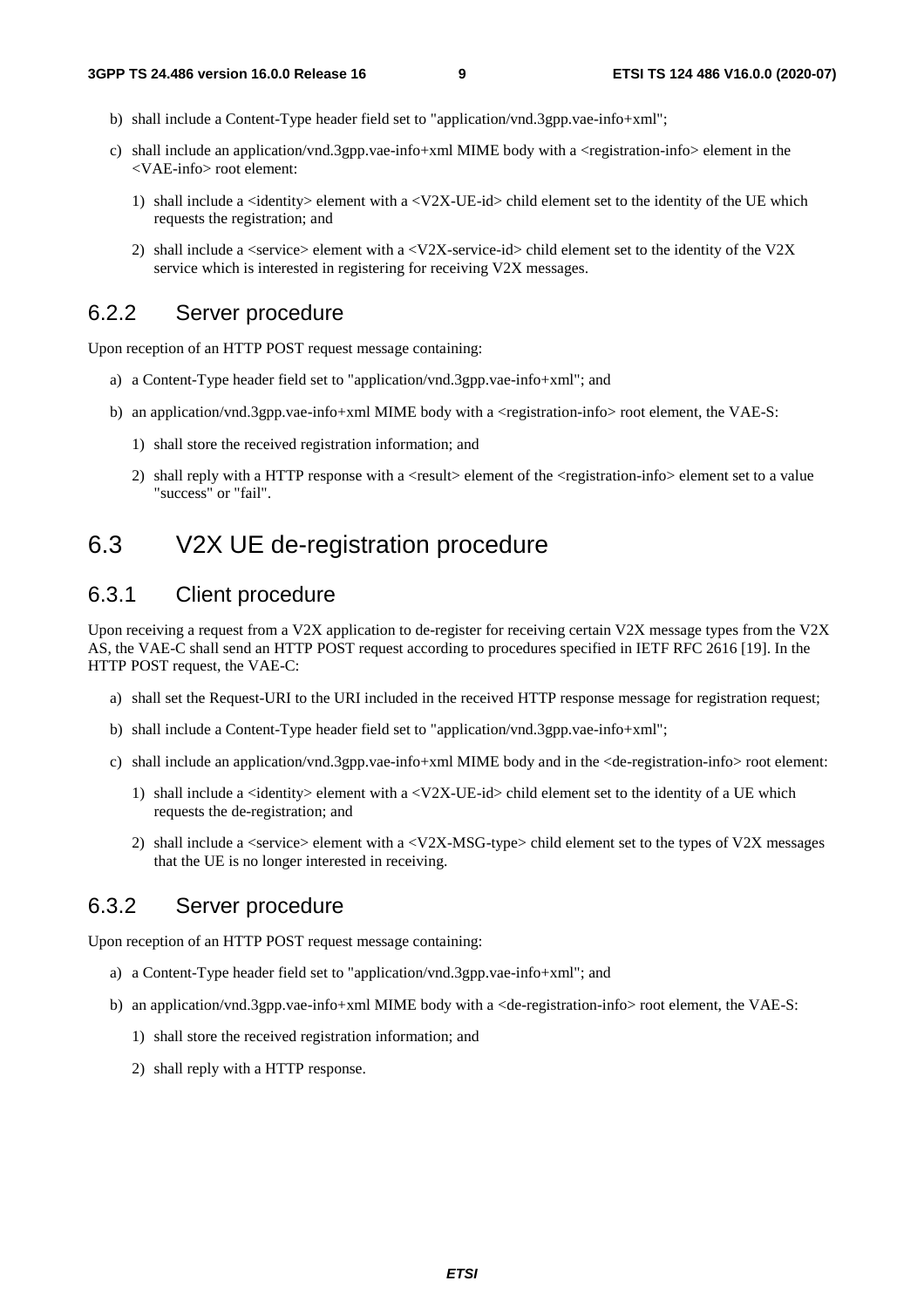### 6.4 Application level location tracking procedure

#### 6.4.1 Client procedure

Upon entering a new geographical area if the V2X UE has been provisioned with geographical identifier groups (see clause 7) and the V2X UE has subscribed to a certain geographical area identifier group in order to receive V2X messages for this area, the VAE-C shall send an HTTP POST request according to procedures specified in IETF RFC 2616 [19]. In the HTTP POST request, the VAE-C:

- a) shall set the Request-URI to the URI included in the received HTTP response message for V2X UE registration procedure (see clause 6.2);
- b) shall include a Content-Type header field set to "application/vnd.3gpp.vae-info+xml";
- c) shall include an application/vnd.3gpp.vae-info+xml MIME body and in the <location-tracking-info> root element:
	- 1) shall include a  $\le$ identity $>$  element with a  $\le$ V2X-UE-id $>$  child element set to the identity of the UE which requests the registration;
	- 2) shall include a <geographical-identifier> element with a <geo-id> child element set to the identity of the geographical area to be subscribed, i.e. the new geographical area where the UE entered; and
	- 3) shall include an <operation> element set to "subscribe".

Upon a successful subscription to a geographical area, the VAE-C shall send an HTTP POST request according to procedures specified in IETF RFC 2616 [19]. In the HTTP POST request, the VAE-C:

- a) shall set the Request-URI to the URI included in the received HTTP response message for the successful subscription of the geographical area;
- b) shall include a Content-Type header field set to "application/vnd.3gpp.vae-info+xml";
- c) shall include an application/vnd.3gpp.vae-info+xml MIME body and in the <location-tracking-info> root element:
	- 1) shall include a  $\le$ identity $>$  element with a  $\le$ V2X-UE-id $>$  child element set to the identity of the UE which requests the registration;
	- 2) shall include a <geographical-identifier> element with a <geo-id> child element set to the identity of the geographical area to be unsubscribed, i.e. the old geographical area where the UE exited; and
	- 3) shall include an <operation> element set to "unsubscribe".

### 6.4.2 Server procedure

Upon reception of an HTTP POST request message containing:

- a) a Content-Type header field set to "application/vnd.3gpp.vae-info+xml"; and
- b) an application/vnd.3gpp.vae-info+xml MIME body with a <location-tracking-info> root element with an an <operation> element set to "subscribe", the VAE-S:
	- 1) shall store the received geographical area information; and
	- 2) shall reply with a HTTP response with a <result> element of the <location-tracking-info> element set to a value "success" or "fail" and the <operation> element set to "subscribe".

Upon reception of an HTTP POST request message containing:

- a) a Content-Type header field set to "application/vnd.3gpp.vae-info+xml"; and
- b) an application/vnd.3gpp.VAE-registration-+xml MIME body with a <location-tracking-info> root element with an <operation> element set to "unsubscribe", the VAE-S: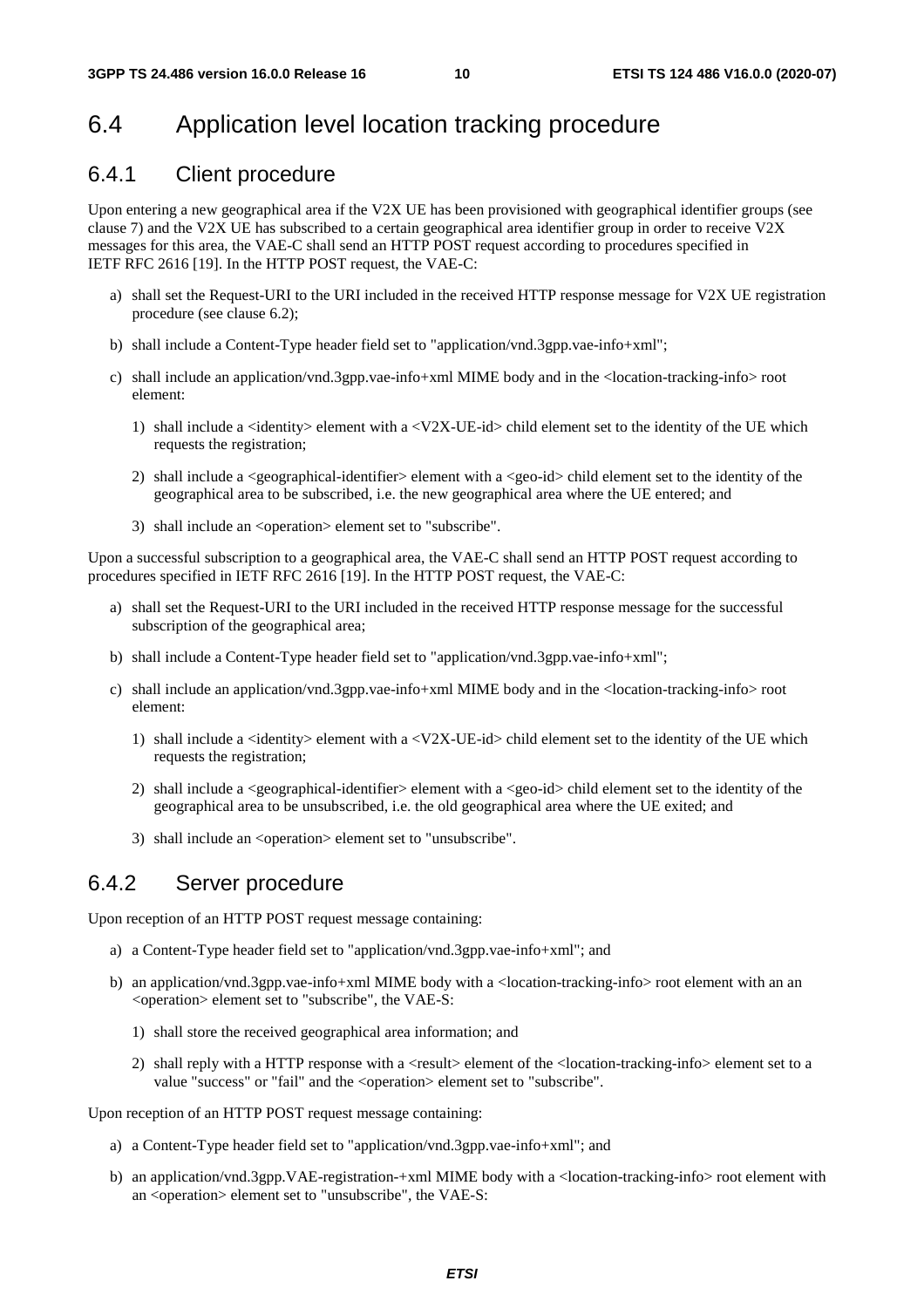- 1) shall remove the received geographical area information; and
- 2) shall reply with a HTTP response with a <result> element of the <location-tracking-info> element set to a value "success" or "fail" and the <operation> element set to "unsubscribe".

### 6.5 V2X message delivery procedure

#### 6.5.1 Client procedure

#### 6.5.1.1 Reception of a V2X message

Upon receiving an HTTP POST request containing:

- a) an Accept header field set to "application/vnd.3gpp.vae-info+xml";
- b) a Content-Type header field set to "application/vnd.3gpp.vae-info+xml"; and
- c) an application/vnd.3gpp.vae-info+xml MIME body with either a <identity> element or a <group> element, a <payload>element and a <service> element included in the <message-info> root element;

#### the VAE-C:

- a) shall provide the received information to the V2X application identified by the service indicated in the V2X message if the identity or group of theV2X message matches the identity of the V2X UE or the group of the VAE client; and
- b) shall send a V2X message reception report as specified in clause 6.5.1.3 if the <message-reception-ind> is included in the received V2X message.

#### 6.5.1.2 Reception of a V2X message reception report

Upon receiving an HTTP POST request containing:

- a) an Accept header field set to "application/vnd.3gpp.vae-info+xml";
- b) a Content-Type header field set to "application/vnd.3gpp.vae-info+xml"; and
- c) an application/vnd.3gpp.vae-info+xml MIME body with a <result> element included in the <message-info> root element;

#### the VAE-C:

a) shall provide the received result to the V2X application identified by the service indicated in the V2X message of the sent V2X message.

#### 6.5.1.3 Sending of a V2X message reception report

In order to send a V2X message reception report, the VAE-C shall send a HTTP POST request message according to procedures specified in IETF RFC 2616 [19]. In the HTTP POST request message, the VAE-C:

- a) shall set the Request-URI to the URI included in the received HTTP response message for reception of a V2X message (see clause 6.5.1.1);
- b) shall include a Content-Type header field set to "application/vnd.3gpp.vae-info+xml"; and
- c) shall include an application/vnd.3gpp.vae-info+xml MIME body and a  $\langle$ result $\rangle$  element of the  $\langle$ message-info $\rangle$ element set to a value "success" or "fail".

#### 6.5.1.4 Sending of a V2X message

In order to send a V2X message, the VAE-C shall send a HTTP POST request message according to procedures specified in IETF RFC 2616 [19]. In the HTTP POST request message, the VAE-C: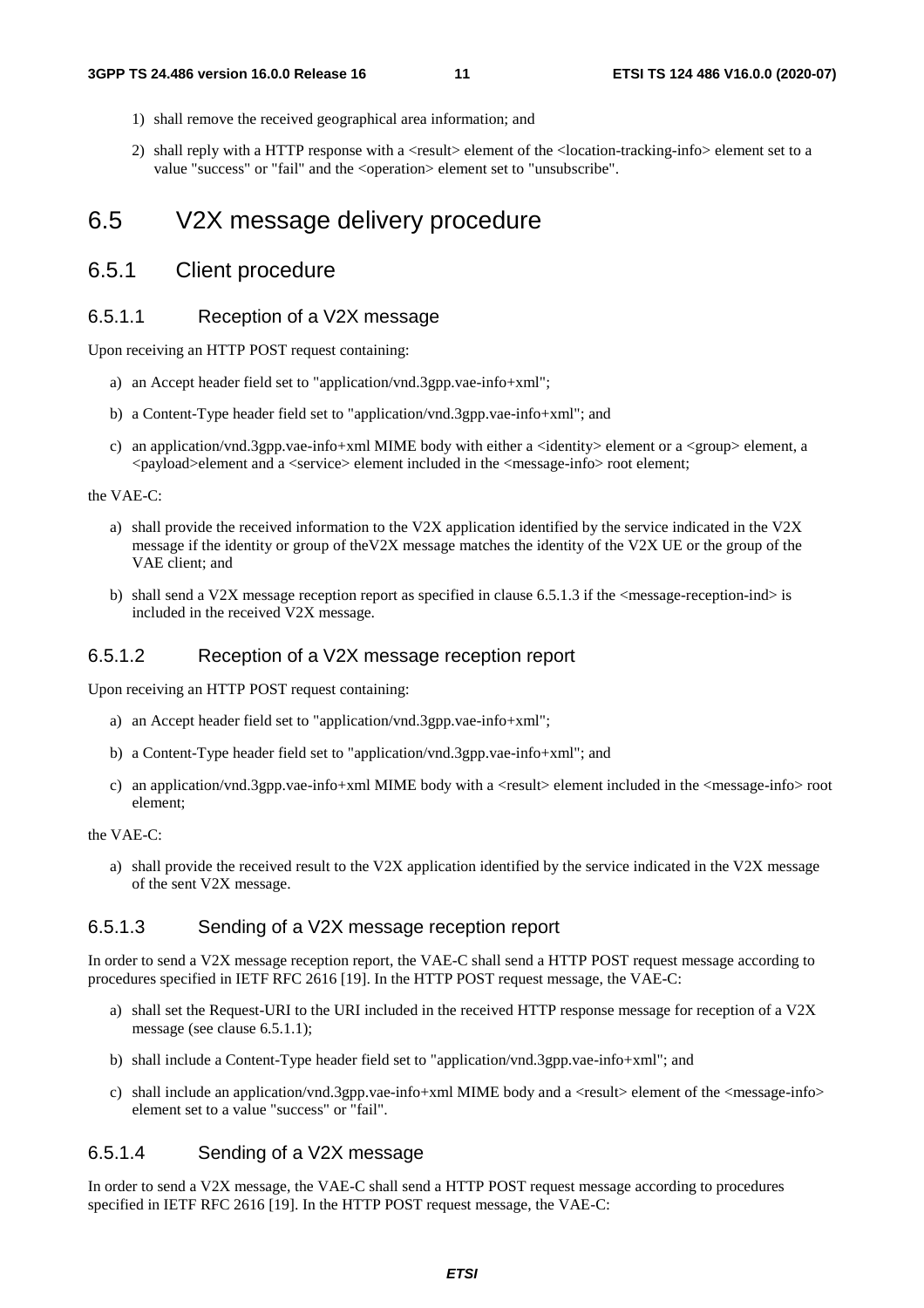- a) shall set the Request-URI to the URI included in the received HTTP response message for V2X service discovery procedure (see clause 6.5);
- b) shall include a Content-Type header field set to "application/vnd.3gpp.vae-info+xml";
- c) shall include an application/vnd.3gpp.vae-info+xml MIME body and in the <message-info> root element:
	- 1) shall include a  $\le$ identity  $>$  element with a  $\le$ V2X-UE-id $>$  child element set to the identity of the UE which requests the sending of the V2X message;
	- 2) shall include a  $\le$ service $\ge$  element with a  $\le$ V2X-service-id $\ge$  child element set to the identity of the V2X service which is interested in sending the V2X message.
	- 3) may include a <geographical-identifier> element with one or more <geo-id> child elements set to the identity of the geographical locations of the V2X UE; and
	- 4) may include a <message-reception-ind> element to indicate to the VAE server that a reception report is required.

### 6.5.2 Server procedure

#### 6.5.2.1 Reception of a V2X message

Upon receiving an HTTP POST request containing:

- a) an Accept header field set to "application/vnd.3gpp.vae-info+xml";
- b) a Content-Type header field set to "application/vnd.3gpp.vae-info+xml"; and
- c) an application/vnd.3gpp.vae-info+xml MIME body with either a <identity> element or a <group> element, a <payload>element and a <service> element included in the <message-info> root element;

#### the VAE-S:

- a) shall provide the received information to the V2X application server identified by the service indicated in the V2X message; and
- b) shall send a V2X message reception report as specified in clause 6.5.2.3 if the <message-reception-ind> is included in the received V2X message.

#### 6.5.2.2 Reception of a V2X message reception report

Upon receiving an HTTP POST request containing:

- a) an Accept header field set to "application/vnd.3gpp.vae-info+xml";
- b) a Content-Type header field set to "application/vnd.3gpp.vae-info+xml"; and
- c) an application/vnd.3gpp.vae-info+xml MIME body with a <result> element included in the <message-info> root element;

the VAE-S:

a) shall provide the received result to the V2X application server identified by the service indicated in the V2X message of the sent V2X message.

#### 6.5.2.3 Sending of a V2X message reception report

In order to send a V2X message reception report, the VAE-S shall send a HTTP POST request message according to procedures specified in IETF RFC 2616 [19]. In the HTTP POST request message, the VAE-S:

a) shall set the Request-URI to the URI included in the received HTTP response message for reception of a V2X message (see clause 6.5.2.1);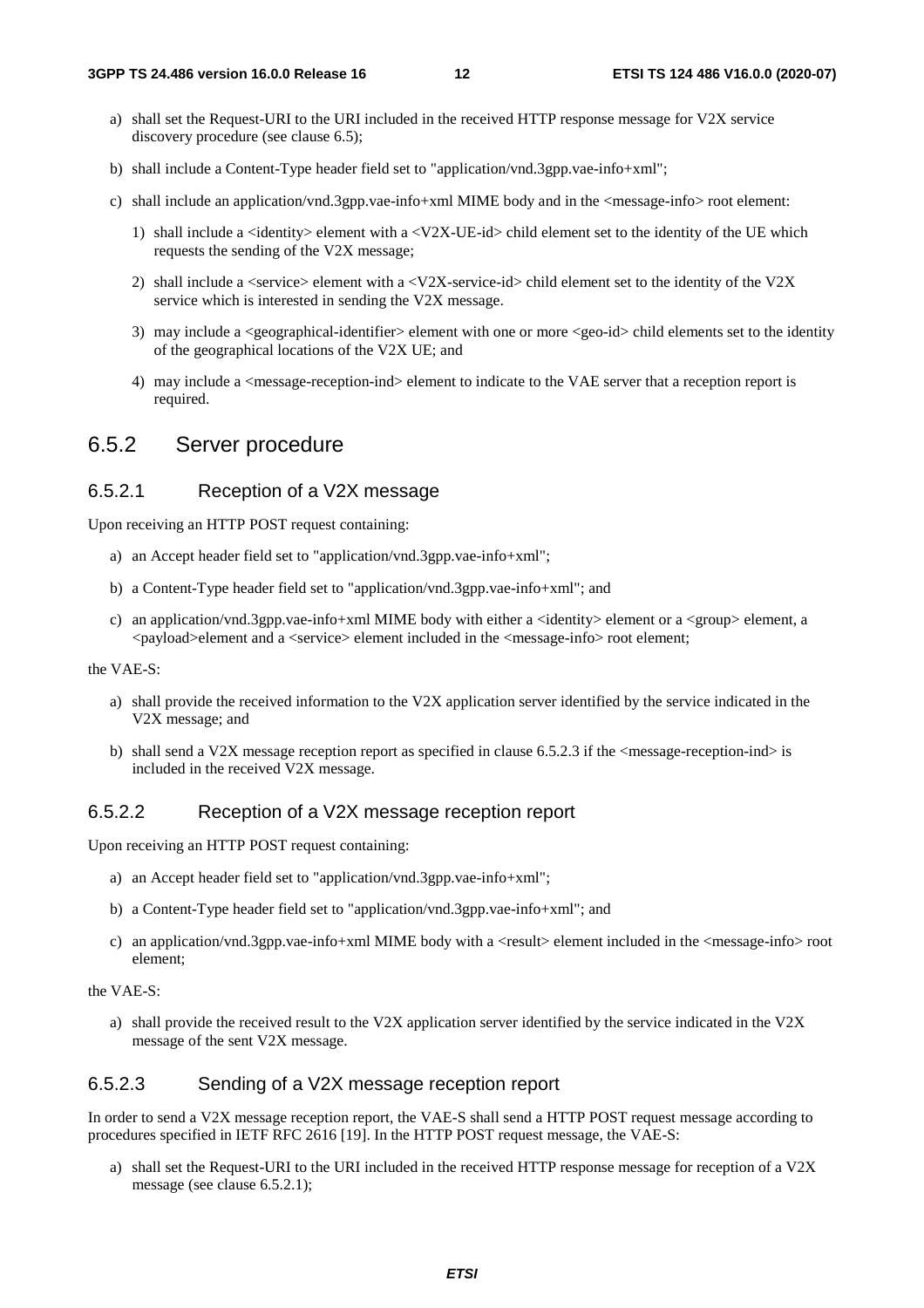- b) shall include a Content-Type header field set to "application/vnd.3gpp.vae-info+xml"; and
- c) shall include an application/vnd.3gpp.vae-info+xml MIME body and a  $\langle$ result $\rangle$  element of the  $\langle$ message-info $\rangle$ element set to a value "success" or "fail".

#### 6.5.2.4 Sending of a V2X message to target geografical areas

In order to send a V2X message received from a V2X application server to target geographical areas, the VAE-S shall send a HTTP POST request message according to procedures specified in IETF RFC 2616 [19]. In the HTTP POST request message, the VAE-S:

- a) shall set the Request-URI to the URI included in the received HTTP response message for V2X service discovery procedure (see clause 6.5);
- b) shall include a Content-Type header field set to "application/vnd.3gpp.vae-info+xml";
- c) shall include an application/vnd.3gpp.vae-info+xml MIME body and in the <message-info> root element:
	- 1) shall include a  $\le$ identity  $>$  element with a  $\le$ V2X-UE-id $>$  child element set to the identity of the UE which requests the sending of the V2X message;
	- 2) shall include a  $\le$ service $>$  element with a  $\le$ V2X-service-id $>$  child element set to the identity of the V2X service which is interested in sending the V2X message.
	- 3) may include a  $\leq$ geographical-identifier $>$  element with a  $\leq$ geo-id $>$  child element set to the identity of the geographical location of of the V2X UE; and
	- 4) may include a <message-reception-ind> element to indicate to the VAE server that a reception report is required.

#### 6.5.2.4 Sending of a V2X message to a V2X group

In order to send a V2X message received from a V2X application server, the VAE-S shall send a HTTP POST request message according to procedures specified in IETF RFC 2616 [19] to each VAE-C which has subscribed to the V2X message delivery service. In the HTTP POST request message, the VAE-S:

- a) shall set the Request-URI to the URI of each VAE-C subscribed for V2X message delivery service;
- b) shall include a Content-Type header field set to "application/vnd.3gpp.vae-info+xml";
- c) shall include an application/vnd.3gpp.vae-info+xml MIME body and in the <message-info> root element:
	- 1) shall include a  $\alpha$  identity element with a  $\alpha$ V2X-UE-id  $\beta$  child element set to the identity of the UE which requests the sending of the V2X message;
	- 2) shall include a  $\le$ service $\ge$  element with a  $\le$ V2X-service-id $\ge$  child element set to the identity of the V2X service which is interested in sending the V2X message.
	- 3) may include a <geographical-identifier> element with a <geo-id> child element set to the identity of the geographical location; and
	- 4) may include a <message-reception-ind> element to indicate to the VAE-C that a reception report is required.

### 6.6 V2X service discovery procedure

#### 6.6.1 Client procedure

In order to discover V2X service information from a VAE-S (e.g. available VAE services identified by V2X service identities), the VAE-C shall send an HTTP POST request according to procedures specified in IETF RFC 2616 [19]. In the HTTP POST request, the VAE-C:

a) shall set the Request-URI to the URI received in the VAE client UE configuration document via the SCM-S;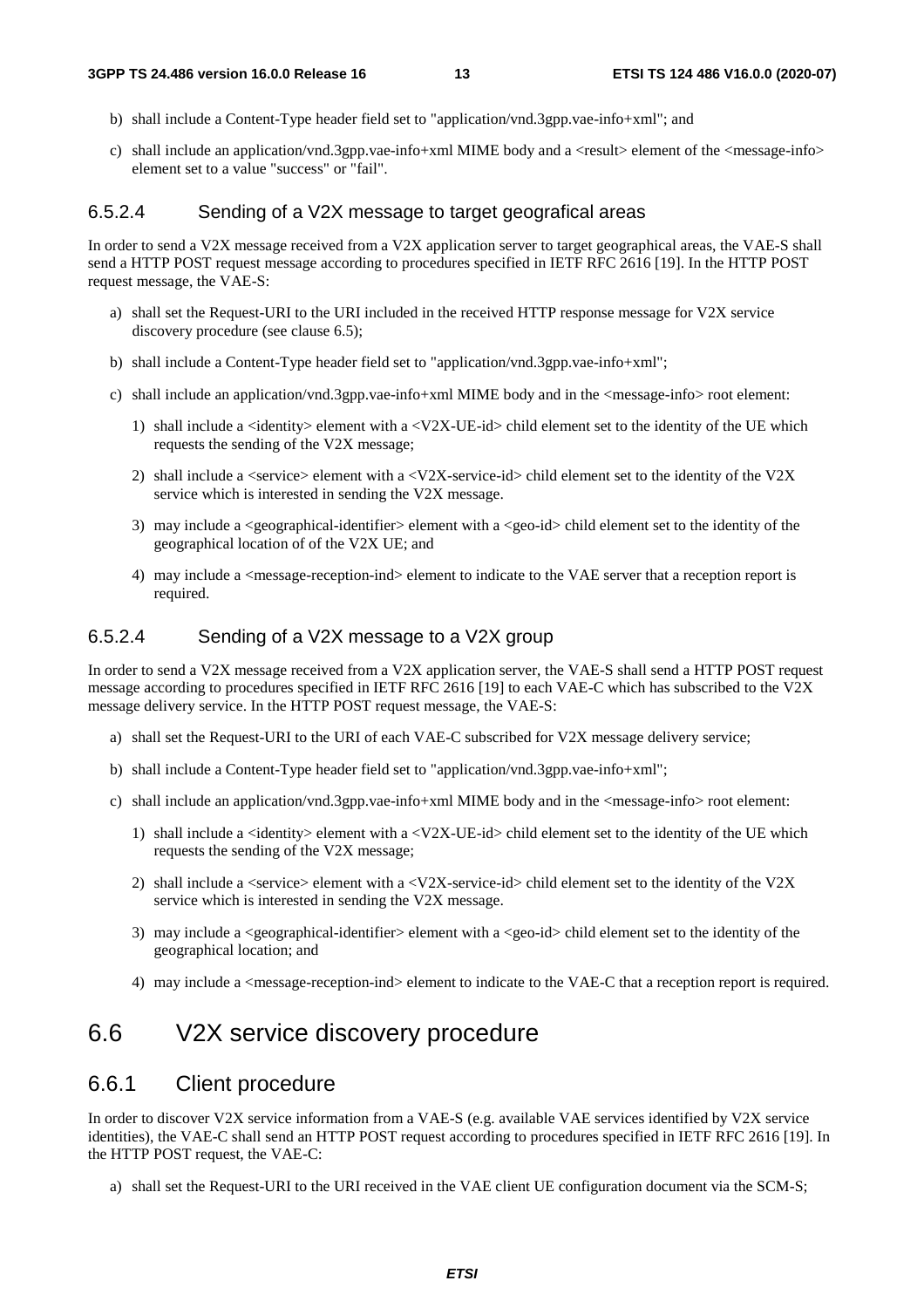- b) shall include a Content-Type header field set to "application/vnd.3gpp.vae-info+xml";
- c) shall include an application/vnd.3gpp.vae-info+xml MIME body and in the <service-discovery-info> root element:
	- 1) shall include a  $\le$ identity $>$  element with a  $\le$ V2X-UE-id $>$  child element set to the identity of the UE which requests the service discovery.

#### 6.6.2 Server procedure

Upon reception of an HTTP POST request message containing:

- a) a Content-Type header field set to "application/vnd.3gpp.vae-info+xml"; and
- b) an application/vnd.3gpp.vae-info+xml MIME body with a <service-discovery-info> root element, the VAE-S:
	- 1) shall reply with a HTTP response with a <result> element of the <service-discovery-info> element set to a value "success" or "fail", and may include a <service-discovery-data> element which provides the V2X UE service discovery data.

### 6.7 V2X service continuity procedure

#### 6.7.1 Client procedure

In order to obtaining dynamic local V2X service information from a VAE-S, the VAE-C shall send an HTTP POST request according to procedures specified in IETF RFC 2616 [19]. In the HTTP POST request, the VAE-C:

- a) shall set the Request-URI to the URI included in the received HTTP response message for V2X service discovery procedure (see clause 6.6);
- b) shall include a Content-Type header field set to "application/vnd.3gpp.vae-info+xml";
- c) shall include an application/vnd.3gpp.vae-info+xml MIME body and in the <local-service-info> root element:
	- 1) shall include a  $\le$ identity $>$  element with a  $\le$ V2X-UE-id $>$  child element set to the identity of the UE which requests the local service information; and
	- 2) shall include a <geographical-identifier> element with a <geo-id> child element set to the identity of the geographical location for which the local service information is requested.

### 6.7.2 Server procedure

Upon reception of an HTTP POST request message containing:

- a) a Content-Type header field set to "application/vnd.3gpp.vae-info+xml"; and
- b) an application/vnd.3gpp.vae-info+xml MIME body with a <local-service-info> root element, the VAE-S:
	- 1) shall determines the local service information (e.g. V2X server USD(s), V2X USD) corresponding to the geographical location information received in <geographical-identifier>; and
	- 2) shall reply with a HTTP response with a  $\langle$ result $\rangle$  element of the  $\langle$ local-service-info $\rangle$  element set to a value "success" or "fail", and if the result is "success", the VAE-S shall include a <local-service-info-content> element which provides the local service information to the VAE-C.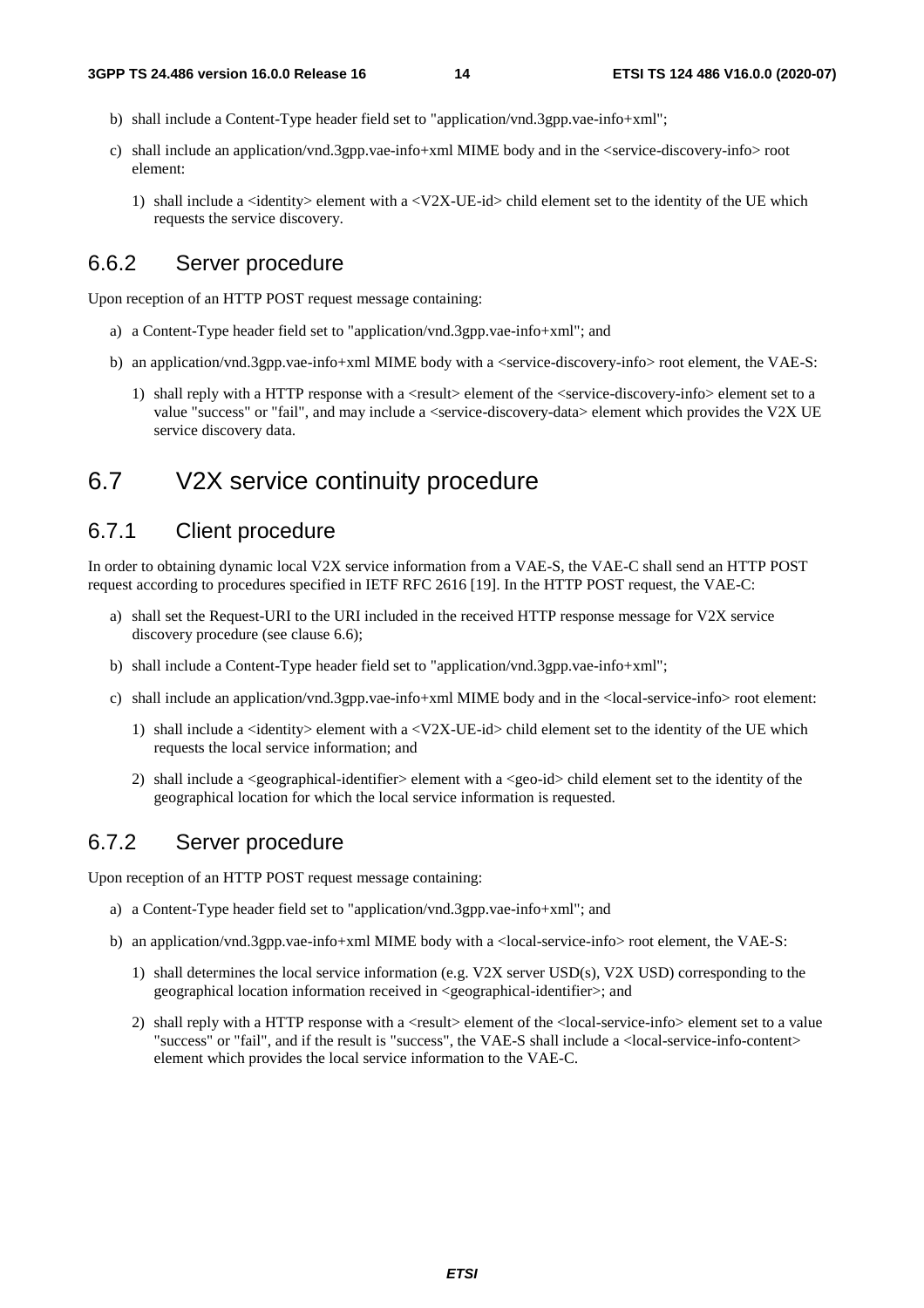### 6.8 V2X application resource management procedure

#### 6.8.1 V2X application specific server procedure

In order to adapt V2X application resource, the V2X application specific server shall generate an HTTP POST request message according to procedures specified in IETF RFC 2616 [19]. In the HTTP POST request, the V2X application specific server:

- a) shall include a Request-URI set to the URI corresponding to the identity of the VAE-S;
- b) shall include a Content-Type header field set to "application/vnd.3gpp.vae-info +xml";
- c) shall include an application/vnd.3gpp.vae-info+xml MIME body with a  $\langle V2X$ -app-requirement-request> element in the <VAE-info> root element which shall include:
	- 1) an <identity> element which shall include one of the following elements:
		- i) a  $\langle V2X$ -ue-id> element set to the identity of the V2X UE for which V2X application requirement is initiated; and
		- ii) a  $\langle V2X\text{-group-id}\rangle$  element set to the identity of the V2X group for which V2X application requirement is initiated;
	- 2) a  $\langle V2X\text{-}service-id\rangle$  element set to the V2X service ID for which application requirement corresponds to;
	- 3) a  $\langle V2X$ -app-requirement set to the requirement for V2X application change; and
	- 4) an <endpoint-info> element set to the endpoint information to which the notification shall be sent; and
- d) shall send the HTTP POST request message towards the VAE-S according to IETF RFC 2616 [19].

### 6.8.2 Server procedure

Upon receiving an HTTP POST request message containing:

- a) a Content-Type header field set to "application/vnd.3gpp.vae-info +xml"; and
- b) an application/vnd.3gpp.vae-info+xml MIME body with a  $\langle V2X$ -app-requirement-request> element in the <VAE-info> root element;

the VAE-S:

- a) shall translate the V2X application requirement to different network resource requirement for group of users, which may be a subset of V2X UEs within the V2X group that will be affected by application adaptation, and then shall generate an HTTP 200 (OK) response message according to procedures specified in IETF RFC 2616 [19]. In the HTTP 200 (OK) response message, the VAE-S:
	- 1) shall include a Request-URI set to the URI corresponding to the identity of the V2X application specific server;
	- 2) shall include a Content-Type header field set to "application/vnd.3gpp.vae-info +xml";
	- 3) shall include an application/vnd.3gpp.vae-info+xml MIME body and in the <VAE-info> root element which shall include:
		- i) a <V2X-app-requirement -result> element set to "success" or "failure" indicating success or failure of the translation to the network resource requirement;
- b) if the V2X application requirement is successfully translated to the network resource requirement, shall perform network resource adaptation by interacting with the S-NRM server as specified in the 3GPP TS 24.548 [13], and then shall generate an HTTP POST request message according to procedures specified in IETF RFC 2616 [19]. In the HTTP POST request message, the VAE-S: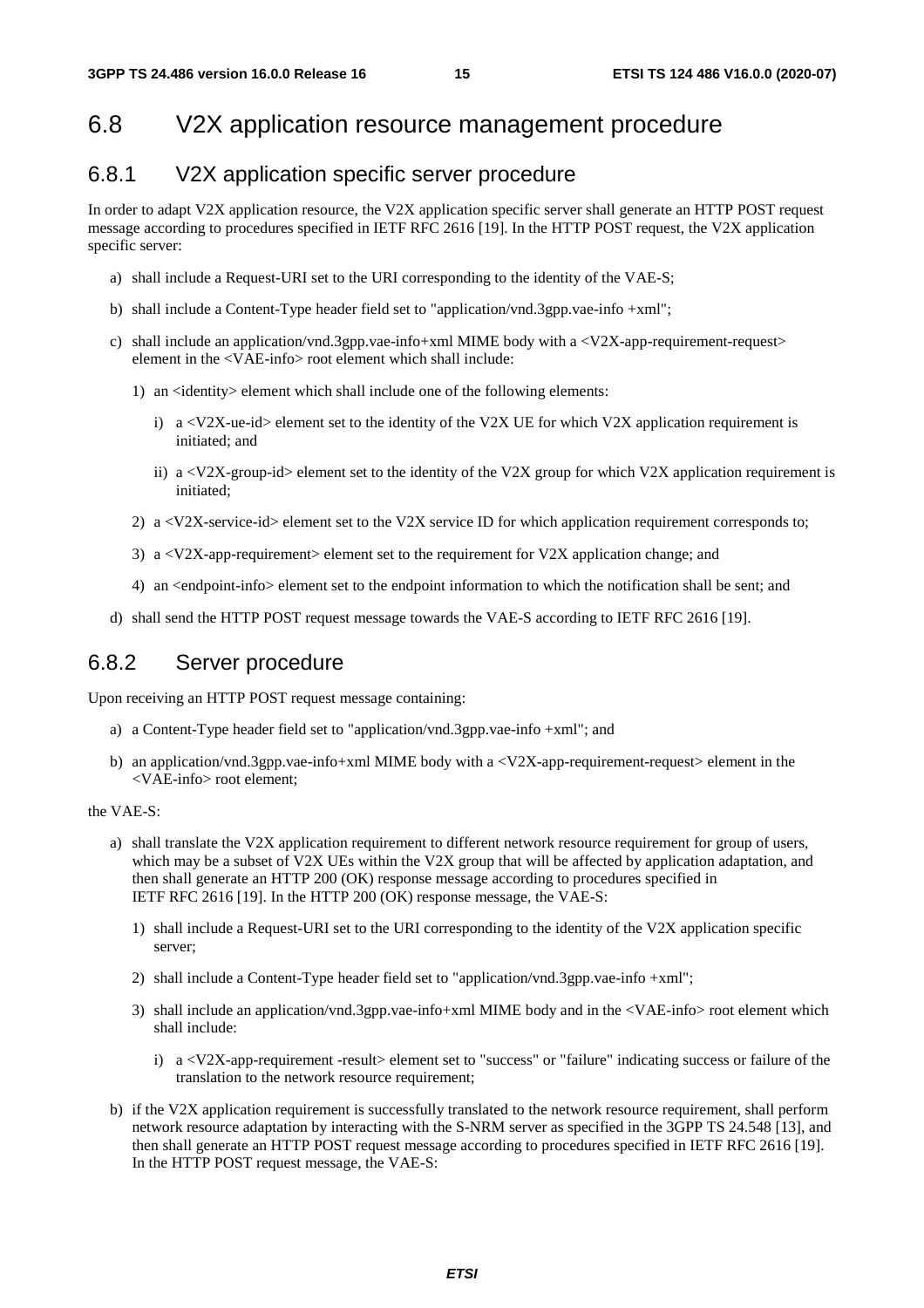- 1) shall include a Request-URI set to the URI corresponding to the identity of the V2X application specific server;
- 2) shall include a Content-Type header field set to "application/vnd.3gpp.vae-info +xml"; and
- 3) shall include an application/vnd.3gpp.vae-info+xml MIME body and in the <VAE-info> root element which shall include:
	- i) a <V2X-app-requirement-notification> element set to "success" or "failure" aligned with the received network resource adaptation result indicating success or failure of the network resource adaptation corresponding to the V2X application requirement; and
- c) shall send the HTTP POST request message towards the V2X application specific server according to IETF RFC 2616 [19].

### 6.9 File distribution procedure

### 6.9.1 Server procedure

The VAE server makes use of the xMB procedures from 3GPP TS 26.348 [14] to create MBMS sessions whose type is set to "files" and to request the delivery of files over these sessions. Before provisioning files to the BM-SC, the VAE server prepares the file for distribution, which may include partition of large files into smaller files or encryption.

In order to push files into the BM-SC, the VAE-S:

a) shall translate parameters related to the V2X application triggering the file delivery into corresponding xMB parameters. Table 6.9.1-1 describes the mapping between the V2X parameters and the xMB API properties specified in 3GPP TS 26.348 [14].

| V2X parameter                                        | <b>Corresponding xMB API property</b> |
|------------------------------------------------------|---------------------------------------|
| File transfer session indicator                      | Session Type: Files                   |
| List of files to be sent by the VAE server and their | File List                             |
| locations                                            |                                       |
| Target geographical area for the V2X Ues             | Geographical Area                     |
| Information about the V2X application (e.g.,         | Service Class                         |
| software update, HD map download)                    |                                       |
| Maximum bitrate for the V2X application              | Max Bitrate                           |
| Maximum delay for the V2X application                | Max Delay                             |
| QoE metrics the VAE server is interested in          | QoE Reporting                         |
| receiving about the V2X application                  |                                       |
| Session Type specific property is set by the VAE-S   | Ingest Mode: Push                     |

#### **Table 6.9.1-1: Mapping between V2X parameters and xMB APIs**

- NOTE: The list of V2X parameters needed for file delivery is not exhaustive and can be updated based on the specific V2X application requirements.
- b) shall send an HTTP PUT request message with the file placed in the message body towards the BM-SC according to IETF RFC 2616 [19].

### 6.10 Dynamic group management procedure

#### 6.10.1 On-network dynamic group creation procedure

#### 6.10.1.1 V2X application specific server procedure

In order to create a V2X group, the V2X application specific server shall generate an HTTP POST request message according to procedures specified in IETF RFC 2616 [19]. In the HTTP POST request, the V2X application specific server: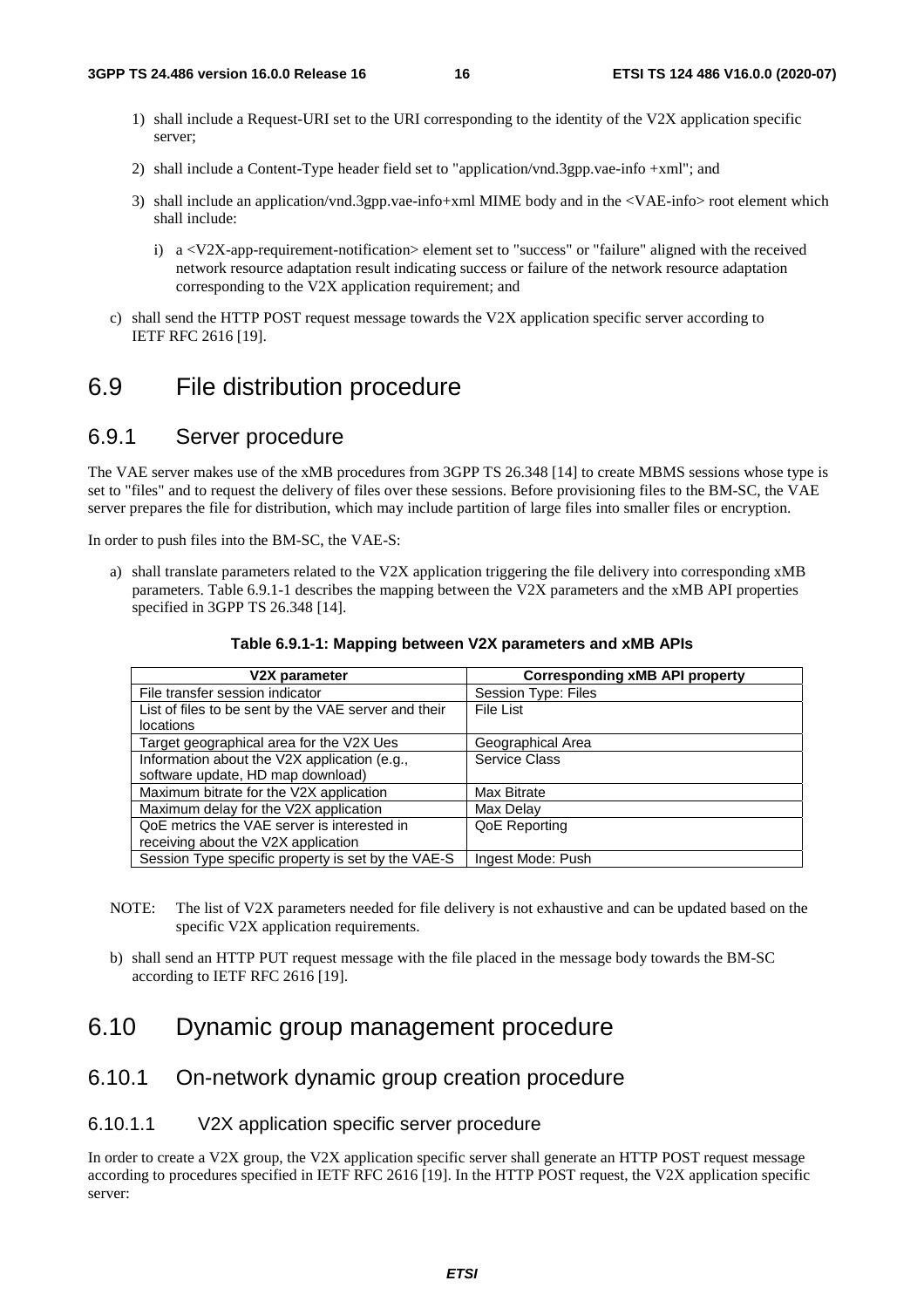- a) shall include a Request-URI set to the URI corresponding to the identity of the VAE-S;
- b) shall include a Content-Type header field set to "application/vnd.3gpp.vae-info +xml";
- c) shall include an application/vnd.3gpp.vae-info+xml MIME body with a <configure-dynamic-group-request> element in the <VAE-info> root element which shall include:
	- 1) a <dynamic-group-info> element which shall include:
		- i) a <dynamic-group-id> element set to the identity of the dynamic group;
		- ii) a <group-leader-id> element set to the identity of the group leader; and
		- iii) a <group-definition> element indicating the conditions for creating the group; and
	- 2) an <endpoint-info> element set to the endpoint information to which the configure dynamic group notification has to be sent; and
- d) shall send the HTTP POST request message towards the VAE-S according to IETF RFC 2616 [19].

#### 6.10.1.2 Server procedure

Upon receiving an HTTP POST request message containing:

- a) a Content-Type header field set to "application/vnd.3gpp.vae-info +xml"; and
- b) an application/vnd.3gpp.vae-info+xml MIME body with a <configure-dynamic-group-request> element in the <VAE-info> root element;

the VAE-S:

- a) shall assign a ProSe Layer-2 Group ID to the received dynamic group information from the available ProSe Layer-2 Group ID pool and generate an HTTP 200 (OK) response message according to procedures specified in IETF RFC 2616 [19]. In the HTTP 200 (OK) response message, the VAE-S:
	- 1) shall include a Content-Type header field set to "application/vnd.3gpp.vae-info +xml";
	- 2) shall include an application/vnd.3gpp.vae-info+xml MIME body with a <configure-dynamic-group-result> element in the <VAE-info> root element indicating "success" or "failure" of the dynamic group creation;
	- 3) shall send the HTTP 200 (OK) response message towards the V2X application specific server according to IETF RFC 2616 [19].

Then the VAE-S shall generate an HTTP PUT request message according to procedures specified in IETF RFC 2616 [19]. In the HTTP PUT request message, the VAE-S:

- a) shall include a Request-URI set to the URI corresponding to the identity of the VAE-C of the group leader;
- b) shall include a Content-Type header field set to "application/vnd.3gpp.vae-info +xml";
- c) shall include an application/vnd.3gpp.vae-info+xml MIME body with a <layer2-group-id-mapping> element in the <VAE-info> root element which shall include:
	- 1) a <dynamic-group-info> element which shall include:
		- i) a <dynamic-group-id> element set to the identity of the dynamic group;
		- ii) a <group-leader-id> element set to the identity of the group leader; and
	- 2) a  $\langle$ prose-layer2-group-id $>$ element corresponding to the dynamic group information; and
- d) shall send the HTTP PUT request message towards the VAE-C according to IETF RFC 2616 [19].

#### 6.10.1.3 Client procedure

Upon receiving an HTTP PUT request message containing: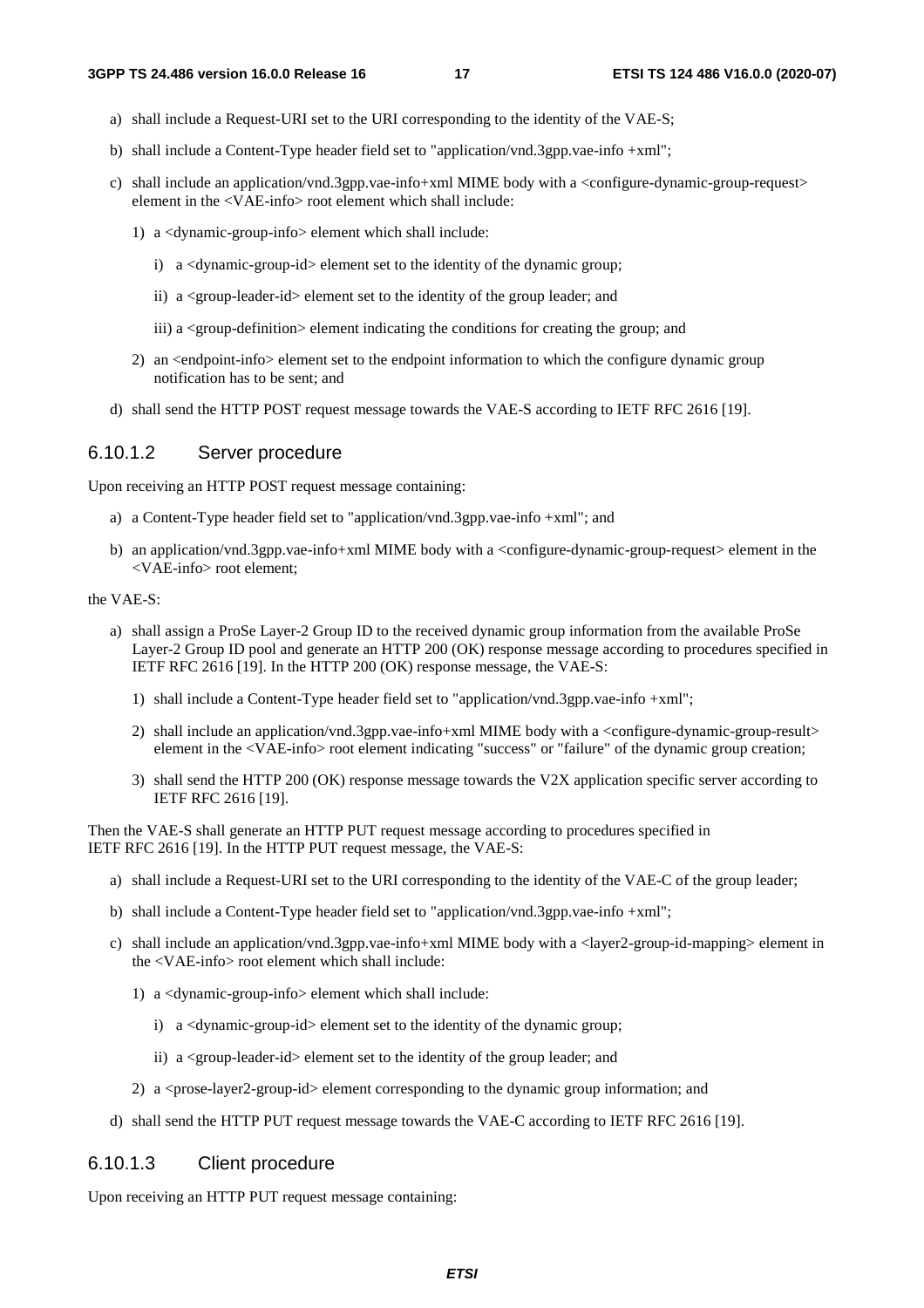- a) a Content-Type header field set to "application/vnd.3gpp.vae-info +xml"; and
- b) an application/vnd.3gpp.vae-info+xml MIME body with a <layer2-group-id-mapping> element in the <VAEinfo> root element;

the VAE-C shall store the content of the <layer2-group-id-mapping> element and may further announce the dynamic group information including the corresponding ProSe Layer-2 Group ID to the other VAE clients within the PC5 communication proximity on a PC5 channel dedicated for V5-AE communications, enabling more V2X UEs to join the dynamic group.

#### 6.10.2 On-network dynamic group notification procedure

#### 6.10.2.1 Client procedure

Once the on-network dynamic group is created as defined in clause 6.10.1, if the group changes (i.e. UE joins or leaves the group), the VAE-C shall generate an HTTP POST request message according to procedures specified in IETF RFC 2616 [19]. In the HTTP POST request, the VAE-C:

- a) shall include a Request-URI set to the URI corresponding to the identity of the VAE-S;
- b) shall include a Content-Type header field set to "application/vnd.3gpp.vae-info +xml";
- c) shall include an application/vnd.3gpp.vae-info+xml MIME body with an <id-list-notification> element in the <VAE-info> root element which shall include:
	- 1) a <dynamic-group-id> element set to the identity of the dynamic group; and
	- 2) one or more <group-member-id> element(s), each of which contains a <UE-id> child element set to the identity of the joined or left V2X UE and a <group-scope> child element that has the value "joined" or "left"; and
- d) shall send the HTTP POST request message towards the VAE-S according to IETF RFC 2616 [19].

#### 6.10.2.2 Server procedure

Upon receiving an HTTP POST request message containing:

- a) a Content-Type header field set to "application/vnd.3gpp.vae-info +xml"; and
- b) an application/vnd.3gpp.vae-info+xml MIME body with an <id-list-notification> element in the <VAE-info> root element;

the VAE-S shall generate an HTTP POST request message according to procedures specified in IETF RFC 2616 [19]. In the HTTP POST request, the VAE-S:

- a) shall include a Request-URI set to the URI corresponding to the identity of the V2X application specific server;
- b) shall include a Content-Type header field set to "application/vnd.3gpp.vae-info +xml";
- c) shall include an application/vnd.3gpp.vae-info+xml MIME body with a  $\alpha$  configure-dynamic-group-notification> element in the <VAE-info> root element which shall include:
	- 1) a <dynamic-group-id> element set to the identity of the dynamic group; and
	- 2) one or more <group-member-id> element(s), each of which contains a <UE-id> child element set to the identity of the joined or left V2X UE and a <group-scope> child element that has the value "joined" or "left"; and
- d) shall send the HTTP POST request message towards the V2X application specific server according to IETF RFC 2616 [19].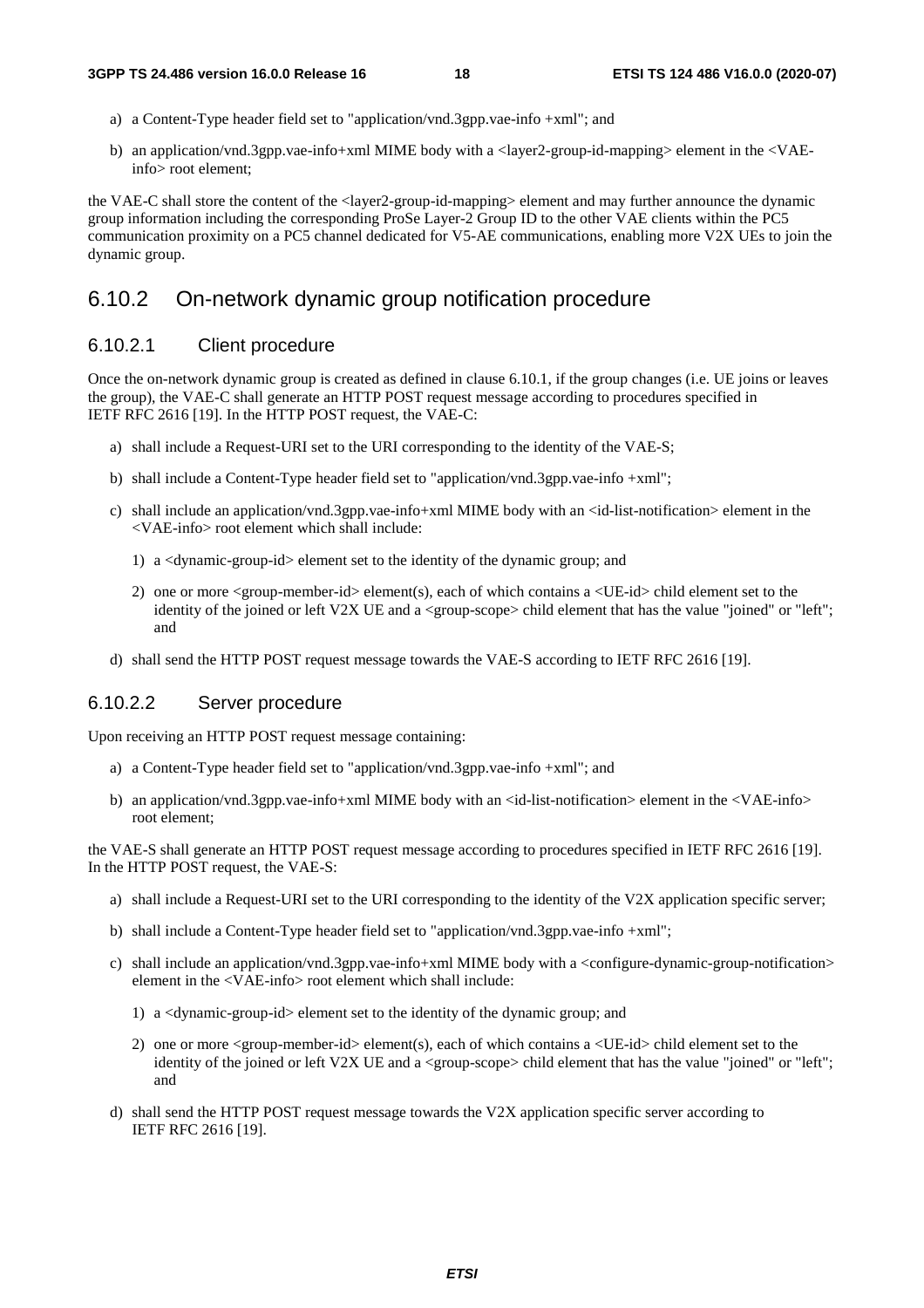## 6.11 Network monitoring by the V2X UE procedure

### 6.11.1 V2X UE subscription for network monitoring information

#### 6.11.1.1 Client procedure

In order to subscribe for the network monitoring information from the VAE-S, the VAE-C shall send an HTTP POST request according to procedures specified in IETF RFC 2616 [19]. In the HTTP POST request, the VAE-C:

- a) shall set the Request-URI to the URI corresponding to the identity of the VAE-S;
- b) shall include a Content-Type header field set to "application/vnd.3gpp.vae-info+xml";
- c) shall include an application/vnd.3gpp.vae-info+xml MIME body with a <subscription-request> element in the <VAE-info> root element:
	- 1) shall include a  $\le$ identity  $>$  element with a  $\le$ V2X-UE-id $>$  child element set to the identity of the UE which requests the registration;
	- 2) shall include a <subscription-events> element with one or more <event> child element set to the network monitoring events (e.g. uplink degradation, congestion, overload, coverage) to be subscribed; and
	- 3) shall include a <triggering-criteria> element set to the criteria to indicate when the VAE-S sends the monitoring reports to the VAE-C;

#### 6.11.1.2 Server procedure

Upon reception of an HTTP POST request message containing:

- a) a Content-Type header field set to "application/vnd.3gpp.vae-info+xml"; and
- b) an application/vnd.3gpp.vae-info+xml MIME body with a <subscription-request> element in the <VAE-info> root element;

#### the VAE-S:

- a) shall store the received geographical area information if the VAE-C is authorized and allowed to access the network monitoring information;
- b) shall include with a <V2X-UE-id> child element within the <identity> element of the <subscription-response> element, and set it to the identity of the UE which requests to subscribe for the network monitoring information from the VAE-S; and
- c) shall reply with a HTTP response with a <result> element of the <subscription-response> element set to a value "success" or "fail".

### 6.11.2 Notifications for network monitoring information

#### 6.11.2.1 Server procedure

Based on the UE subscription for network monitoring information, the VAE-S shall generate an HTTP POST request message according to procedures specified in IETF RFC 2616 [19]. In the HTTP POST request, the VAE-S:

- a) shall include a Request-URI set to the URI corresponding to the identity of the VAE-C;
- b) shall include a Content-Type header field set to "application/vnd.3gpp.vae-info +xml";
- c) shall include an application/vnd.3gpp.vae-info+xml MIME body with a <network-monitoring-info-notification> element in the <VAE-info> root element which shall include:
	- 1) a <V2X-ue-id> element set to the identity of the subscribed V2X UE;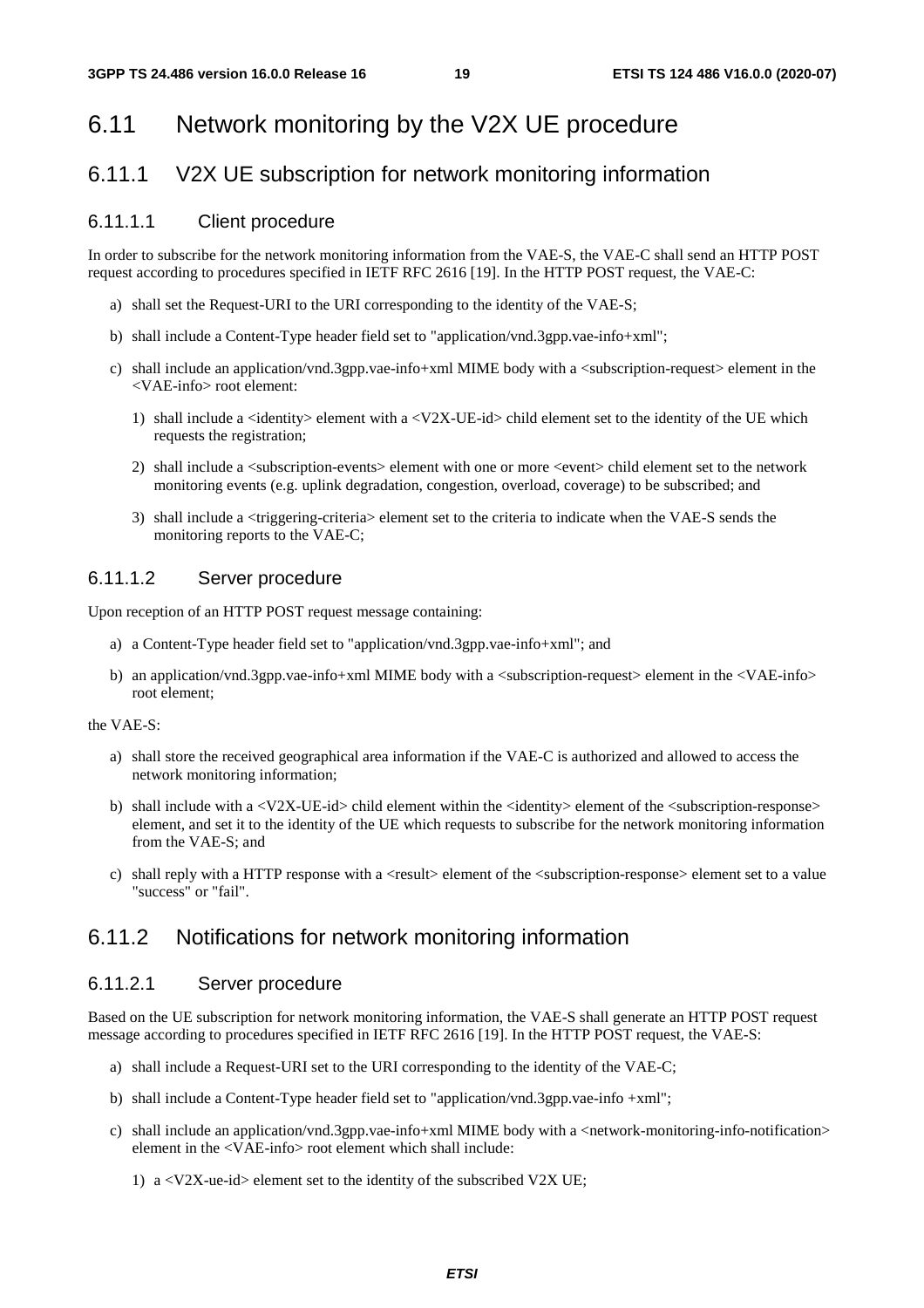- 2) a <network-monitoring-info> element, which:
	- i) shall include a <triggering-criteria> element identifying when the VAE-S will send the monitoring reports to the VAE-C;
	- ii) may include an <uplink-qulity-level> element set to the uplink quality level;
	- iii) may include a <congestion-level> element set to the congestion level;
	- iv) may include a <overload-level> element set to the overload level;
	- v) may include a <geographical-area> element which shall include at least on of the followings:
		- A) <cell-area>, an element specifying an NCGI which when entered triggers a request for a location report coded as specified in clause 19.6A in 3GPP TS 23.003 [2] for which the monitoring applies;
		- B) <tracking-area>, an element specifying a tracking area identity coded as specified in clause 19.4.2.3 in 3GPP TS 23.003 [2] for which the monitoring applies;
	- vi) may include a <time-validity> element set to the period for which the monitoring applies; and
	- vii) may include an <MBMS-level> element, which may include:
		- A) an <MBMS-coverage-level> element set to the coverage level for MBMS; and
		- B) an <MBMS-bearer-level-event> element set to the MBMS bearer level events; and
- d) shall send the HTTP POST request message towards the VAE-C according to IETF RFC 2616 [19].

# 7 Provisioning of parameters by the VAE server

### 7.1 General

The VAE-S can provision network related information to a VAE-C over the V1-AE interface:

- a) V2X USD provisioning in order to provision V2X USDs for receiving MBMS based V2X traffic; and
- b) PC5 parameters provisioning in order to provide PC5 parameters configuration data.

### 7.2 V2X USD provisioning

#### 7.2.1 General

The V2X USD information is provided to the VAE-C to allow the V2X service to send V2X messages using MBMS.

### 7.2.2 Client procedure

Upon receiving an HTTP POST request message containing:

- a) an Accept header field set to "application/vnd.3gpp.vae-info+xml";
- b) a Content-Type header field set to "application/vnd.3gpp.vae-info+xml"; and
- c) an application/vnd.3gpp.vae-usd-announcement-info+xml MIME body with an <announcement> element;

#### the VAE-C:

- a) shall store the received V2X USD information; and
- b) if the SEAL layer (see 3GPP TS 24.548 [13]) indicates that the V2X USD information was sent by unicast, the VAE-C shall send an acknowledgement of the V2X USD information to the VAE-S.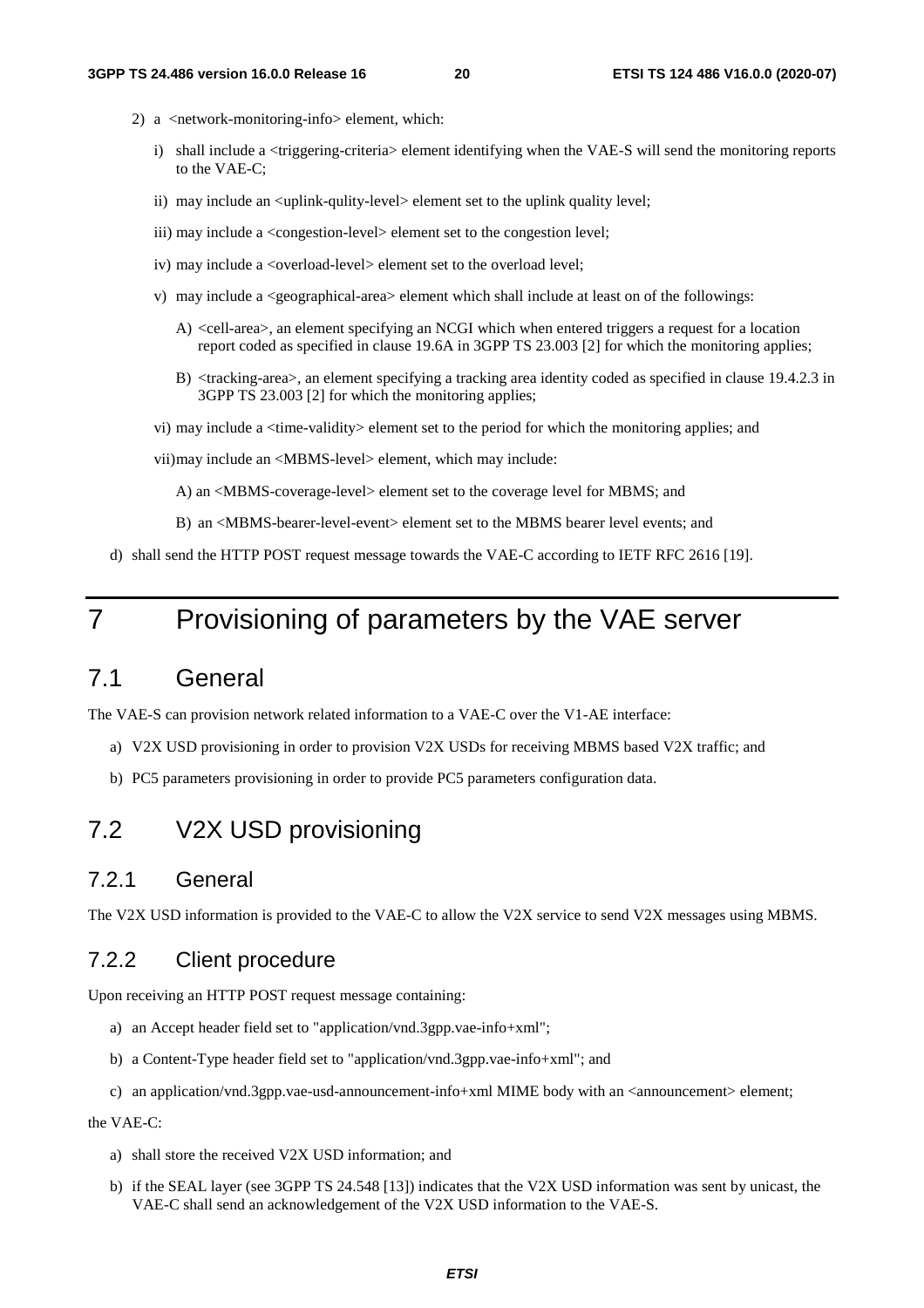#### 7.2.3 Server procedure

For each VAE-C that the VAE-S is sending a V2X USD announcement to, the VAE-S shall generate an HTTP POST request message request according to procedures specified in IETF RFC 2616 [19]. In the HTTP POST request, the VAE-S:

- a) shall set the Request-URI to the URI corresponding to the identity of the V2X UE;
- b) shall include a Content-Type header field set to "application/vnd.3gpp.vae-info+xml";
- c) shall include in a MIME body with Content-Type header field set to "application/vnd.3gpp.vae-info+xml", the  $\alpha$  <announcement> element associated with the MBMS bearer used to send V2X messages. The  $\alpha$  announcement> element:
	- 1) shall include a <TMGI> element set to a TMGI value;
	- 2) shall include one or more MBMS service area IDs in  $\langle$  mbms-service-area-id> elements in the  $\langle$ mbmsservice-areas > element;
	- 3) if multiple carriers are supported, shall include the frequency to be used in the <frequency> element;
	- 4) shall include a <V2X-mbms-sdp> element set to the SDP configuration information applicable to MBMS bearer to use for sending V2X messages; and
- d) shall send the HTTP POST request towards the VAE-C according to IETF RFC 2616 [19].

### 7.3 PC5 parameters provisioning

### 7.3.1 General

The PC5 parameters ares provided to the VAE-C to allow the V2X service to send V2X messages using V2X communication over PC5.

#### 7.3.2 Client procedure

Upon receiving an HTTP POST request message containing:

- a) an Accept header field set to "application/vnd.3gpp.vae-info+xml";
- b) a Content-Type header field set to "application/vnd.3gpp.vae-info+xml"; and
- c) an application/vnd.3gpp.vae-usd-announcement-info+xml MIME body with an <PC5-parameters-request> element;

the VAE-C:

- a) shall store the received PC5 parameters; and
- b) shall send a <PC5-parameters-response> element as an acknowledgement of the PC5 parameters to the VAE-S.

#### 7.3.3 Server procedure

For each VAE-C that the VAE-S is sending PC5 parameters to, the VAE-S shall generate an HTTP POST request message request according to procedures specified in IETF RFC 2616 [19]. In the HTTP POST request, the VAE-S:

- a) shall set the Request-URI to the URI corresponding to the identity of the V2X UE;
- b) shall include a Content-Type header field set to "application/vnd.3gpp.vae-info+xml";
- c) shall include in a MIME body with Content-Type header field set to "application/vnd.3gpp.vae -info+xml", the <PC5-parameters-request> element associated with the configuration parameters for V2X communication over PC5 used to send V2X messages. The <PC5-parameters-request> element: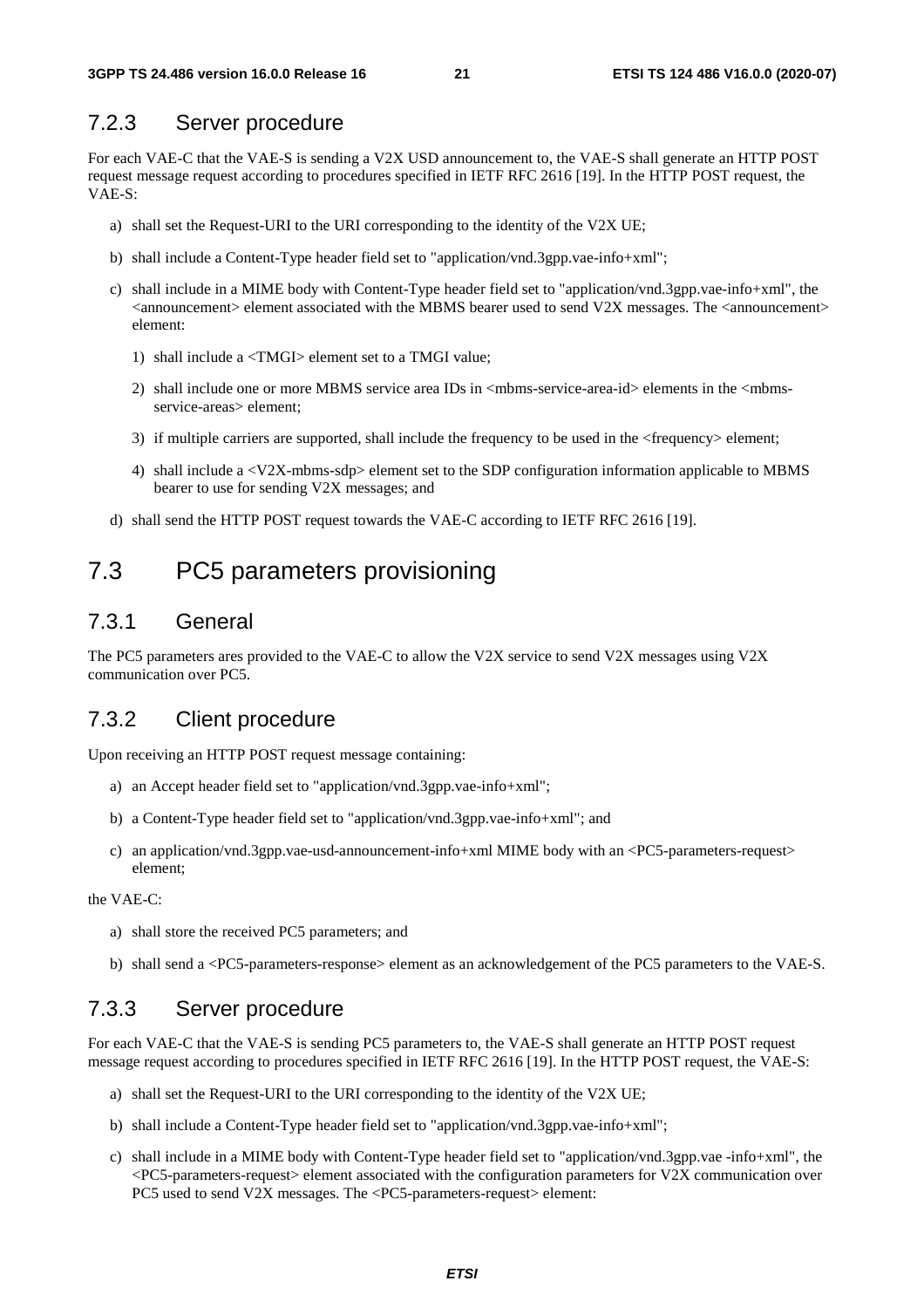- 1) shall include a <expiration-time> element set to the validity of the configuration parameters for V2X communication over PC5;
- 2) shall include one or more PLMNs in <plmn-id> elements in the <plmn-list> element which indicate the PLMNs in which the UE is authorized to use V2X communication over PC5 when the UE is served by E-UTRAN for V2X communication;
- 3) may include an <authorized-when-not-served-by-E-UTRAN> which indicates that the UE is authorized to use V2X communication over PC5 when the UE is not served by E-UTRAN;
- 4) shall include one or more <radio-parameters> elements in the <radio-parameters-list> element which shall include one of the following elements:
	- i) a  $\le$ radio-parameters-contents  $>$  element set to the radio parameters for V2X communication over PC5 applicable when the UE is not served by E-UTRAN;
	- ii) a <geographical-identifier> element set to the geographical location where the radio parameters are applicable; and
	- iii) a <operator-managed> element which indicates that the radio parameters are "operator managed";
- 5) shall include one or more <V2X-service-id> elements and one or more <layer-2-id> in the <V2X-service-idslist> element which indicate the V2X services authorized for V2X communication over PC5; and
- d) shall send the HTTP POST request towards the VAE-C according to IETF RFC 2616 [19].

# 8 Coding

### 8.1 General

This clause specifies the coding to enable a VAE-C and a VAE-S to communicate.

### 8.2 Application unique ID

The AUID shall be set to the VAE service ID as specified in specified in ETSI TS 102 965 [18] or ISO TS 17419 [20].

### 8.3 Structure

The VAE document shall conform to the XML schema described in clause 8.4.

The <VAE-info> element shall be the root element of the VAE document.

The <VAE-info> element shall include at least one of the followings:

- a) an <identity> element;
- b) a <registration-info> element;
- c) a <de-registration-info> element;
- d) a <location-tracking-info> element;
- e) a <message-info> element;
- f) a <service-discovery-info> element;
- g) a <local-service-info> element;
- h) an <announcement> element;
- i) a <PC5-parameters-request> element;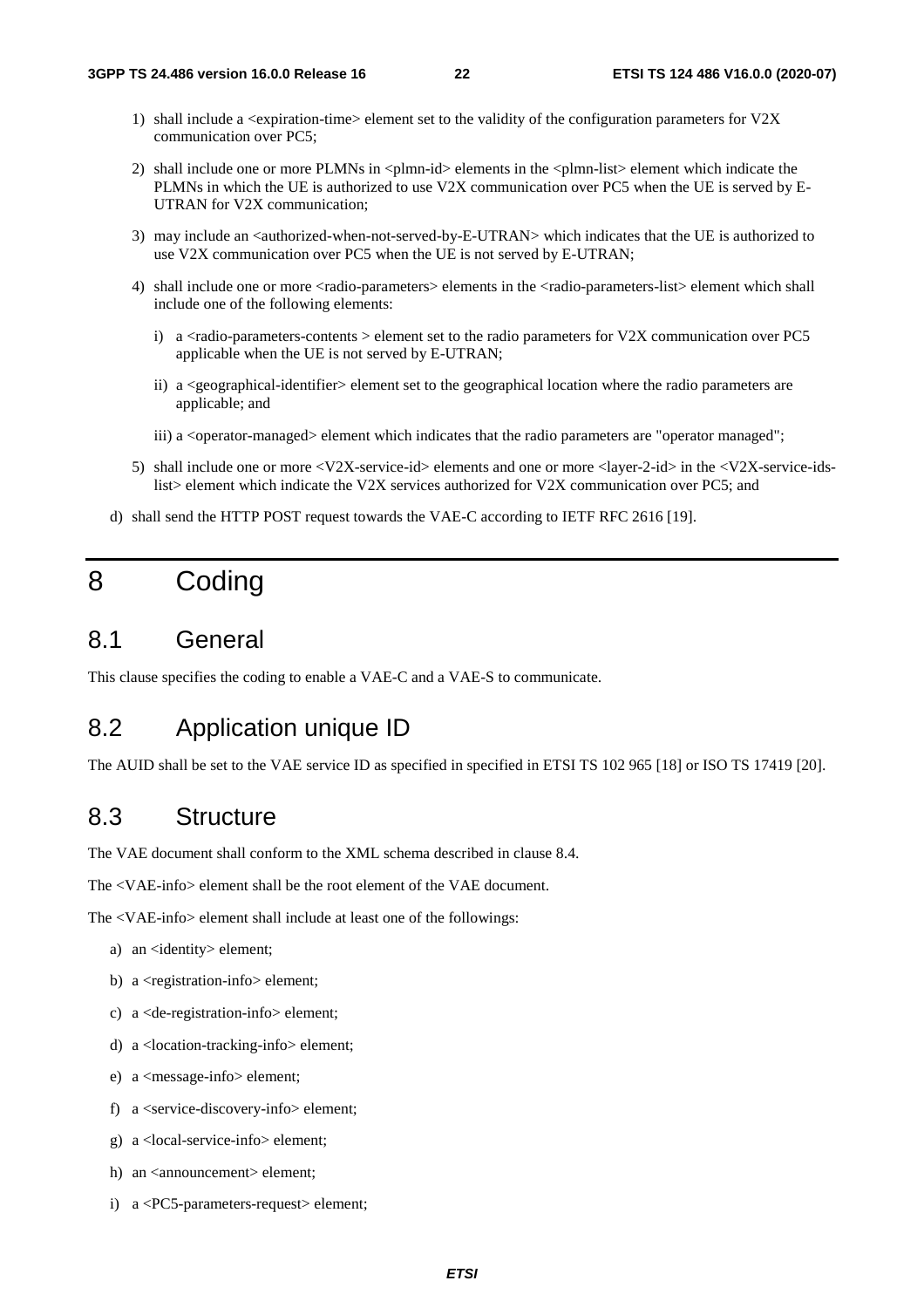- j) a <V2X-app-requirement-request> element;
- k) a <V2X-app-requirement-result> element;
- l) a <V2X-app-requirement-notification> element;
- m) a <configure-dynamic-group-request> element;
- n) a <configure-dynamic-group-result> element;
- o) a <layer2-group-id-mapping> element;
- p) an <id-list-notification> element;
- q) a <configure-dynamic-group-notification> element;
- r) a <subscription-request> element;
- s) a <subscription-response> element; or
- t) a <network-monitoring-info-notification> element.

The <identity> element shall include a <V2X-UE-id> child element.

The <service-discovery-info> element shall include a <result> element and may include a <service-discovery-data> element.

The <service-discovery-data> element shall include the following:

- a) a <V2X-service-mapping-list> element which shall include one or more <V2X-service-map> element. Each <V2X-service-map> element shall include following elements:
	- 1) one or more  $\langle V2X\text{-}service-id \rangle$  element(s); and
	- 2) a <V2X-AS-address> element.

The <registration-info> element shall include at least one of the followings:

- a) an <identity> element:
- b) a <service> element; or
- c) a <result> element.

The <service> element shall include a <V2X-service-id> or a <V2X-MSG-type> child element.

The <de-registration-info> element shall include the followings:

- a) an <identity> element; and
- b) a <service> element.

The <location-tracking-info> element shall include one of the followings:

- a) an <identity> element shall include a <V2X-UE-id> element;
- b) a  $\leq$ geographical-identifier  $\geq$  element shall include a  $\leq$ geo-id $\geq$  element;
- c) an <operation> element; or
- d) a <result> element.

The <geographical-identifier> element shall include one or more <geo-id> elements which each shall include:

- a) a <polygon-area> element; and
- b) an <ellipsoid-arc-area> element.

The  $\langle$  message-info $\rangle$  element shall include at least one of the followings: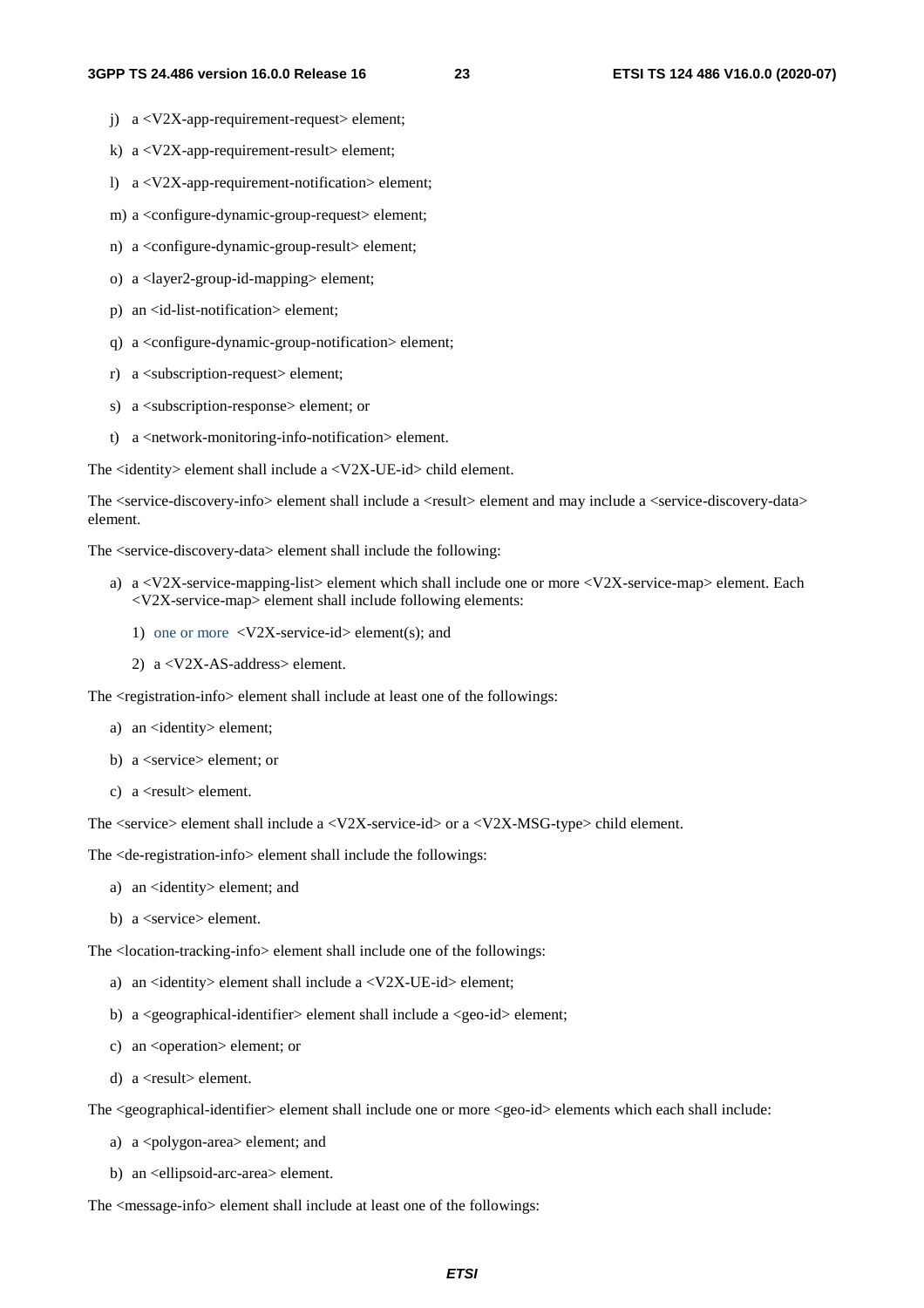- a) an <identity> element shall include a <V2X-UE-id> element;
- b) a  $\langle$ group> element shall include a  $\langle$ V2X-group-id>;
- c) a  $\langle$  payload $\rangle$  element;
- d) a  $\langle$ service $\rangle$ element shall include a  $\langle$ V2X-service-id $\rangle$ ;
- e) a <geographical-identifier> element shall include a <geo-id> element;
- f) a <message-reception-ind> element; or
- g) a <result> element.

The <group> element shall include a <V2X-group-id> child element.

The <local-service-info> element shall include at least one of the following:

- a) an <identity> element;
- b) a <geographical-identifier> element shall include a <geo-id> element;
- c) a <result> element; or
- d) a <local-service-info-content> element.

The <announcement> element shall include the followings:

- a) a <TMGI> element;
- b) a <mbms-service-areas> element;
- c) a <frequency> element; and
- d) a <V2X-mbms-sdp> element.

The <PC5-parameters-request> element shall include the followings:

- a) a <expiration-time> element;
- b) a  $\langle$ plmn-list $>$  element which shall include one or more  $\langle$ plmn-id $>$  elements;
- c) an <authorized-when-not-served-by-E-UTRAN> element;
- d) a <radio-parameters-list> element which shall include the following elements:
	- 1) a <radio-parameters-content> element;
	- 2) a <geographical-identifier> element; and
	- 3) a <operator-managed> element;
- e) a  $\langle V2X\text{-}service\text{-}ids\text{-}list \rangle$  element which shall include the following elements:
	- 1) a <V2X-service-id> element; or
	- 2) a <layer-2-id> element.

The <V2X-app-requirement-request> element shall include the followings:

- a) an <identity> element which shall include one of the following elements:
	- 1) a <VAL-ue-id> element; or
	- 2) a <VAL-group-id> element;
- b) a <V2X-service-id> element;
- c) a <V2X-app-requirement> element; and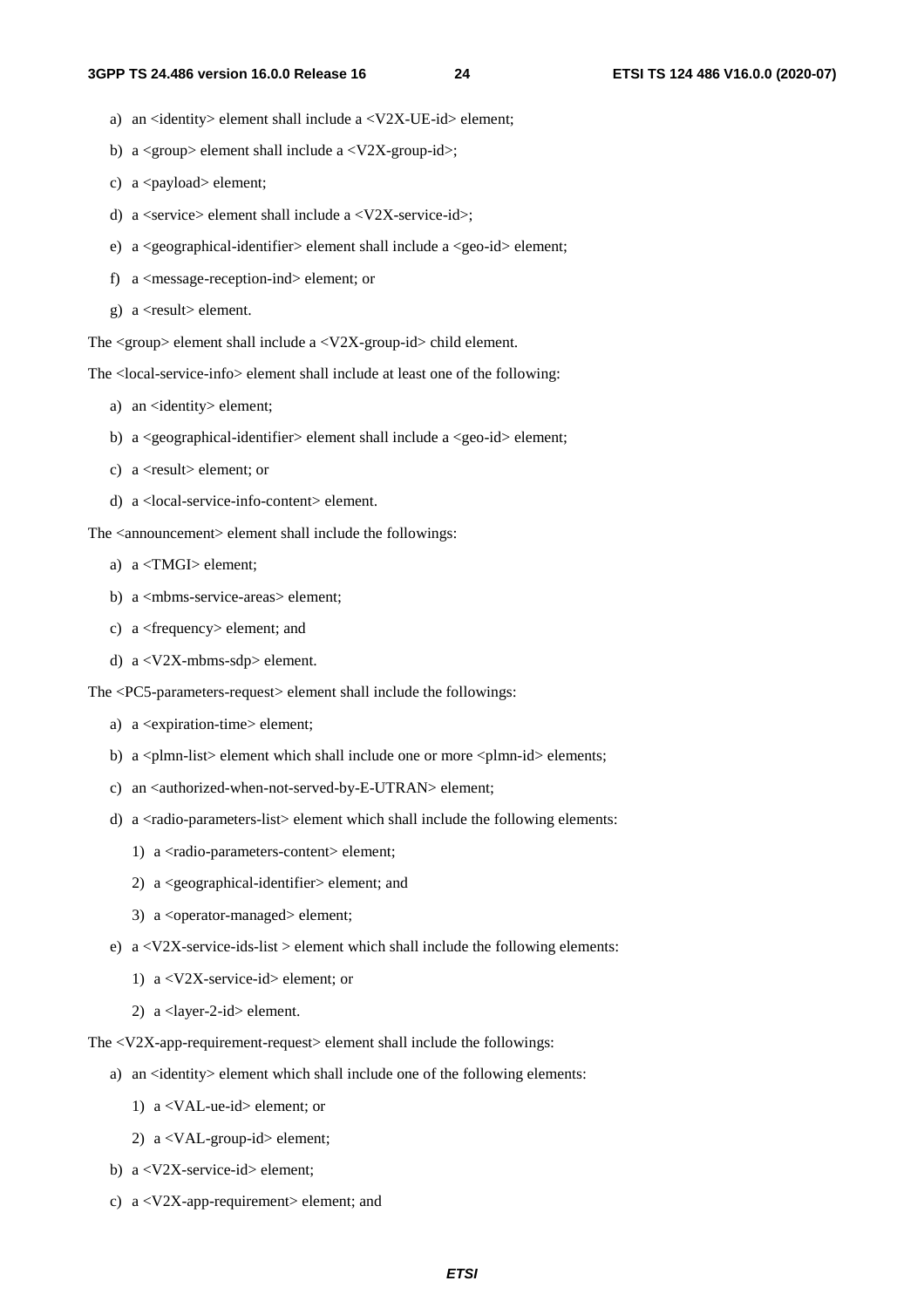d) an <endpoint-info> element.

The <configure-dynamic-group-request> element shall include the followings:

- a) a <dynamic-group-info> element which shall include the following elements:
	- 1) a <dynamic-group-id> element;
	- 2) a <group-leader-id> element; and
- b) an <endpoint-info> element.

The <layer2-group-id-mapping> element shall include the followings:

- a) a <dynamic-group-info> element which shall include the following elements:
	- 1) a <dynamic-group-id> element;
	- 2) a <group-leader-id> element; and
- b) a <prose-layer2-group-id> element.

The <id-list-notification> element shall include the followings:

- a) a <dynamic-group-id> element;
- b) one or more <group-member-id> element(s), each of which shall include the followings:
	- 1) a <UE-id> element; and
	- 2) a <group-scope> element.

The <configure-dynamic-group-notification> element shall include the followings:

- a) a <dynamic-group-id> element;
- b) one or more  $\langle$ group-member-id $>$ element(s), each of which shall include the followings:
	- 1) a <UE-id> element; and
	- 2) a <group-scope> element.

The <subscription-request> element shall include the followings:

- a) an <identity> element;
- b) a <subscription-events> element which shall include one or more <event> elements; and
- c) a <triggering-criteria> element shall include at least one of the following elements:
	- 1) a <cell-change> element shall include one of the following sub-elements:
		- i) an <any-cell-change> element shall include a <trigger-id> element;
		- ii) an <enter-specific-cell> element shall include a <trigger-id> element; or
		- iii) an <exit-specific-cell> element include a <trigger-id> element;
	- 2) a <tracking-area-change> element shall include one of the following sub-elements:
		- i) an <any-tracking-area-change> element shall include a <trigger-id> element;
		- ii) an <enter-specific-tracking-area> element shall include a <trigger-id> element; or
		- iii) an <exit-specific-trackin-area> element shall include a <trigger-id> element;
	- 3) a  $\langle$ plmn-change $\rangle$  element shall include one of the following sub-elements:
		- i) an <any-plmn-change> element shall include a <trigger-id> element;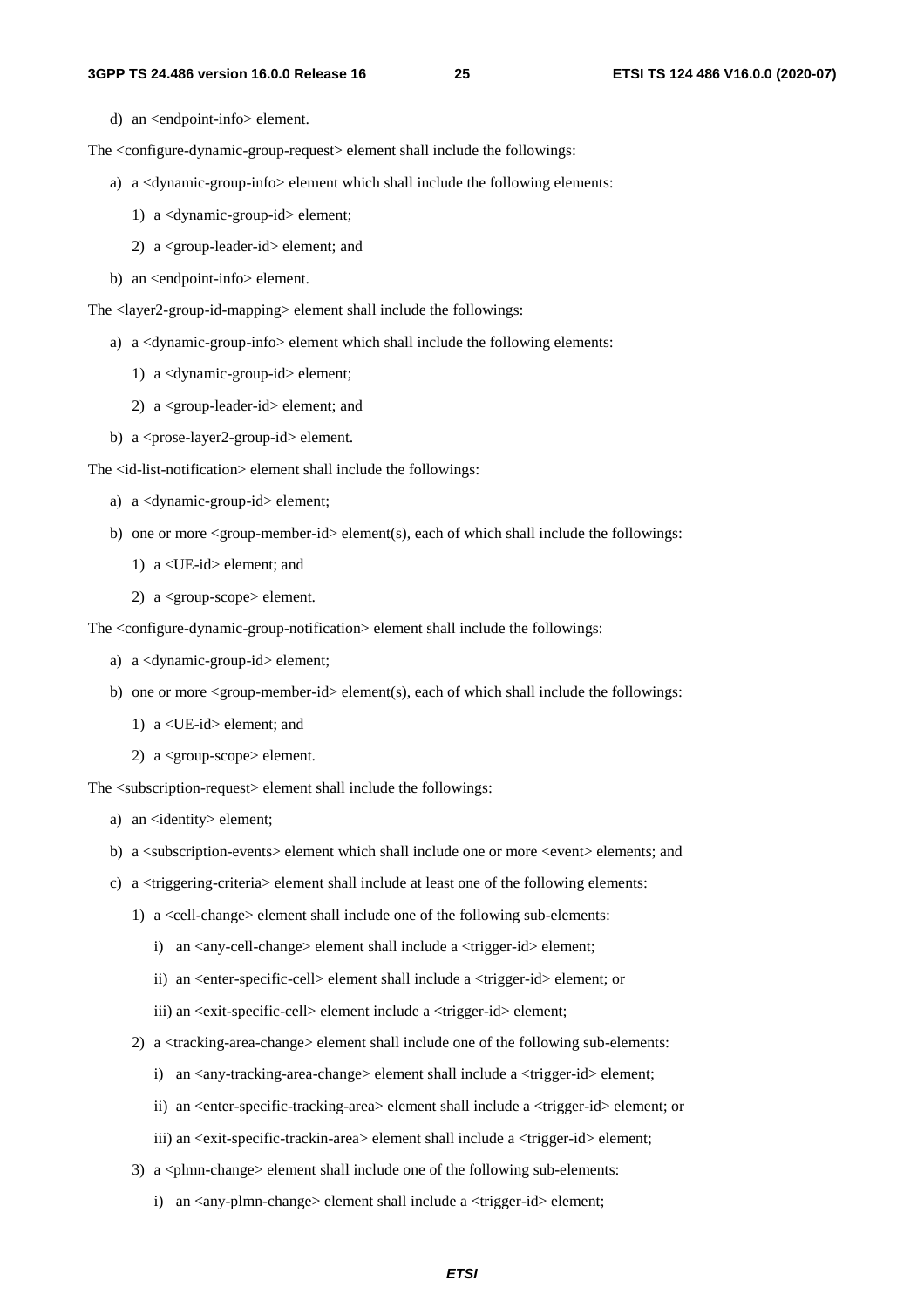- ii) an <enter-specific-plmn>element shall include a <trigger-id> element; or
- iii) an <exit-specific-plmn> element shall include a <trigger-id> element;
- 4) an  $\langle$ mbms-sa-change> element shall include one of the following sub-elements:
	- i) an <any-mbms-sa-change> element shall include a <trigger-id> element;
	- ii) an <enter-specific-mbms-sa> element shall include a <trigger-id> element; or
	- iii) an <exit-specific-mbms-sa> element shall include a <trigger-id> element;
- 5) an <mbsfn-area-change> element shall include one of the following sub-elements:
	- i) an <any-mbsfn-area-change> element shall include a <trigger-id> element;
	- ii) an <enter-specific-mbsfn-area> element shall include a <trigger-id> element; or
	- iii) an <exit-specific-mbsfn-area> element shall include a <trigger-id> element;
- 6) a  $\epsilon$  speriodic-report belement shall include a  $\epsilon$  trigger-id belement;
- 7) a <travelled-distance> element shall include a <trigger-id> element;
- 8) a <vertical-application-event> element shall include one of the following sub-elements:
	- i) an <initial-log-on> element shall include a <trigger-id> element;
	- ii) a <location-configuration-received> element shall include a <trigger-id> element; or
	- iii) an  $\alpha$ -any-other-event  $\alpha$ , an optional element specifying that any other application signalling event than initial-log-on and location-configuration-received triggers a request for a location report. This element contains a mandatory <trigger-id> attribute that shall be set to a unique string;
- 9) a <geographical-area-change> element shall include one of the following sub-elements:
	- i) an <any-area-change> element shall include a <trigger-id> element;
	- ii) an <enter-specific-area> element shall include the following sub-element:
		- A) a <geographical-area> element shall include the following two sub-elements:
			- I) a <polygon-area> element shall include a <trigger-id> element; or
			- II) an <ellipsoid-arc-area> element shall include a <trigger-id> element;
	- iii) an <exit-specific-area-type> element shall include a <trigger-id> element;

The <subscription-response> element shall include the followings:

- a) an <identity> element; and
- b) a <result> element;

The <network-monitoring-info-notification> element shall include the followings:

- a) a <V2X-ue-id> element; and
- b) a <network-monitoring-info> element, which may include:
	- 1) an <uplink-qulity-level> element;
	- 2) a <congestion-level> element;
	- 3) a <overload-level> element;
	- 4) a <geographical-area> element which shall include at least one of the followings:
		- i) a <cell-area> element; or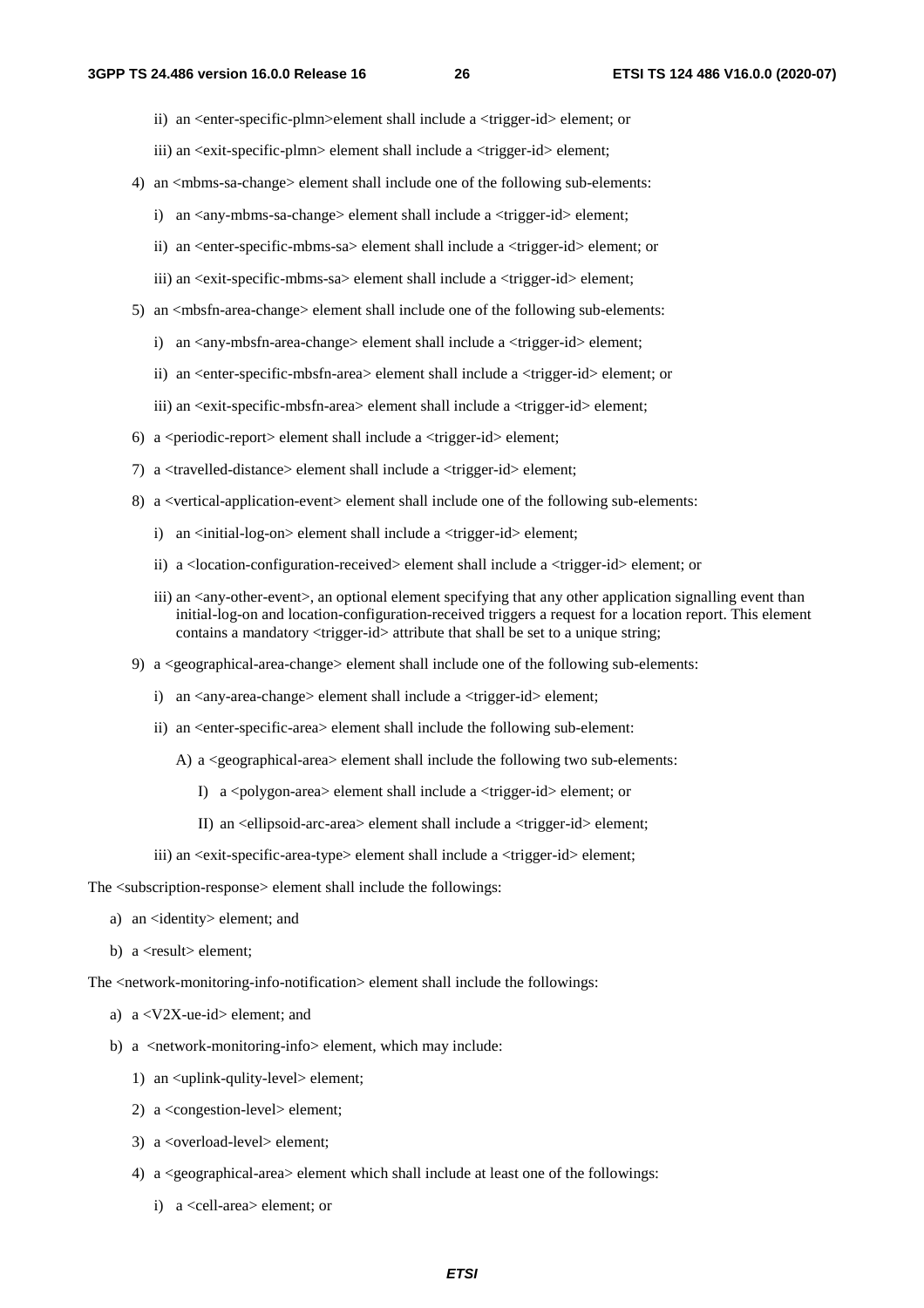- ii) a <tracking-area> element;
- 5) a <time-validity> element; or
- 6) an <MBMS-level> element which may include:
	- i) an <MBMS-coverage-level> element; or
	- ii) an <MBMS-bearer-level-event> element.

### 8.4 XML schema

Editor's note: This clause will describe the XML schema for VAE layer.

#### 8.4.1 General

This clause defines the XML schema for application/vnd.3gpp.vae-info+xml.

#### 8.4.2 XML schema

```
<?xml version="1.0" encoding="UTF-8"?> 
<xs:schema xmlns:xs=http://www.w3.org/2001/XMLSchema 
targetNamespace="urn:3gpp:ns:vaeInfo:1.0" 
xmlns:vaeinfo="urn:3gpp:ns:vaeInfo:1.0" 
elementFormDefault="qualified" 
attributeFormDefault="unqualified" 
xmlns:xenc="http://www.w3.org/2001/04/xmlenc#"> 
</xs:schema>
```
### 8.5 Data semantics

The <VAE-info> element is the root element of the XML document. The <VAE-info> element contains the <identity>, <registration-info>, <de-registration-info>, <location-tracking.info>, <message-info>, <service-discovery>, <localservice-info>, <announcement>, <PC5-parameters-request>, <V2X-app-requirement-request>, <V2X-app-requirementresult>, <V2X-app-requirement-notification>, <configure-dynamic-group-request>, <configure-dynamic-group-result>, <layer2-group-id-mapping>, <id-list-notification>, <configure-dynamic-group-notification>, <subscription-request>, <subscription-response> and <network-monitoring-info-notification> sub-elements.

 $\le$ identity> is a mandatory element used to include the identity of a VAL client. The  $\le$ identity> element contains a <V2X-UE-id> attribute that contains the identity of the VAL client.

The <registration-info> element contains the <result> sub-element and may include a <service-discovery-info> subelement.

<result> is a mandatory element which indicates a value either "success" or "fail".

<de-registration-info> is an optional element used to include the de-V2X registration information. The <de-registrationinfo> element contains the <identity> and <service> sub-elements.

<service> is a mandatory element used to include the types of V2X messages that the UE is no longer interested in receiving. The <service> element contains either a <V2X-service-id> attribute that contains one or more identifiers of V2X service identifiers as specified in ETSI TS 102 965 [18] and ISO TS 17419 [20] or a <V2X-MSG-type> attribute that contains one or more identifiers of a V2X service identifiers as specified in ETSI TS 102 965 [18] and ISO TS 17419 [20].

<service-discovery> is a mandatory element used to include the V2X service discovery response information. The <service-discovery-info> element contains an <identity> sub-element.

<geographical-identifier>, an optional element specifying one or more geographical area identifiers. This element consists of one or more <geo-id> elements. The <geo-id> element has the following sub-elements:

a) <polygon-area>, an optional element specifying the area as a polygon specified in clause 5.2 of 3GPP TS 23.032 [3]; and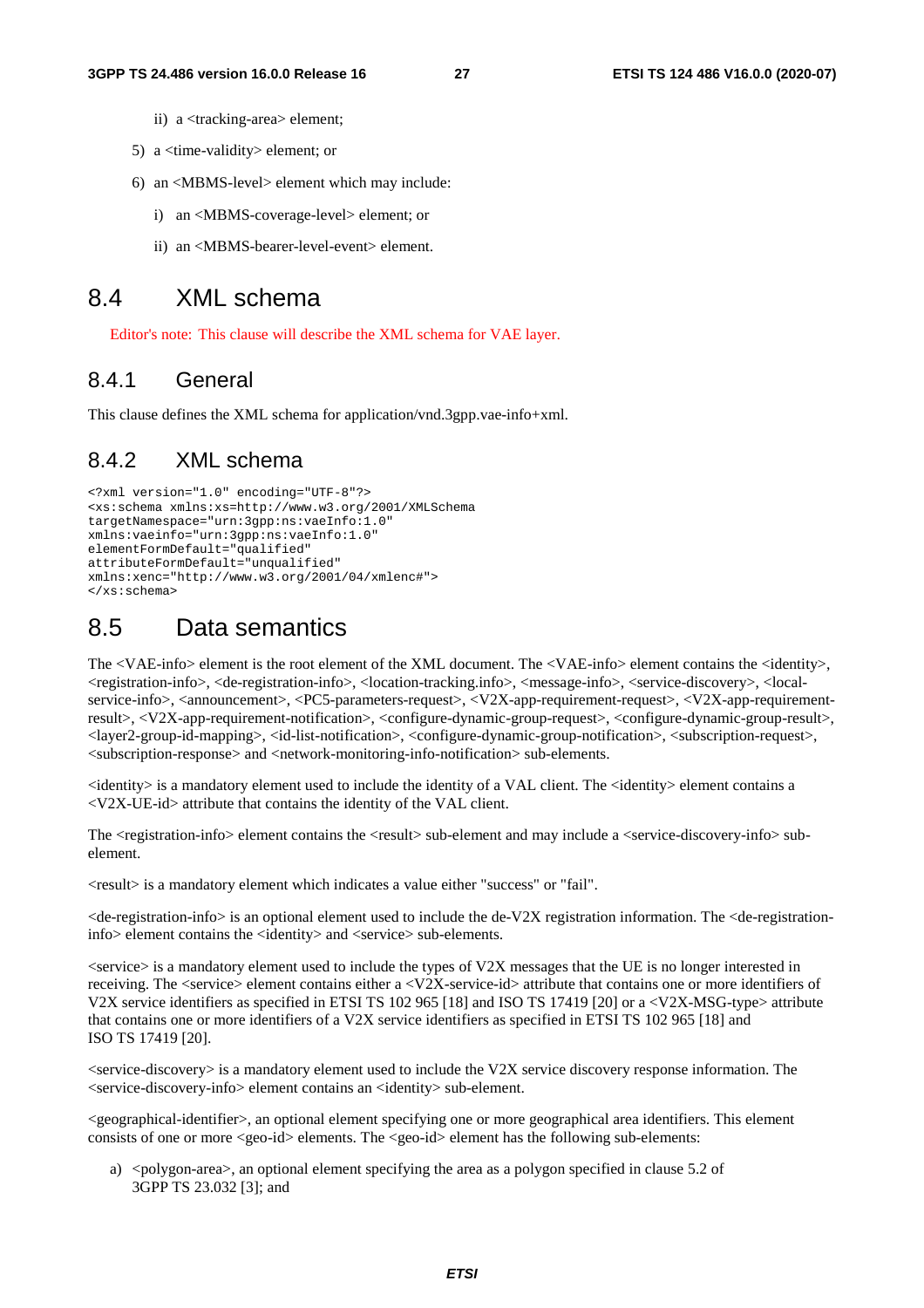b) <ellipsoid-arc-area>, an optional element specifying the area as an ellipsoid arc specified in clause 5.7 of 3GPP TS 23.032 [3].

<br/>operation> is a mandatory element which indicates a value either "subscribe" or "unsubscribe".

<group> is an optional element used to include the identity of a VAL group. The <group> element contains a <V2Xgroup-id> attribute that contains the group identity of a set of VAL clients according to the VAL service.

 $\langle$ payload $\rangle$  is an optional element used to include the payload of the V2X message as specified in ETSI TS 102 965 [18].

<message-reception-ind> is an optional element used to indicate that a reception report is required to be sent.

<TMGI> is a mandatory element encoded as specified in 3GPP TS 24.008 [6] excluding the Temporary mobile group identity IEI and the length of Temporary mobile group identity IE contents.

<mbms-service-areas> is a mandatory element which contains one or more <mbms-service-area-id> elements. Each <mbms-service-area-id> contains a MBMS SAI, encoded as specified in 3GPP TS 23.003 [2].

<frequency> is an optional element encoded as specified in 3GPP TS 29.468 [15].

<V2X-mbms-sdp> is mandatory element which contains SDP configuration information encoded as specified in 3GPP TS 24.386 [8] clause 7.2.2.

<expiration-timer> is a mandatory element encoded as specified in 3GPP TS 24.385 [7] clause 5.5.2.

<plmn-id> is a mandatory element encoded as specified in 3GPP TS 23.003 [2].

<authorized-when-not-served-by-E-UTRAN> is a mandatory element encoded as specified in 3GPP TS 24.385 [7] clause 5.5.8.

<radio-parameters-content> is a mandatory element encoded as specified in3GPP TS 36.331 [17] clause 9 for the SL-V2X-Preconfiguration.

<operator-managed> is a mandatory element encoded as specified in 3GPP TS 24.385 [7] clause 5.5.19.

<layer-2-id> is a mandatory element encoded as the DestinationLayer2ID specified in 3GPP TS 36.300 [16].

 $\langle V2X$ -app-requirement-request $>$  element contains the following sub-elements:

- a) <identity>, an element contains one of the following elements:
	- 1) <VAL-ue-id>, an element contains the identity of the V2X UE for which V2X application requirement is initiated; and
	- 2) <V2X-group-id>, an element contains the identity of the V2X group for which V2X application requirement is initiated;
- b) <V2X-service-id>, an element contains the V2X service ID for which application requirement corresponds to;
- c)  $\langle$ V2X-app-requirement>, an element contains the requirement information for V2X application change; and
- d) <endpoint-info>, an element contains the endpoint information to which the notification shall be sent.

<V2X-app-requirement-result> element contains a string set to either "success" or "failure" used to indicate success or failure of the translation to the network resource requirement.

<V2X-app-requirement-notification> element contains a string set to either "success" or "failure" used to indicate success or failure of the network resource adaptation corresponding to the V2X application requirement.

<configure-dynamic-group-request> element contains the following elements:

- a) <dynamic-group-info>, an element contains the following sub elements:
	- 1) <dynamic-group-id>, an element contains the identity of the dynamic group; and
	- 2) <group-leader-id>, an element contains the identity of the group leader; and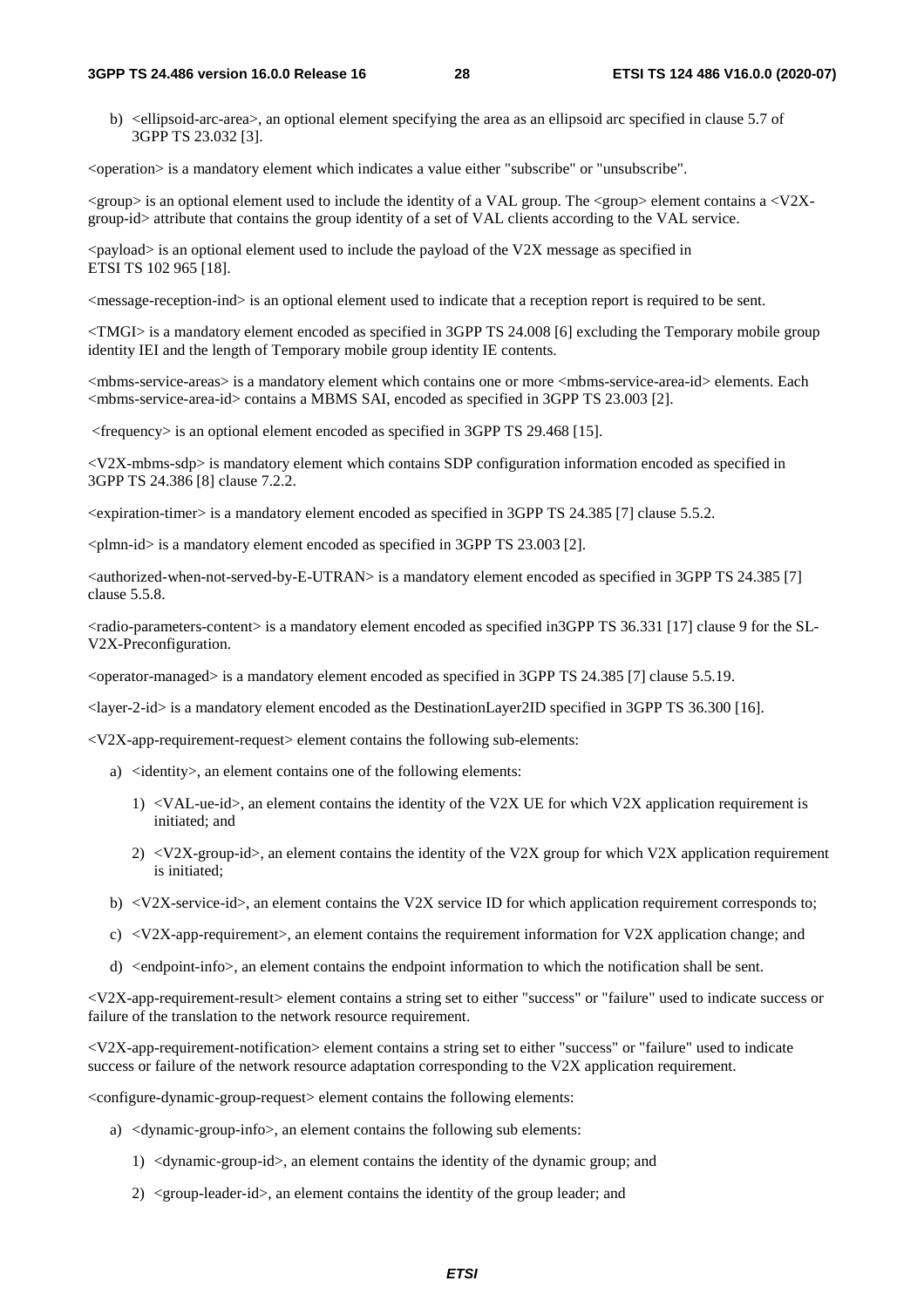b) <endpoint-info>, an element contains the endpoint information to which the configure dynamic group notification request has to be sent.

<configure-dynamic-group-result> element contains a string set to either "success" or "failure" used to indicate success or failure of the dynamic group creation.

<layer2-group-id-mapping> element contains the following elements:

- a) <dynamic-group-info>, an element contains the following sub elements:
	- 1) <dynamic-group-id>, an element contains the identity of the dynamic group; and
	- 2) <group-leader-id>, an element contains the identity of the group leader; and
- b) <prose-layer2-group-id>, an element contains the identity of the ProSe Layer-2 Group.

<id-list-notification> element contains the following sub-elements:

- a) <dynamic-group-id>, an element set to the identity of the dynamic group; and
	- b) one or more <group-member-id> element(s), each <group-member-id> element contains the following subelements:
		- 1) <UE-id>, an element set to the identity of the joined or left V2X UE; and
		- 2) <group-scope>, an element that has the value "joined" or "left". The value "joined" means that the V2X UE joined the group. The value "left" means that the V2X UE left the group.

<configure-dynamic-group-notification> element contains the following sub-elements:

- a) <dynamic-group-id>, an element set to the identity of the dynamic group; and
- b) one or more <group-member-id> element(s), each <group-member-id> element contains the following subelements:
	- 1) <UE-id>, an element set to the identity of the joined or left V2X UE; and
	- 2) <group-scope>, an element that has the value "joined" or "left". The value "joined" means that the V2X UE joined the group. The value "left" means that the V2X UE left the group.

 $\leq$ subscription-request $\geq$  is an optional element which contains the  $\leq$ identity $\geq$ ,  $\leq$ subscription-events $\geq$  and  $\leq$ triggeringcriteria> sub-elements.

<subscription-events> is a mandatory element which contains one or more <events> sub-elements.

<event> element contains a string set to either "uplink degradation" or "congestion" or "overload" or "coverage".

<triggering-criteria>, a mandatory element which contains at least one of the following sub-elements:

- a) <cell-change>, an optional element specifying what cell changes trigger the VAE-S to send monitoring reports to the VAE-C. This element consists of the following sub-elements:
	- 1) <any-cell-change>, an optional element. The presence of this element specifies that any cell change is a trigger. This element contains a mandatory <trigger-id> attribute that shall be set to a unique string;
	- 2) <enter-specific-cell>, an optional element specifying an NCGI which when entered triggers a request for alocation report coded as specified in clause 19.6A in 3GPP TS 23.003 [2]. This element contains a mandatory <trigger-id> attribute that shall be set to a unique string; and
	- 3) <exit-specific-cell>, an optional element specifying an NCGI which when exited triggers the VAE-S to send monitoring reports to the VAE-C coded as specified in clause 19.6A in 3GPP TS 23.003 [2]. This element contains a mandatory <trigger-id> attribute that shall be set to a unique string;
- b) <tracking-area-change>, an optional element specifying what tracking area changes trigger the VAE-S to send monitoring reports to the VAE-C. This element consists of the following sub-elements: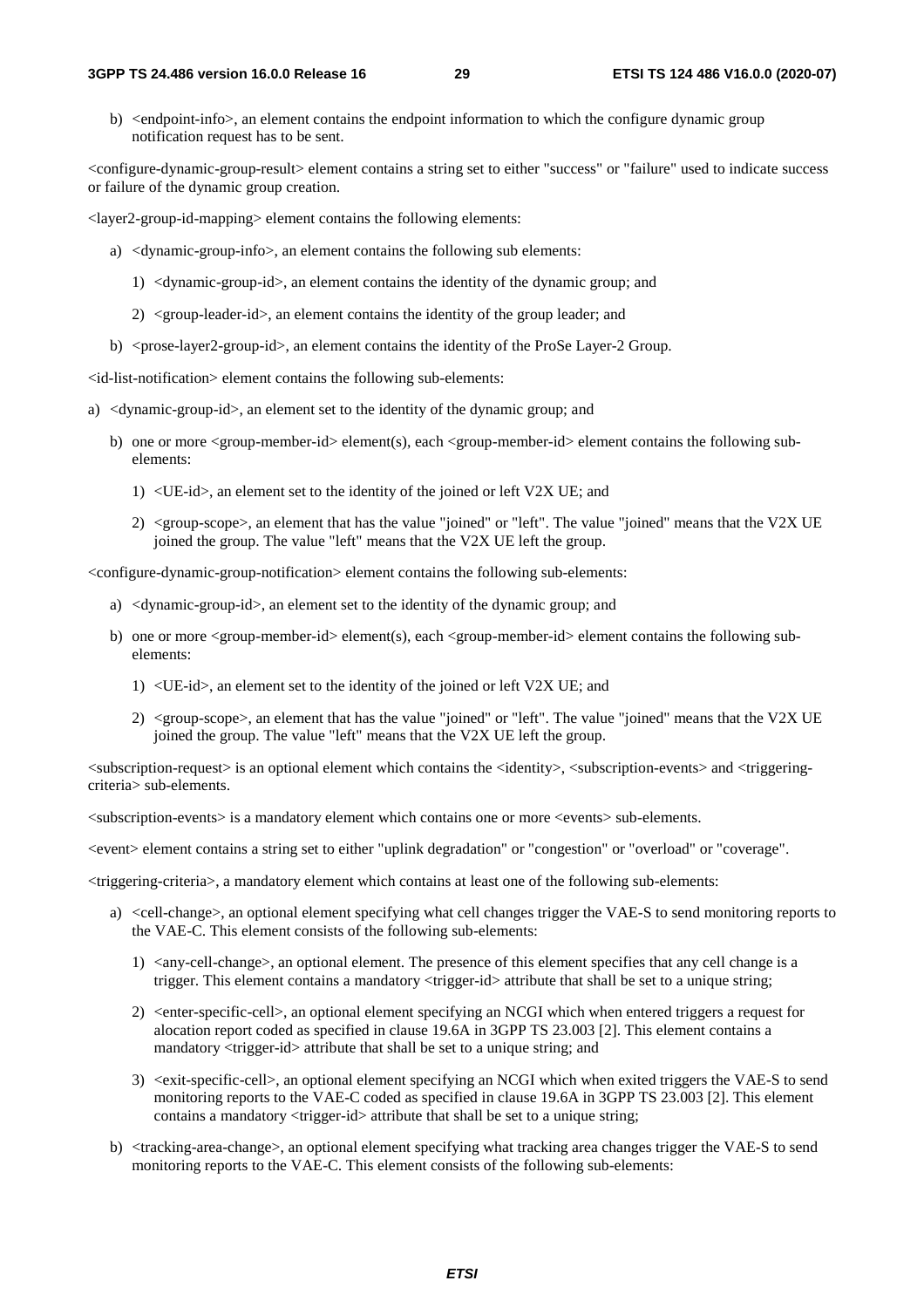- 1) <any-tracking-area-change>, an optional element. The presence of this element specifies that any tracking area change is a trigger. This element contains a mandatory <trigger-id> attribute that shall be set to a unique string;
- 2) <enter-specific-tracking-area>, an optional element specifying a tracking area identity coded as specified in clause 19.4.2.3 in 3GPP TS 23.003 [2] which when entered triggers the VAE-S to send monitoring reports to the VAE-C. This element contains a mandatory <trigger-id> attribute that shall be set to a unique string; and
- 3) <exit-specific-tracking-area>, an optional element specifying a tracking area identity coded as specified in clause 19.4.2.3 in 3GPP TS 23.003 [2] which when exited triggers the VAE-S to send monitoring reports to the VAE-C. This element contains a mandatory <trigger-id> attribute that shall be set to a unique string;
- c) <plmn-change>, an optional element specifying what PLMN changes trigger the VAE-S to send monitoring reports to the VAE-C. This element consists of the following sub-elements:
	- 1) <any-plmn-change>, an optional element. The presence of this element specifies that any PLMN change is a trigger. This element contains a mandatory <trigger-id> attribute that shall be set to a unique string;
	- 2) <enter-specific-plmn>, an optional element specifying a PLMN id (MCC+MNC) coded as specified in 3GPP TS 23.003 [2] which when entered triggers the VAE-S to send monitoring reports to the VAE-C. This element contains a mandatory <trigger-id> attribute that shall be set to a unique string; and
	- 3) <exit-specific-plmn>, an optional element specifying a PLMN id (MCC+MNC) coded as specified in 3GPP TS 23.003 [2] which when exited triggers the VAE-S to send monitoring reports to the VAE-C. This element contains a mandatory <trigger-id> attribute that shall be set to a unique string;
- d) <mbms-sa-change>, an optional element specifying what MBMS changes trigger the VAE-S to send monitoring reports to the VAE-C. This element consists of the following sub-elements:
	- 1) <any-mbms-sa-change>, an optional element. The presence of this element specifies that any MBMS SA change is a trigger for the VAE-S to send monitoring reports to the VAE-C. This element contains a mandatory <trigger-id> attribute that shall be set to a unique string;
	- 2) <enter-specific-mbms-sa>, an optional element specifying an MBMS service area id which when entered triggers the VAE-S to send monitoring reports to the VAE-C. The MBMS service area id is coded as specified in clause 15.3 in 3GPP TS 23.003 [2] for service area identifier (SAI). This element contains a mandatory <trigger-id> attribute that shall be set to a unique string; and
	- 3) <exit-specific-mbms-sa>, an optional element specifying an MBMS service area id which when exited triggers the VAE-S to send monitoring reports to the VAE-C. The MBMS service area id is coded as specified in clause 15.3 in 3GPP TS 23.003 [2] for service area identifier (SAI). This element contains a mandatory <trigger-id> attribute that shall be set to a unique string;
- e) <mbsfn-area-change>, an optional element specifying what MBSFN changes trigger a request for the VAE-S to send monitoring reports to the VAE-C. This element consists of the following sub-elements:
	- 1) <any-mbsfn-area-change>, an optional element. The presence of this element specifies that any MBSFN area change is a trigger for the VAE-S to send monitoring reports to the VAE-C. This element contains a mandatory <trigger-id> attribute that shall be set to a unique string;
	- 2) <enter-specific-mbsfn-area>, an optional element specifying an MBSFN area which when entered triggers the VAE-S to send monitoring reports to the VAE-C. This element contains a mandatory <trigger-id> attribute that shall be set to a unique string; and
	- 3) <exit-specific-mbsfn-area>, an optional element specifying an MBSFN area which when exited triggers the VAE-S to send monitoring reports to the VAE-C. This element contains a mandatory <trigger-id> attribute that shall be set to a unique string;
- f) <periodic-report>, an optional element specifying that periodic request for the VAE-S to send monitoring reports to the VAE-C shall be sent. The value in seconds specifies the reporting interval. This element contains a mandatory <trigger-id> attribute that shall be set to a unique string;
- g) <travelled-distance>, an optional element specifying that the travelled distance shall trigger a request for the VAE-S to send monitoring reports to the VAE-C. The value in metres specified the travelled distance. This element contains a mandatory <trigger-id> attribute that shall be set to a unique string;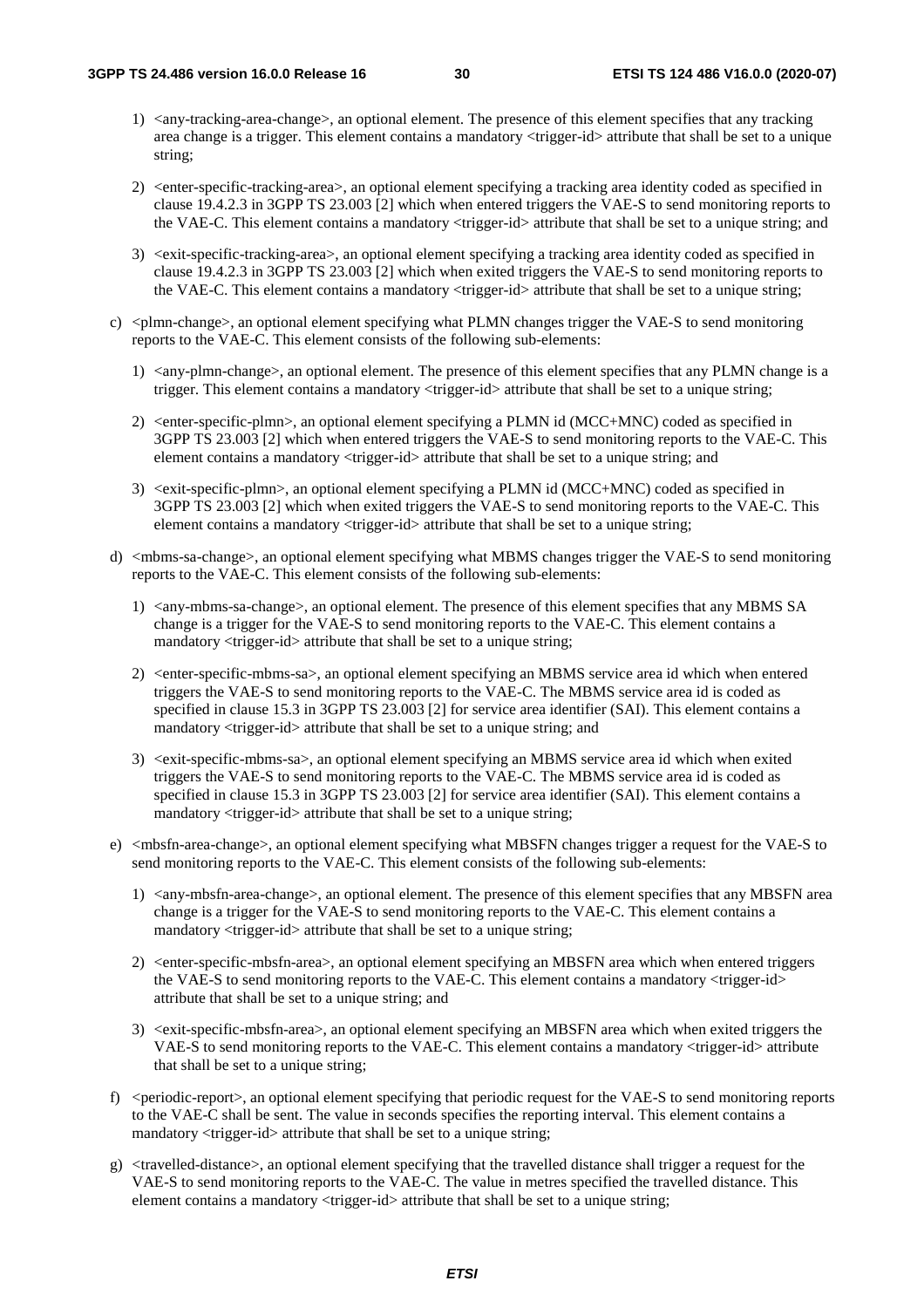- h) <vertical-application-event>, an optional element specifying what application signalling events triggers the VAE-S to send monitoring reports to the VAE-C. The <vertical-application-event> element has the following sub-elements:
	- 1) <initial-log-on>, an optional element specifying that an initial log on triggers the VAE-S to send monitoring reports to the VAE-C. This element contains a mandatory  $\langle$ trigger-id> attribute that shall be set to a unique string;
	- 2) <location-configuration-received>, an optional element specifying that a received location configuration triggers the VAE-S to send monitoring reports to the VAE-C. This element contains a mandatory <triggerid> attribute that shall be set to a unique string; and
	- 3) <any-other- event>, an optional element specifying that any other application signalling event than initiallog-on and location-configuration-received triggers the VAE-S to send monitoring reports to the VAE-C. This element contains a mandatory <trigger-id> attribute that shall be set to a unique string;
- i) <geographical-area-change>, an optional element specifying what geographical are changes trigger the VAE-S to send monitoring reports to the VAE-C. This element consists of the following sub-elements:
	- 1) <any-area-change>, an optional element. The presence of this element specifies that any geographical area change is a trigger. This element contains a mandatory <trigger-id> attribute that shall be set to a unique string;
	- 2) <enter-specific-area>, an optional element specifying a geographical area which when entered triggers the VAE-S to send monitoring reports to the VAE-C. This element contains a mandatory <trigger-id> attribute that shall be set to a unique string. The <enter-specific-area> element has the following sub-elements:
		- i) <geographical-area>, an optional element containing a <trigger-id> attribute and the following two subelements:
			- A)  $\langle$ polygon-area $\rangle$ , an optional element specifying the area as a polygon specified in clause 5.2 in 3GPP TS 23.032 [3]; and
			- B) <ellipsoid-arc-area>, an optional element specifying the area as an ellipsoid arc specified in clause 5.7 in 3GPP TS 23.032 [3]; and
	- 3) <exit-specific-area-type>, an optional element specifying a geographical area which when exited triggers the VAE-S to send monitoring reports to the VAE-C. This element contains a mandatory <trigger-id> attribute that shall be set to a unique string.

<subscription-response> is an optional element which contains the <identity> and <result> sub-elements.

The <network-monitoring-info-notification> element contains the following sub-elements:

- a) <VAL-ue-id>, an element contains the identity of the V2X UE who subscribes the network monitoring information;
- b) <network-monitoring-info>, an element contains the following sub-elements:
	- 1) <triggering-criteria>, an element identifies when the VAE-S will send the monitoring reports to the VAE-C;
	- 2) <uplink-qulity-level>, an optional element contains an integer used to indicate the uplink quality level;
	- 3) <congestion-level>, an optional element contains an integer used to indicate the congestion level;
	- 4) <overload-level>, an optional element contains an integer used to indicate the overload level;
	- 5) <geographical-area>, an optional element contains the following elements:
		- i) <cell-area>, an optional element specifying an NCGI which when entered triggers a request for alocation report coded as specified in clause 19.6A in 3GPP TS 23.003 [2] for which the monitoring applies;
		- ii) <tracking-area>, an optional element specifying a tracking area identity coded as specified in clause 19.4.2.3 in 3GPP TS 23.003 [2] for which the monitoring applies;
	- 6) <time-validity>, an optional element specifies the period for which the monitoring applies; and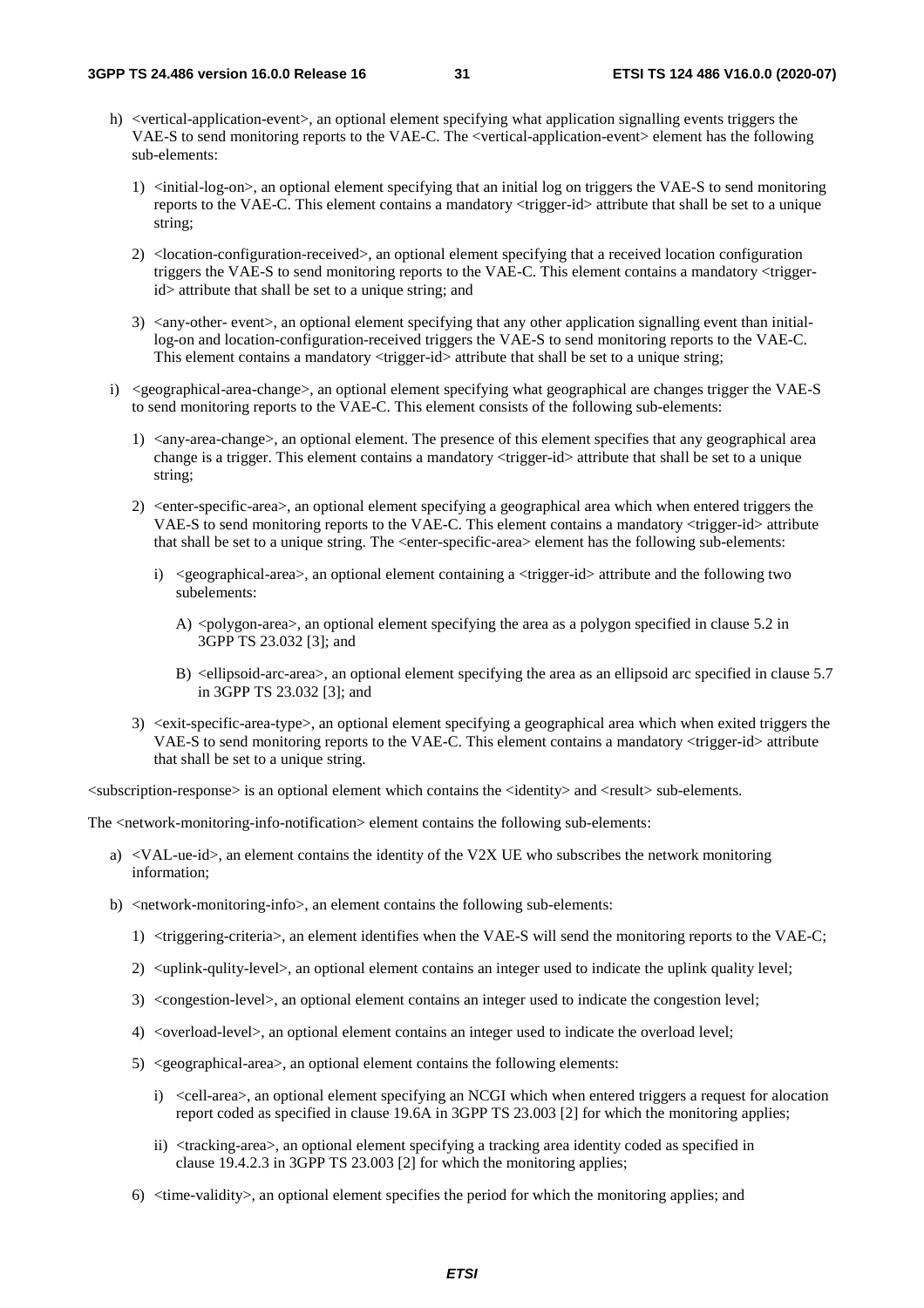- 7) <MBMS-level>, an optional element contains the following elements:
	- i) <MBMS-coverage-level>, an optional element contains an integer used to indicate the MBMS coverage level; or
	- ii) <MBMS-bearer-level-event>, an optional element contains an integer used to indicate the MBMS bearer level events.

### 8.6 MIME types

The MIME type for the VAE document shall be "application/vnd.3gpp.vae-info+xml MIME body".

### 8.7 IANA registration template

Editor's note: The registration should be made after approval of the specification.

<MCC name>

Your Email Address:

<MCC email address>

Media Type Name:

Application

Subtype name:

application/vnd.3gpp.vae-info+xml

Required parameters:

None

Optional parameters:

"charset" the parameter has identical semantics to the charset parameter of the "application/xml" media type as specified in section 9.1 of IETF RFC 7303.

Encoding considerations:

binary.

Security considerations:

Same as general security considerations for application/xml media type as specified in section 9.1 of IETF RFC 7303. In addition, this media type provides a format for exchanging information in SIP or in HTTP, so the security considerations from IETF RFC 3261 apply while exchanging information in SIP and the security considerations from IETF RFC 2616 apply while exchanging information in HTTP.

The information transported in this media type does not include active or executable content.

Mechanisms for privacy and integrity protection of protocol parameters exist. Those mechanisms as well as authentication and further security mechanisms are described in 3GPP TS 24.229.

This media type does not include provisions for directives that institute actions on a recipient's files or other resources.

This media type does not include provisions for directives that institute actions that, while not directly harmful to the recipient, may result in disclosure of information that either facilitates a subsequent attack or else violates a recipient's privacy in any way.

This media type does not employ compression.

Interoperability considerations: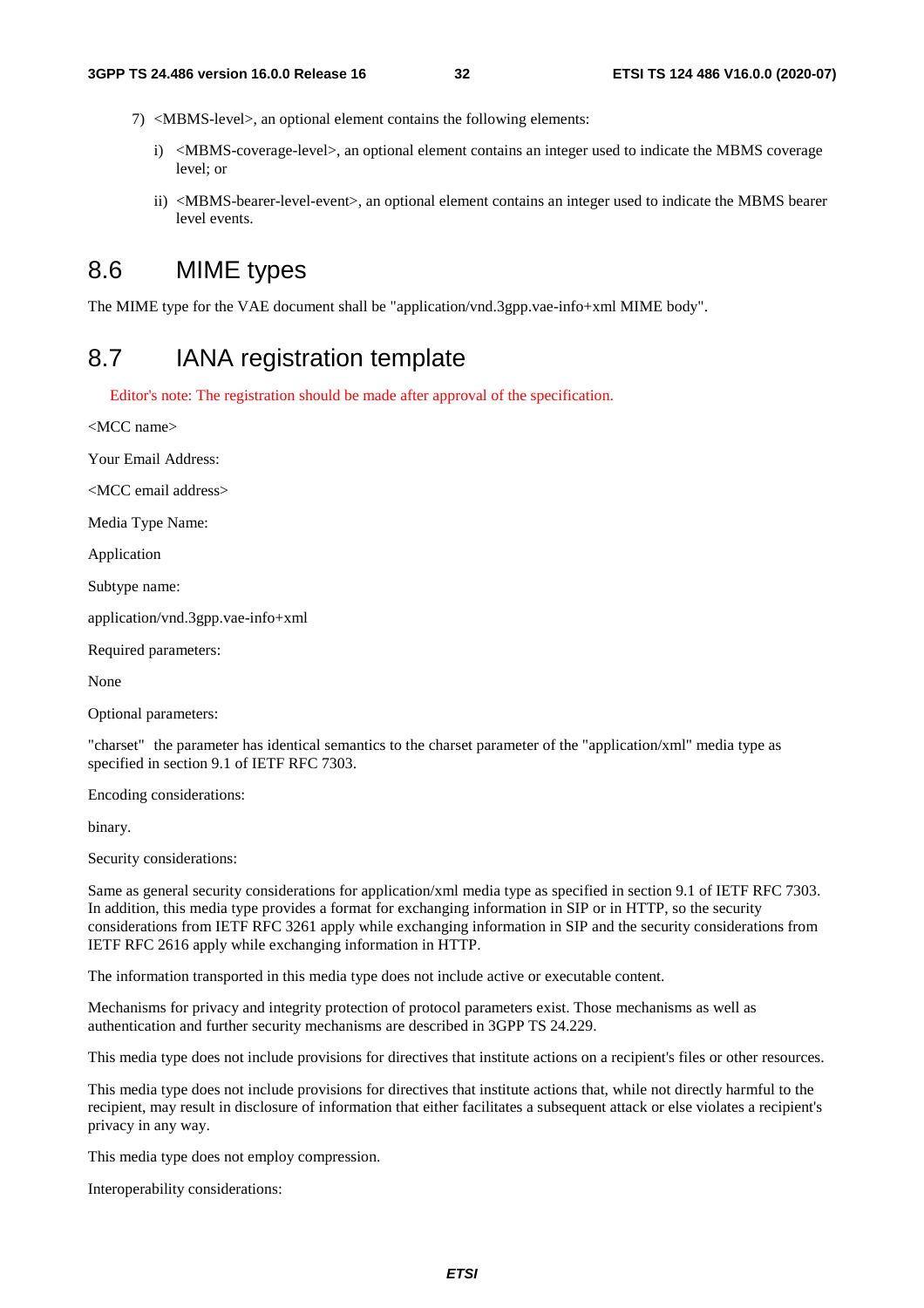Same as general interoperability considerations for application/xml media type as specified in section 9.1 of IETF RFC 7303. Any unknown XML elements and any unknown XML attributes are to be ignored by recipient of the MIME body.

Published specification:

3GPP TS 24.486 "Vehicle-to-Everything (V2X) Application Enabler (VAE) layer; Protocol aspects; Stage 3" version 16.0.0, available via http://www.3gpp.org/specs/numbering.htm.

Applications which use this media type:

Applications supporting the Vehicle-to-Everything (V2X) Application Enabler (VAE) layer as described in the published specification.

Fragment identifier considerations:

The handling in section 5 of IETF RFC 7303 applies.

Restrictions on usage:

None

Provisional registration? (standards tree only):

N/A

Additional information:

- 1. Deprecated alias names for this type: none
- 2. Magic number(s): none
- 3. File extension(s): none
- 4. Macintosh File Type Code(s): none
- 5. Object Identifier(s) or OID(s): none

Intended usage:

Common

Person to contact for further information:

- Name: <MCC name>
- Email: <MCC email address>
- Author/Change controller:
	- i) Author: 3GPP CT1 Working Group/3GPP\_TSG\_CT\_WG1@LIST.ETSI.ORG
	- ii) Change controller: <MCC name>/<MCC email address>

# 9 VAE related configuration

### 9.1 General

This clause specifies VAE specific configurations to be used along with common configurations defined in 3GPP TS 24.546 [11].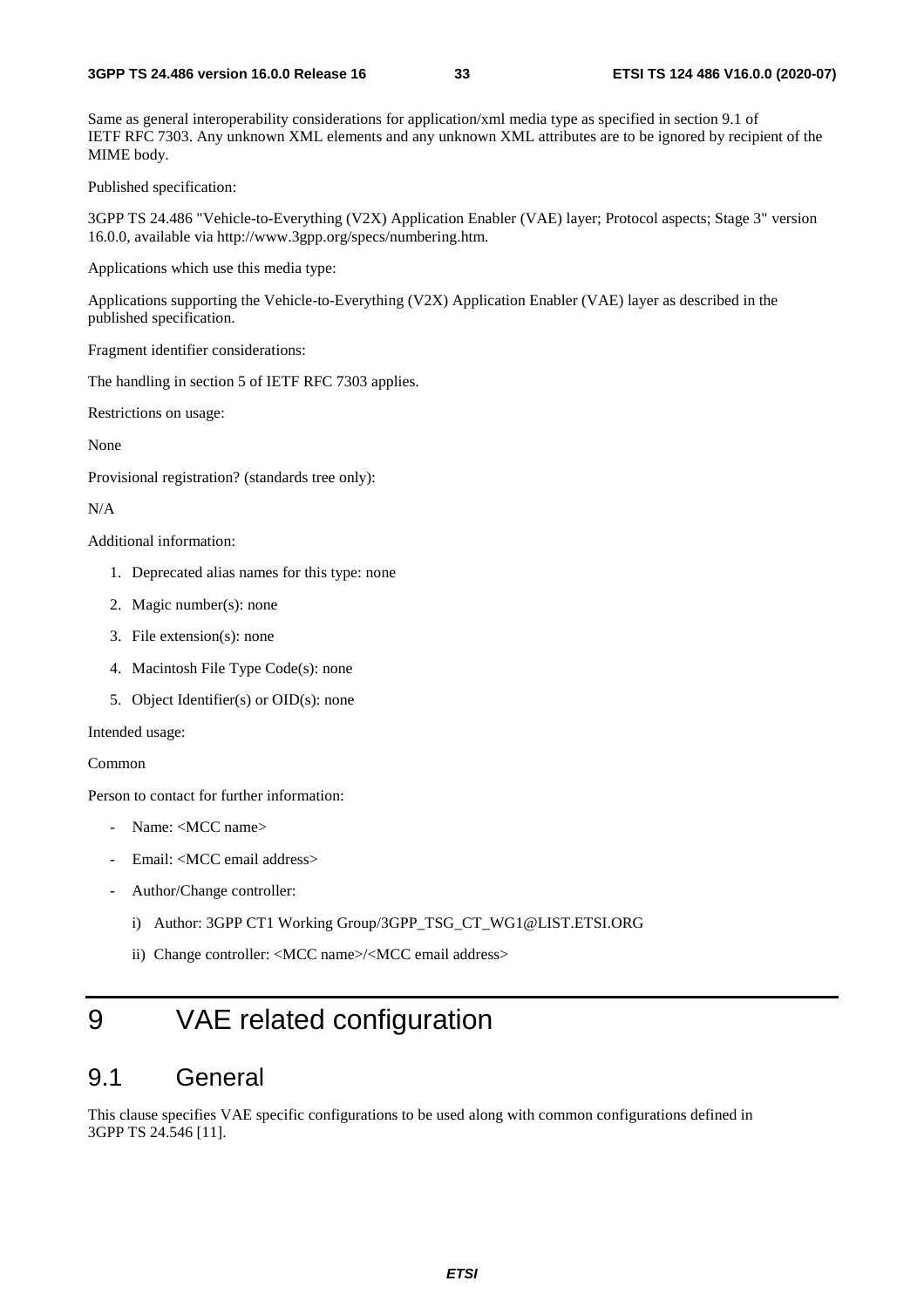### 9.2 VAE client UE configuration coding

### 9.2.1 General

This clause specified the extension of the SEAL UE configuration document as defined in 3GPP TS 24.546 [11]. The procedure to retrieve configuration document is also specified in 3GPP TS 24.546 [11].

#### 9.2.2 Application unique ID

The AUID shall be set to the VAE service ID as specified in specified in ETSI TS 102 965 [18] or ISO TS 17419 [20].

#### 9.2.3 Structure

The VAE client UE configuration document structure is described in clause 7.2 of 3GPP TS 24.546 [11] with the VAE specific clarifications specified in this clause.

The <on-network> element of the <seal-UE-configuration> element specified in clause 7.2 of 3GPP TS 24.546 [11]:

- a) shall include a <VAE-server-ip> element;
- b) shall include a <VAE-server-transport-port> element;
- c) may include an <announcement> element as specified in clause 8; and
- d) may include a <geo-id> element as specified in clause 8.

### 9.2.4 XML schema

#### 9.2.4.1 General

The V2X UE configuration document is composed according the XML schema described in the clause 7.2 of 3GPP TS 24.546 [11], and extended with extensions from the XML schema defined in clause 9.2.4.2.

#### 9.2.4.2 XML schema for V2X specific extensions

```
<?xml version="1.0" encoding="UTF-8"?> 
<xs:schema 
  xmlns="urn:3gpp:ns:seal:V2XUEConfig:1.0" 
  targetNamespace="urn:3gpp:ns:seal:V2XUEConfig:1.0" 
  xmlns:xs="http://www.w3.org/2001/XMLSchema" 
  xmlns:v2xuec="urn:3gpp:ns:seal:v2xUEConfig:1.0" 
  elementFormDefault="qualified" 
  attributeFormDefault="unqualified"> 
   <!--V2X specific "on-network" child elements --> 
   <xs:element name="VAE-server-ip" type="xs:string"/> 
   <xs:element name="VAE-server-transport-port" type="xs:unsignedInt"/>
```
</xs:schema>

#### 9.2.5 Data semantics

The <VAL-UE-id> element in <seal-UE-configuration> element is V2X UE ID.

The <VAL-Service-id> element in <seal-UE-configuration> element is V2X service ID.

The <VAE-server-ip> element in <on-network> element of <seal-UE-configuration> element is IP address information of the initial VAE server serving the VAE client.

The <VAE-server-transport-port> element in <on-network> element of <seal-UE-configuration> element is port information of the initial VAE server serving the VAE client.

The <announcement> element contains V2X server USD as specified in clause 8.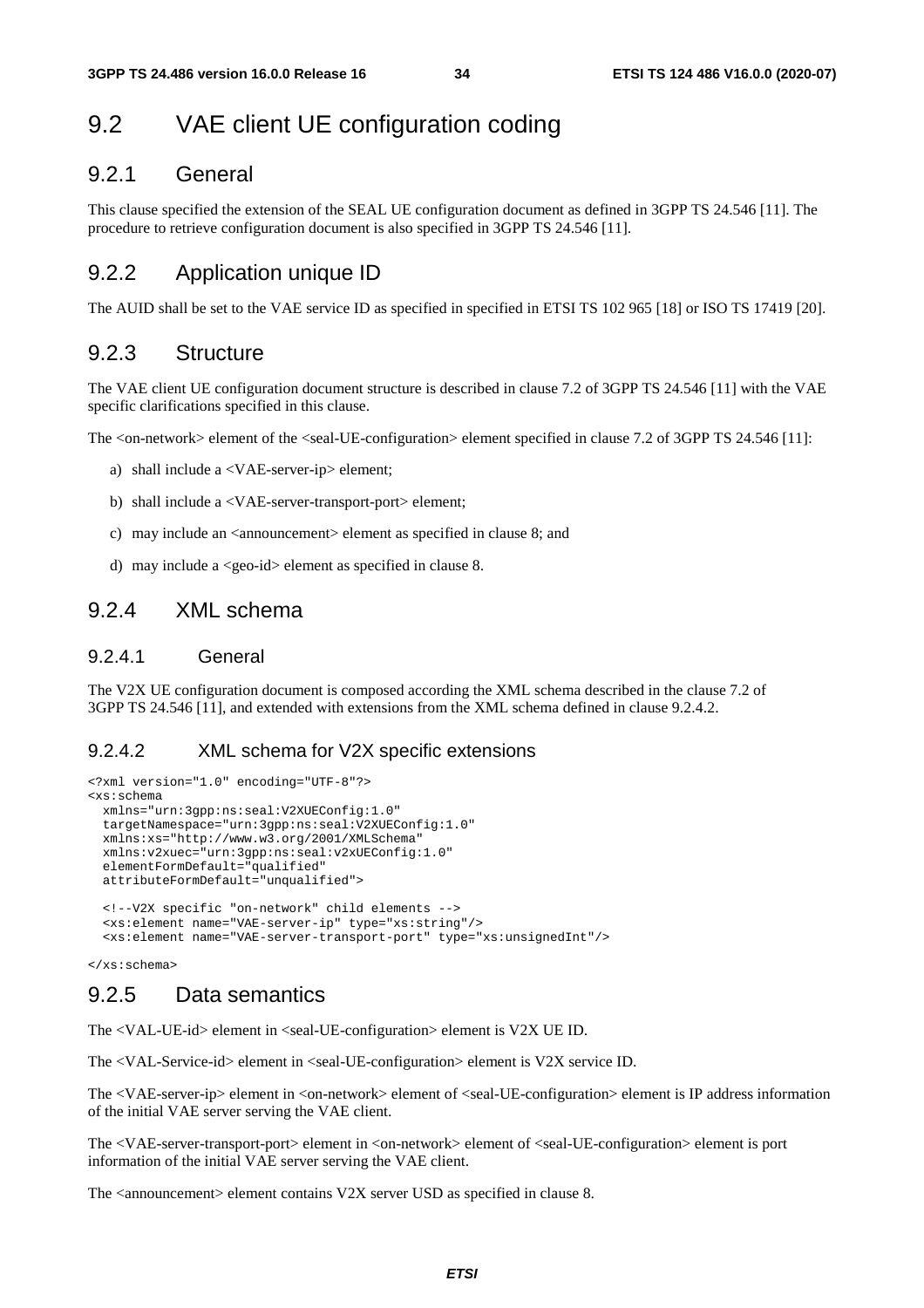The <geo-id> element contains GEO ID information as specified in clause 8.

### 9.2.6 MIME types

The MIME type for the VAE client UE configuration document shall use the MIME type as specified in the clause 7.2.6 of 3GPP TS 24.546 [11].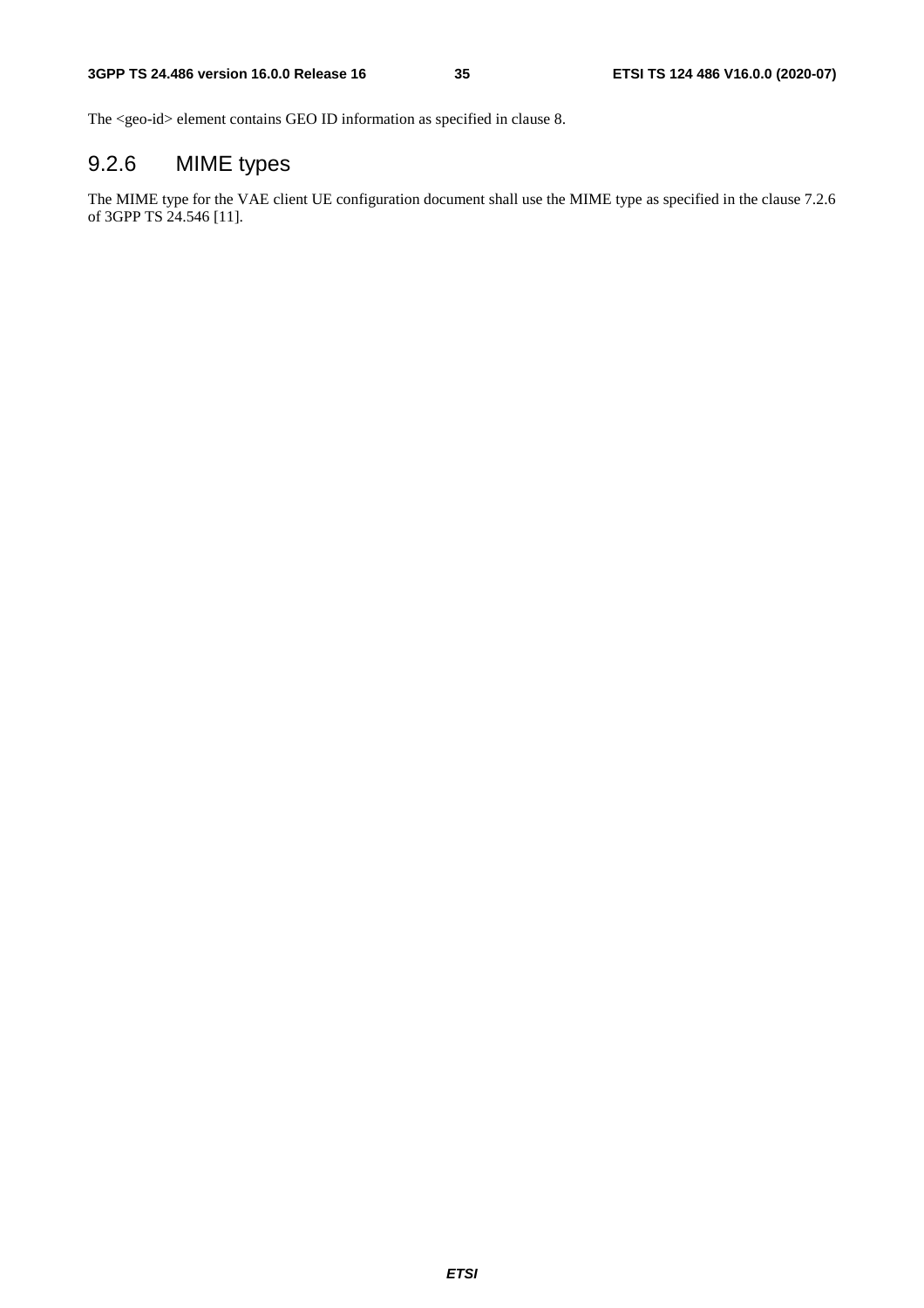# Annex A (informative): Change history

| <b>Change history</b> |                        |             |           |            |     |                                                                                                                                                                                                                                                                                                 |                       |
|-----------------------|------------------------|-------------|-----------|------------|-----|-------------------------------------------------------------------------------------------------------------------------------------------------------------------------------------------------------------------------------------------------------------------------------------------------|-----------------------|
| Date                  | <b>Meeting</b>         | <b>TDoc</b> | <b>CR</b> | <b>Rev</b> | Cat | Subject/Comment                                                                                                                                                                                                                                                                                 | <b>New</b><br>version |
| 2019-08               | CT1#119                | C1-194367   |           |            |     | Draft skeleton provided by the rapporteur.                                                                                                                                                                                                                                                      | 0.0.0                 |
| 2019-09               | CT1#119                |             |           |            |     | Implementing the following p-CR agreed by CT1:<br>C1-194368                                                                                                                                                                                                                                     | 0.1.0                 |
| 2019-09               | CT1e<br>mail<br>review |             |           |            |     | Correction done by the rapporteur to the title of clause 3                                                                                                                                                                                                                                      | 0.1.1                 |
| 2019-10               | CT1#120                |             |           |            |     | Implementing the following p-CRs agreed by CT1:<br>C1-196373, C1-196376, C1-196618, C1-196859                                                                                                                                                                                                   | 0.2.0                 |
| 2019-11               | CT1#121                |             |           |            |     | Implementing the following p-CRs agreed by CT1:<br>C1-198550, C1-198624<br>Corrections done by the rapporteur.                                                                                                                                                                                  | 0.3.0                 |
| 2020-03               | CT1#122-<br>e          |             |           |            |     | Implementing the following p-CRs agreed by CT1:<br>C1-200530, C1-200532, C1-200533, C1-200622, C1-200623, C1-<br>200624, C1-200903, C1-200905, C1-200906, C1-200944<br>Corrections done by the rapporteur.                                                                                      | 0.4.0                 |
| 2020-03               | <b>CT-87e</b>          | CP-200165   |           |            |     | Presentation to TSG CT for information                                                                                                                                                                                                                                                          | 1.0.0                 |
| 2020-04               | CT1#123-<br>e          |             |           |            |     | Implementing the following p-CRs agreed by CT1:<br>C1-202212, C1-202458, C1-202546, C1-202728, C1-202729, C1-<br>202762, C1-202763, C1-202764, C1-202765, C1-202766, C1-<br>202788, C1-202789, C1-202790, C1-202791<br>Corrections done by the rapporteur.                                      | 1.1.0                 |
| 2020-06               | CT1#124-<br>e          |             |           |            |     | Implementing the following p-CRs agreed by CT1:<br>C1-203448, C1-203452, C1-203568, C1-203570, C1-203573, C1-<br>203574, C1-203575, C1-203623, C1-203953, C1-203954, C1-<br>204072, C1-204073, C1-204074, C1-204076, C1-204102, C1-<br>204105, C1-204106<br>Corrections done by the rapporteur. | 1.2.0                 |
| 2020-06               | CT-88e                 |             |           |            |     | Presentation to TSG CT for approval                                                                                                                                                                                                                                                             | 2.0.0                 |
| 2020-06               | CT-88e                 |             |           |            |     | Version 16.0.0 created after approval                                                                                                                                                                                                                                                           | 16.0.0                |